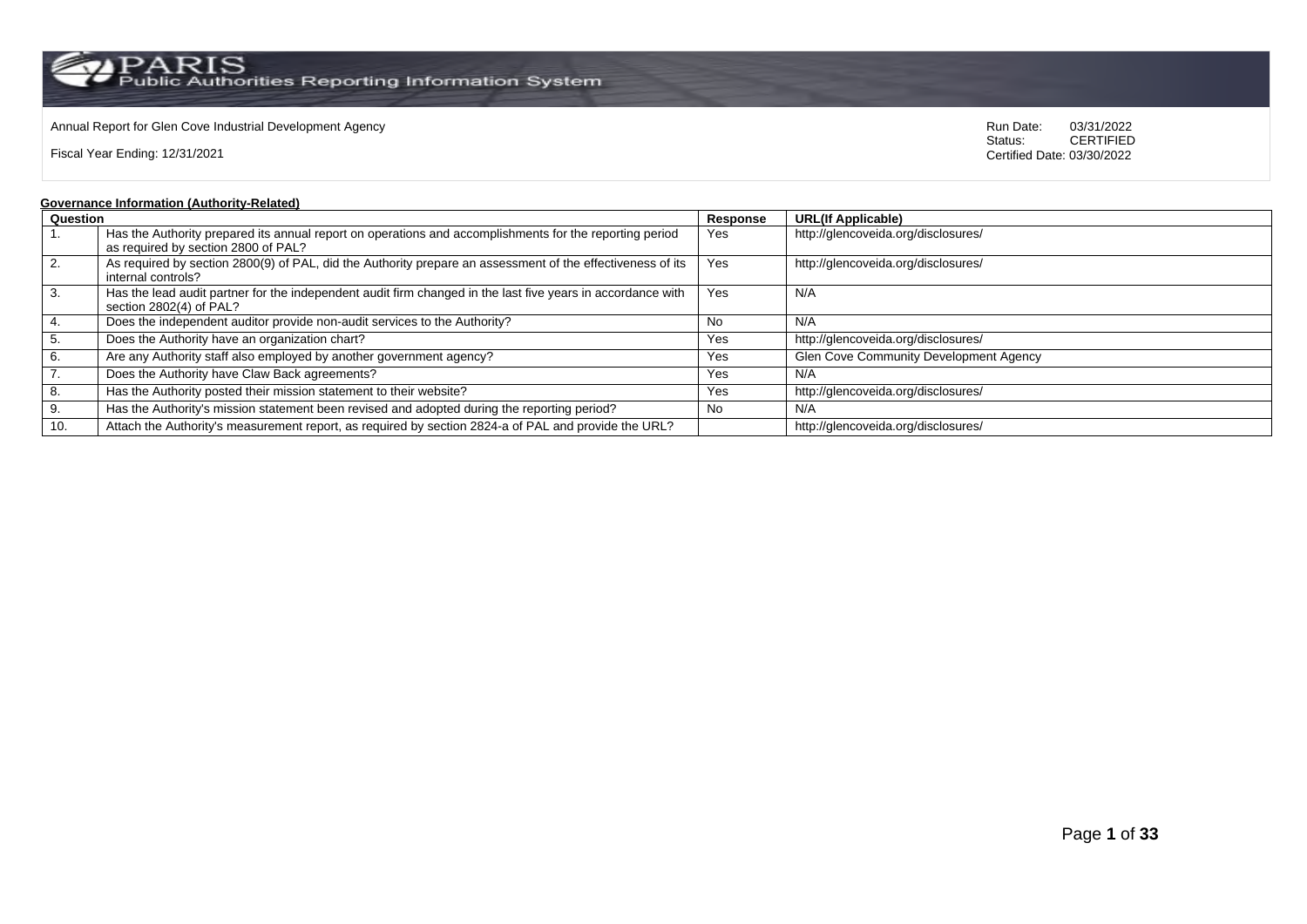### Annual Report for Glen Cove Industrial Development Agency<br>
Status: CERTIFIED<br>
CERTIFIED

Fiscal Year Ending: 12/31/2021

CERTIFIED Certified Date: 03/30/2022

### **Governance Information (Board-Related)**

|                  | <u>Sovernance imormation (Board-Related)</u>                                                                                                       |           |                                     |
|------------------|----------------------------------------------------------------------------------------------------------------------------------------------------|-----------|-------------------------------------|
| Question         |                                                                                                                                                    | Response  | <b>URL(If Applicable)</b>           |
| $\mathbf{1}$ .   | Has the Board established a Governance Committee in accordance with Section 2824(7) of PAL?                                                        | Yes       | N/A                                 |
| 2.               | Has the Board established an Audit Committee in accordance with Section 2824(4) of PAL?                                                            | Yes       | N/A                                 |
| 3.               | Has the Board established a Finance Committee in accordance with Section 2824(8) of PAL?                                                           | Yes       | N/A                                 |
| 4.               | Provide a URL link where a list of Board committees can be found (including the name of the committee<br>and the date established):                |           | http://glencoveida.org/disclosures/ |
| 5.               | Does the majority of the Board meet the independence requirements of Section 2825(2) of PAL?                                                       | Yes       | N/A                                 |
| 6.               | Provide a URL link to the minutes of the Board and committee meetings held during the covered fiscal<br>vear                                       |           | http://glencoveida.org/disclosures/ |
| $\overline{7}$ . | Has the Board adopted bylaws and made them available to Board members and staff?                                                                   | Yes       | http://glencoveida.org/disclosures/ |
| 8.               | Has the Board adopted a code of ethics for Board members and staff?                                                                                | Yes       | http://glencoveida.org/disclosures/ |
| 9.               | Does the Board review and monitor the Authority's implementation of financial and management controls?                                             | Yes       | N/A                                 |
| 10.              | Does the Board execute direct oversight of the CEO and management in accordance with Section 2824(1)<br>of PAL?                                    | Yes       | N/A                                 |
| 11.              | Has the Board adopted policies for the following in accordance with Section 2824(1) of PAL?                                                        |           |                                     |
|                  | Salary and Compensation                                                                                                                            | Yes       | N/A                                 |
|                  | Time and Attendance                                                                                                                                | Yes       | N/A                                 |
|                  | <b>Whistleblower Protection</b>                                                                                                                    | Yes       | N/A                                 |
|                  | Defense and Indemnification of Board Members                                                                                                       | Yes       | N/A                                 |
| 12.              | Has the Board adopted a policy prohibiting the extension of credit to Board members and staff in<br>accordance with Section 2824(5) of PAL?        | <b>No</b> | N/A                                 |
| 13.              | Are the Authority's Board members, officers, and staff required to submit financial disclosure forms in<br>accordance with Section 2825(3) of PAL? | Yes       | N/A                                 |
| 14.              | Was a performance evaluation of the board completed?                                                                                               | Yes       | N/A                                 |
| 15.              | Was compensation paid by the Authority made in accordance with employee or union contracts?                                                        | Yes       | N/A                                 |
| 16.              | Has the board adopted a conditional/additional compensation policy governing all employees?                                                        | <b>No</b> |                                     |
| 17.              | Has the board adopted a Uniform Tax Exemption Policy(UTEP) according to Section 874(4) of GML?                                                     | Yes       | http://glencoveida.org/disclosures/ |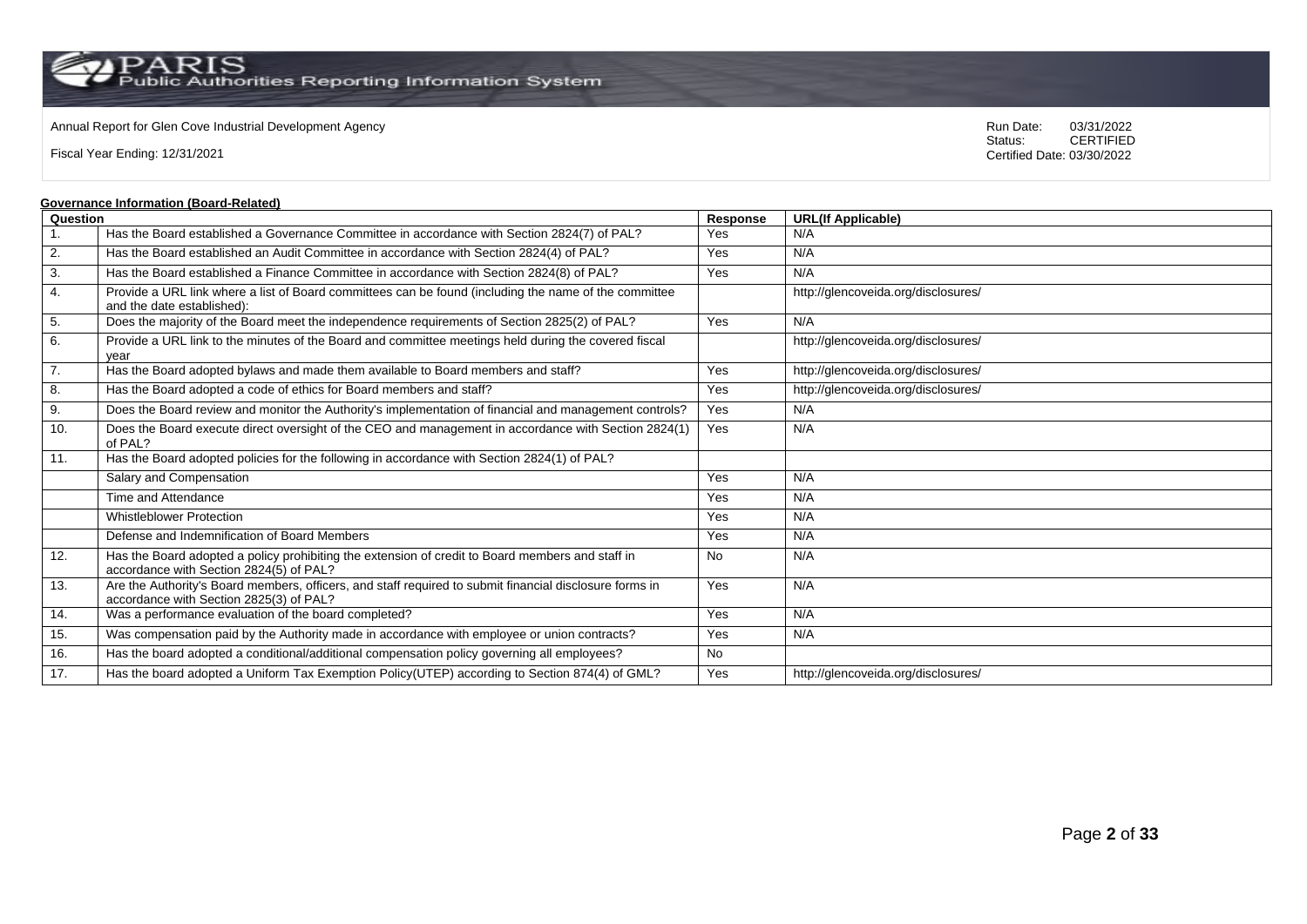Annual Report for Glen Cove Industrial Development Agency<br>
Status: CERTIFIED<br>
CERTIFIED

Fiscal Year Ending: 12/31/2021

CERTIFIED Certified Date: 03/30/2022

### **Board of Directors Listing**

| Name                           | Cappiello, James J | <b>Nominated By</b>                   | Other     |
|--------------------------------|--------------------|---------------------------------------|-----------|
| <b>Chair of the Board</b>      | No                 | <b>Appointed By</b>                   | Other     |
| If yes, Chair Designated by    |                    | <b>Confirmed by Senate?</b>           | N/A       |
| <b>Term Start Date</b>         | 2/28/2017          | <b>Has the Board Member/Designee</b>  | Yes       |
|                                |                    | Signed the Acknowledgement of         |           |
|                                |                    | <b>Fiduciary Duty?</b>                |           |
| <b>Term Expiration Date</b>    | 12/31/2023         | <b>Complied with Training</b>         | Yes       |
|                                |                    | <b>Requirement of Section 2824?</b>   |           |
| <b>Title</b>                   |                    | Does the Board Member/Designee        | <b>No</b> |
|                                |                    | also Hold an Elected or Appointed     |           |
|                                |                    | <b>State Government Position?</b>     |           |
| Has the Board Member Appointed |                    | Does the Board Member/Designee        | <b>No</b> |
| a Designee?                    |                    | also Hold an Elected or Appointed     |           |
|                                |                    | <b>Municipal Government Position?</b> |           |
| <b>Designee Name</b>           |                    | <b>Ex-Officio</b>                     |           |

| <b>Name</b>                                                           | Farnan, Grady | Nominated By                                                                                                               | Other     |
|-----------------------------------------------------------------------|---------------|----------------------------------------------------------------------------------------------------------------------------|-----------|
| <b>Chair of the Board</b>                                             | No            | <b>Appointed By</b>                                                                                                        | Other     |
| If yes, Chair Designated by                                           |               | <b>Confirmed by Senate?</b>                                                                                                | N/A       |
| <b>Term Start Date</b>                                                | 1/1/2022      | <b>Has the Board Member/Designee</b><br>Signed the Acknowledgement of<br><b>Fiduciary Duty?</b>                            | Yes       |
| <b>Term Expiration Date</b>                                           | 12/31/2023    | <b>Complied with Training</b><br><b>Requirement of Section 2824?</b>                                                       | Yes       |
| <b>Title</b>                                                          |               | Does the Board Member/Designee<br>also Hold an Elected or Appointed<br><b>State Government Position?</b>                   | <b>No</b> |
| Has the Board Member Appointed<br>a Designee?<br><b>Designee Name</b> |               | Does the Board Member/Designee<br>also Hold an Elected or Appointed<br><b>Municipal Government Position?</b><br>Ex-Officio | <b>No</b> |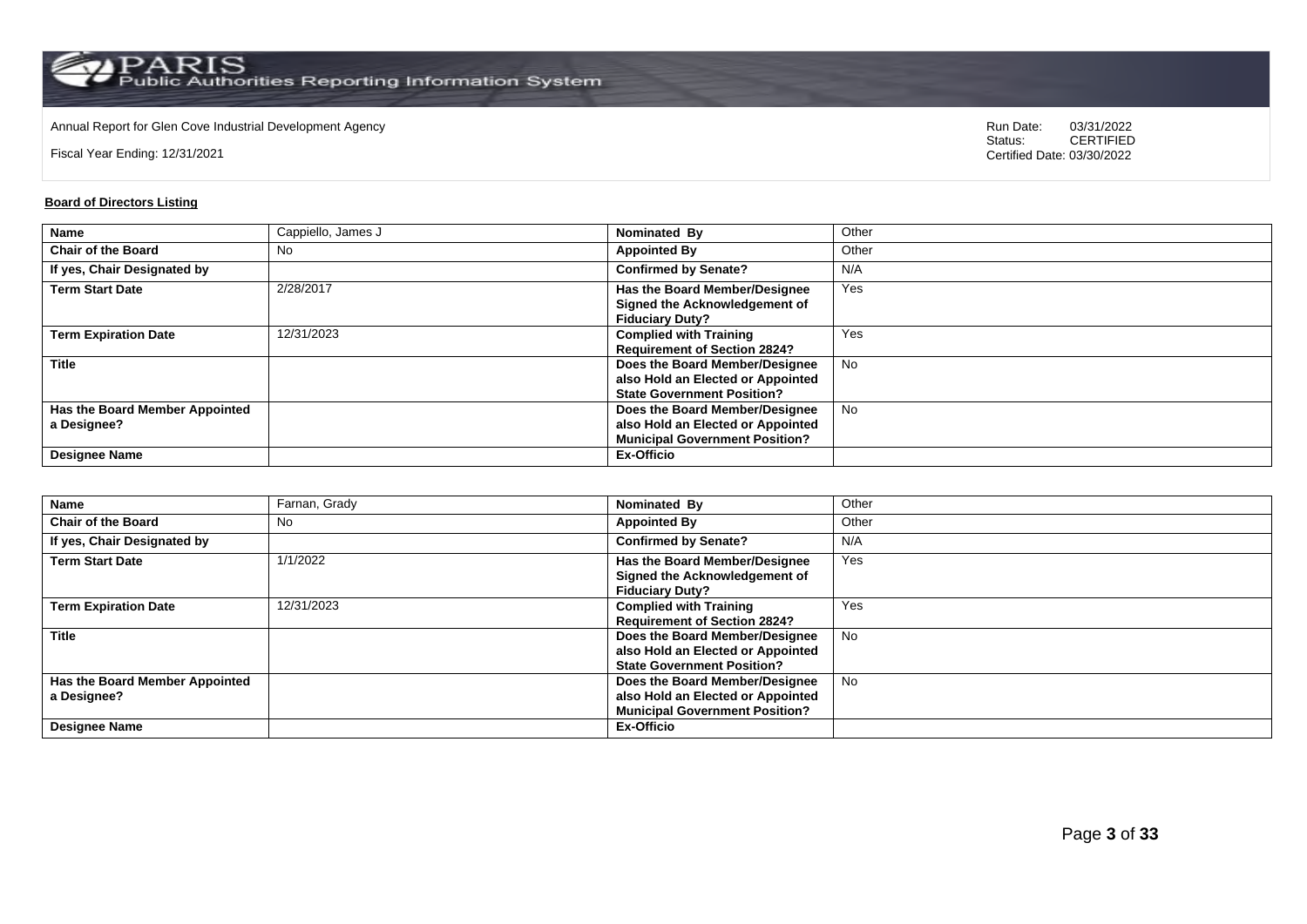# Annual Report for Glen Cove Industrial Development Agency<br>
Status: CERTIFIED

Fiscal Year Ending: 12/31/2021

| Name                                          | Fielding, John | Nominated By                                                                                                 | Other     |
|-----------------------------------------------|----------------|--------------------------------------------------------------------------------------------------------------|-----------|
| <b>Chair of the Board</b>                     | No             | <b>Appointed By</b>                                                                                          | Other     |
| If yes, Chair Designated by                   |                | <b>Confirmed by Senate?</b>                                                                                  | N/A       |
| <b>Term Start Date</b>                        | 1/31/2022      | <b>Has the Board Member/Designee</b><br>Signed the Acknowledgement of<br><b>Fiduciary Duty?</b>              | Yes       |
| <b>Term Expiration Date</b>                   | 12/31/2023     | <b>Complied with Training</b><br><b>Requirement of Section 2824?</b>                                         | Yes       |
| <b>Title</b>                                  |                | Does the Board Member/Designee<br>also Hold an Elected or Appointed<br><b>State Government Position?</b>     | <b>No</b> |
| Has the Board Member Appointed<br>a Designee? |                | Does the Board Member/Designee<br>also Hold an Elected or Appointed<br><b>Municipal Government Position?</b> | <b>No</b> |
| Designee Name                                 |                | <b>Ex-Officio</b>                                                                                            |           |

| <b>Name</b>                                                           | Hartley, Vincent | Nominated By                                                                                                               | Other     |
|-----------------------------------------------------------------------|------------------|----------------------------------------------------------------------------------------------------------------------------|-----------|
| <b>Chair of the Board</b>                                             | No               | <b>Appointed By</b>                                                                                                        | Other     |
| If yes, Chair Designated by                                           |                  | <b>Confirmed by Senate?</b>                                                                                                | N/A       |
| <b>Term Start Date</b>                                                | 1/1/2007         | Has the Board Member/Designee<br>Signed the Acknowledgement of<br><b>Fiduciary Duty?</b>                                   | Yes       |
| <b>Term Expiration Date</b>                                           | 12/31/2023       | <b>Complied with Training</b><br><b>Requirement of Section 2824?</b>                                                       | Yes       |
| <b>Title</b>                                                          |                  | Does the Board Member/Designee<br>also Hold an Elected or Appointed<br><b>State Government Position?</b>                   | <b>No</b> |
| Has the Board Member Appointed<br>a Designee?<br><b>Designee Name</b> |                  | Does the Board Member/Designee<br>also Hold an Elected or Appointed<br><b>Municipal Government Position?</b><br>Ex-Officio | <b>No</b> |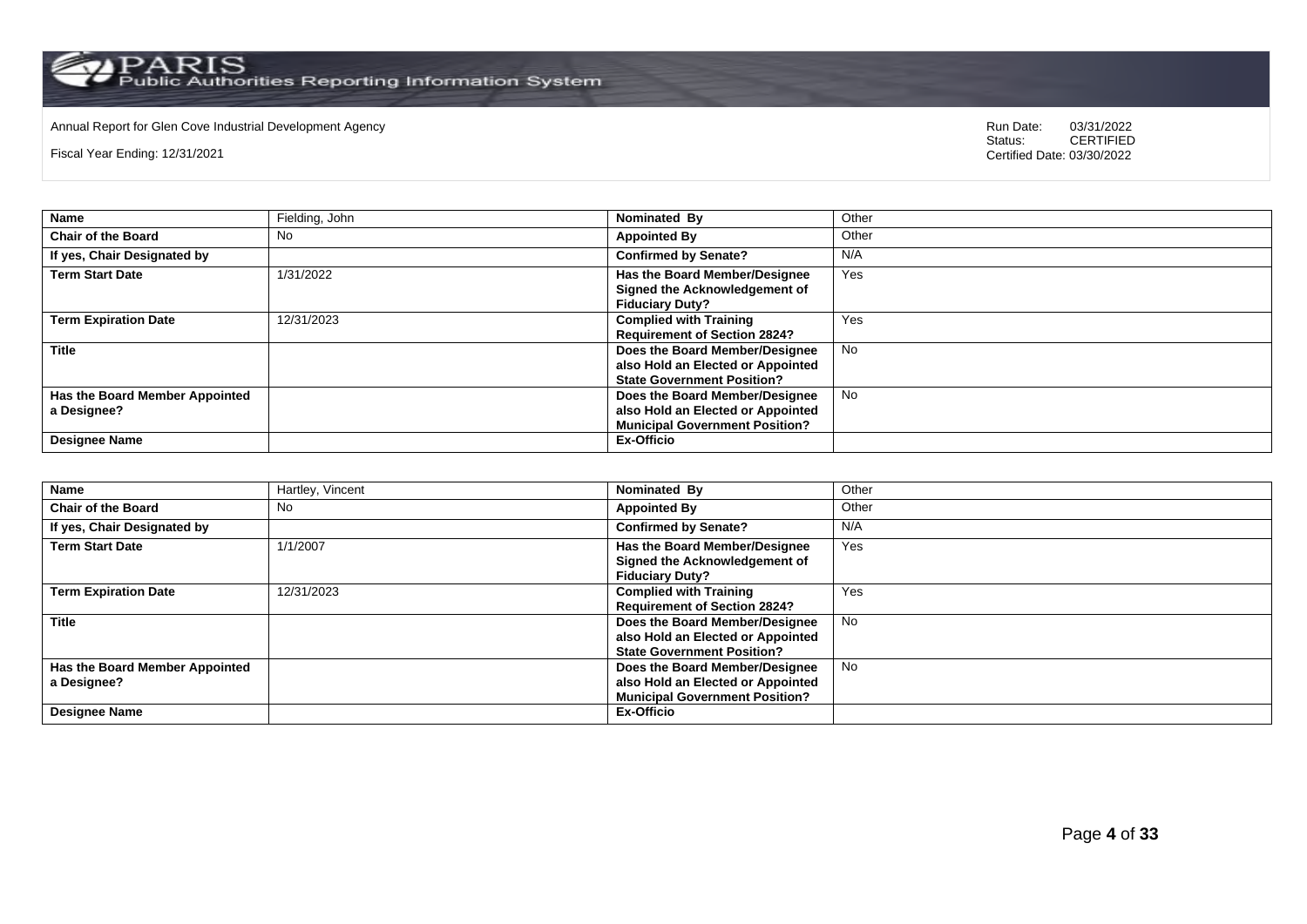# Annual Report for Glen Cove Industrial Development Agency<br>
Status: CERTIFIED

Fiscal Year Ending: 12/31/2021

| <b>Name</b>                                                           | Hopke, Tom | Nominated By                                                                                                               | Other     |
|-----------------------------------------------------------------------|------------|----------------------------------------------------------------------------------------------------------------------------|-----------|
| <b>Chair of the Board</b>                                             | No         | <b>Appointed By</b>                                                                                                        | Other     |
| If yes, Chair Designated by                                           |            | <b>Confirmed by Senate?</b>                                                                                                | N/A       |
| <b>Term Start Date</b>                                                | 1/1/2022   | <b>Has the Board Member/Designee</b><br>Signed the Acknowledgement of<br><b>Fiduciary Duty?</b>                            | Yes       |
| <b>Term Expiration Date</b>                                           | 12/31/2023 | <b>Complied with Training</b><br><b>Requirement of Section 2824?</b>                                                       | Yes       |
| <b>Title</b>                                                          |            | Does the Board Member/Designee<br>also Hold an Elected or Appointed<br><b>State Government Position?</b>                   | <b>No</b> |
| Has the Board Member Appointed<br>a Designee?<br><b>Designee Name</b> |            | Does the Board Member/Designee<br>also Hold an Elected or Appointed<br><b>Municipal Government Position?</b><br>Ex-Officio | <b>No</b> |

| <b>Name</b>                    | Jimenez, David | Nominated By                          | Other     |
|--------------------------------|----------------|---------------------------------------|-----------|
| <b>Chair of the Board</b>      | No             | <b>Appointed By</b>                   | Other     |
| If yes, Chair Designated by    |                | <b>Confirmed by Senate?</b>           | N/A       |
| <b>Term Start Date</b>         | 1/1/2022       | Has the Board Member/Designee         | Yes       |
|                                |                | Signed the Acknowledgement of         |           |
|                                |                | <b>Fiduciary Duty?</b>                |           |
| <b>Term Expiration Date</b>    | 12/31/2023     | <b>Complied with Training</b>         | Yes       |
|                                |                | <b>Requirement of Section 2824?</b>   |           |
| <b>Title</b>                   |                | Does the Board Member/Designee        | <b>No</b> |
|                                |                | also Hold an Elected or Appointed     |           |
|                                |                | <b>State Government Position?</b>     |           |
| Has the Board Member Appointed |                | Does the Board Member/Designee        | <b>No</b> |
| a Designee?                    |                | also Hold an Elected or Appointed     |           |
|                                |                | <b>Municipal Government Position?</b> |           |
| <b>Designee Name</b>           |                | Ex-Officio                            |           |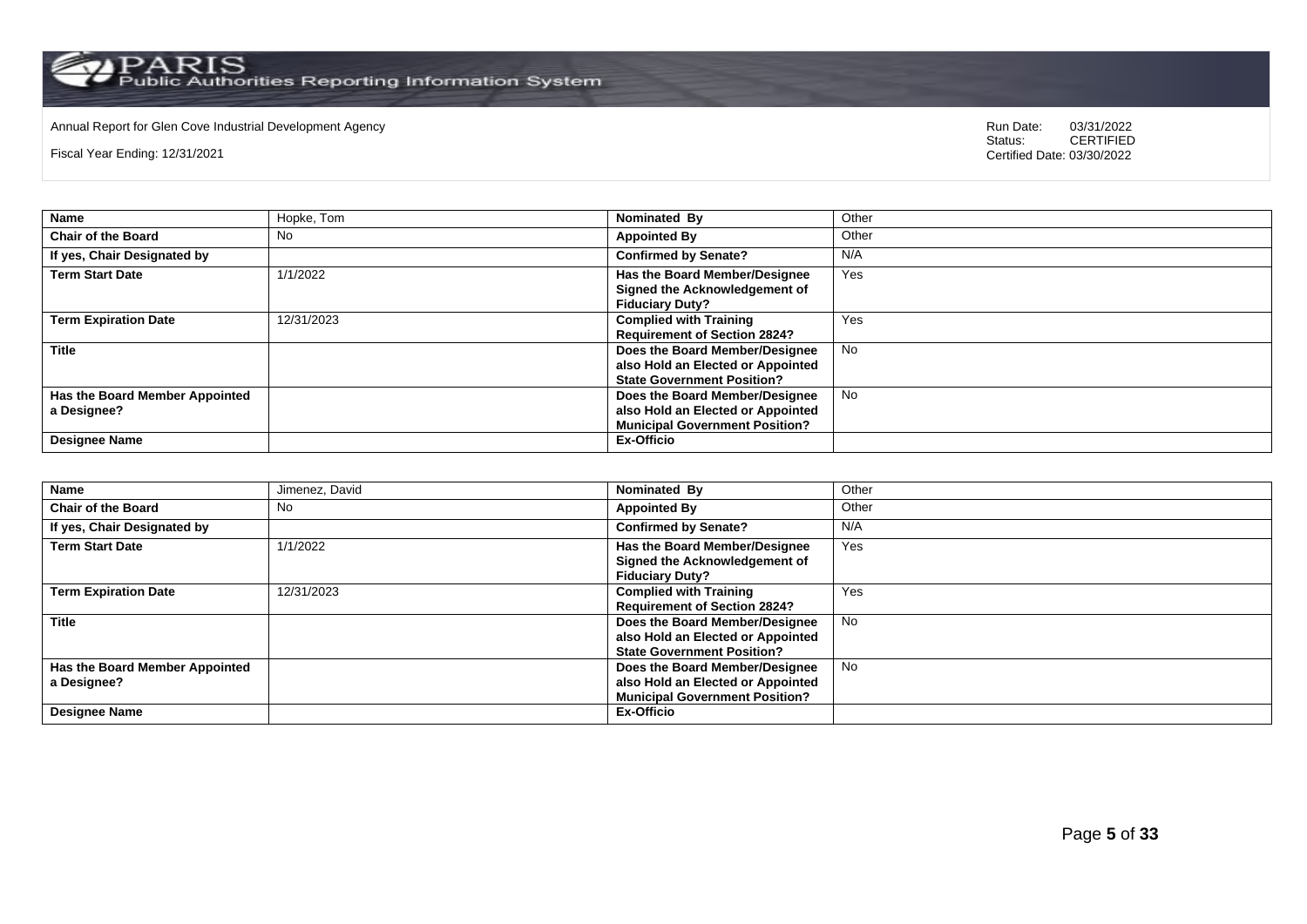# Annual Report for Glen Cove Industrial Development Agency<br>
Status: CERTIFIED

Fiscal Year Ending: 12/31/2021

| <b>Name</b>                                   | Panzenbeck, Pamela D | Nominated By                                                                                                 | Local |
|-----------------------------------------------|----------------------|--------------------------------------------------------------------------------------------------------------|-------|
| <b>Chair of the Board</b>                     | Yes                  | <b>Appointed By</b>                                                                                          | Local |
| If yes, Chair Designated by                   | Elected by Board     | <b>Confirmed by Senate?</b>                                                                                  | N/A   |
| <b>Term Start Date</b>                        | 1/1/2022             | Has the Board Member/Designee<br>Signed the Acknowledgement of<br><b>Fiduciary Duty?</b>                     | Yes   |
| <b>Term Expiration Date</b>                   | 12/31/2023           | <b>Complied with Training</b><br><b>Requirement of Section 2824?</b>                                         | Yes   |
| <b>Title</b>                                  |                      | Does the Board Member/Designee<br>also Hold an Elected or Appointed<br><b>State Government Position?</b>     | No.   |
| Has the Board Member Appointed<br>a Designee? |                      | Does the Board Member/Designee<br>also Hold an Elected or Appointed<br><b>Municipal Government Position?</b> | Yes   |
| <b>Designee Name</b>                          |                      | <b>Ex-Officio</b>                                                                                            |       |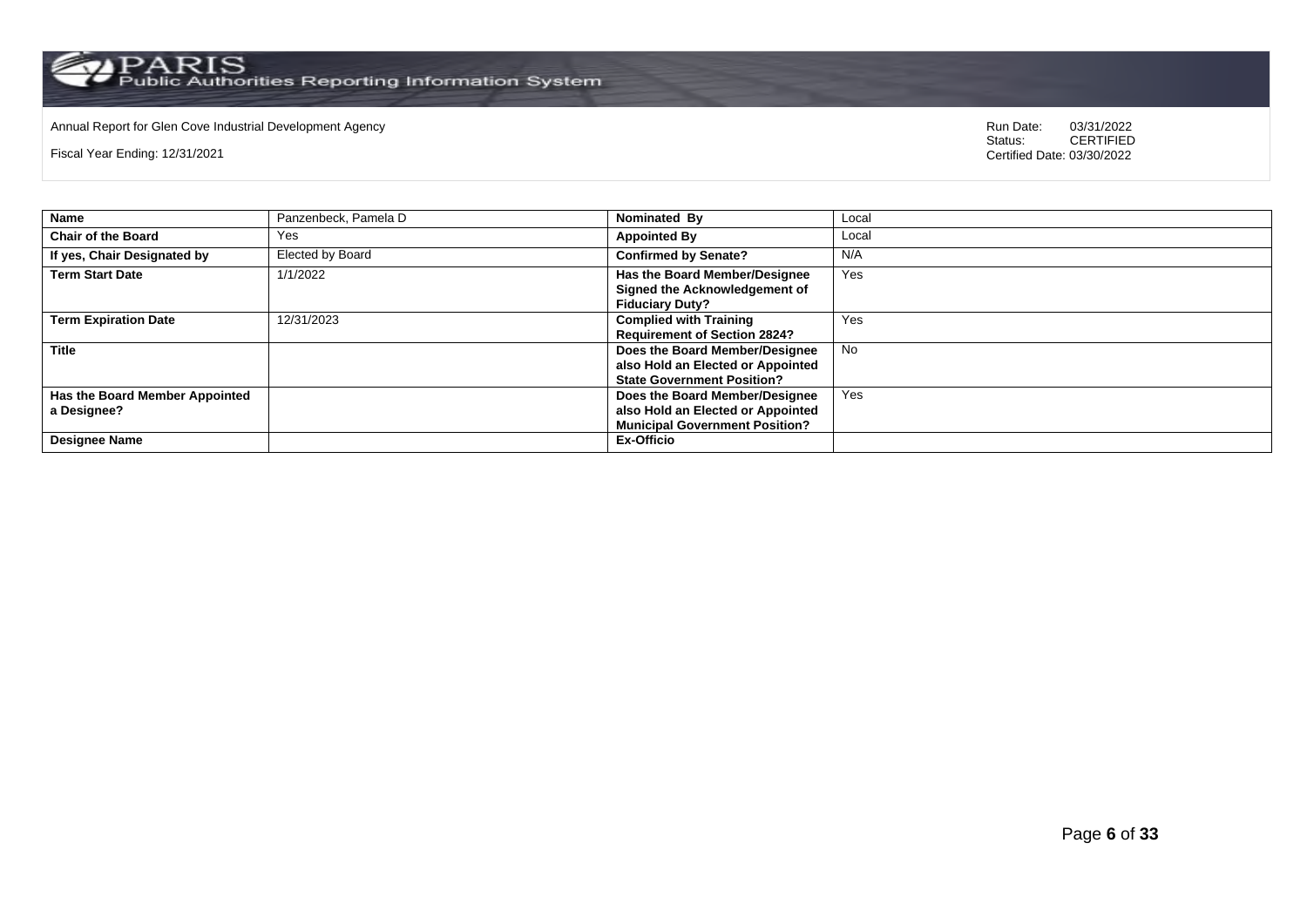# Annual Report for Glen Cove Industrial Development Agency<br>
Status: CERTIFIED

Fiscal Year Ending: 12/31/2021

CERTIFIED Certified Date: 03/30/2022

### **Staff Listing**

| <b>Name</b> | Title | Group | <b>Department Union</b> |      | Bargaining Full Time/ Exempt Base |                  |            | Actual            | Over      | <b>PerformanceExtra Pav Other</b> |             | Total                                         | <b>Individua</b>       | If yes is |
|-------------|-------|-------|-------------------------|------|-----------------------------------|------------------|------------|-------------------|-----------|-----------------------------------|-------------|-----------------------------------------------|------------------------|-----------|
|             |       |       |                         | Name | Unit                              | <b>Part Time</b> | Annualized | salary paid       | time      | Bonus                             |             | Compensation/Compensationalso paid by payment |                        |           |
|             |       |       | Subsidiarv              |      |                                   |                  | Salarv     | to the            | paid by   |                                   | Allowances/ |                                               | another entity made by |           |
|             |       |       |                         |      |                                   |                  |            | <b>Individual</b> | Authoritv |                                   | Adjustments |                                               | to perform             | state or  |
|             |       |       |                         |      |                                   |                  |            |                   |           |                                   |             |                                               | the work of            | llocal    |
|             |       |       |                         |      |                                   |                  |            |                   |           |                                   |             |                                               | the authority governm  |           |
|             |       |       |                         |      |                                   |                  |            |                   |           |                                   |             |                                               |                        | ent       |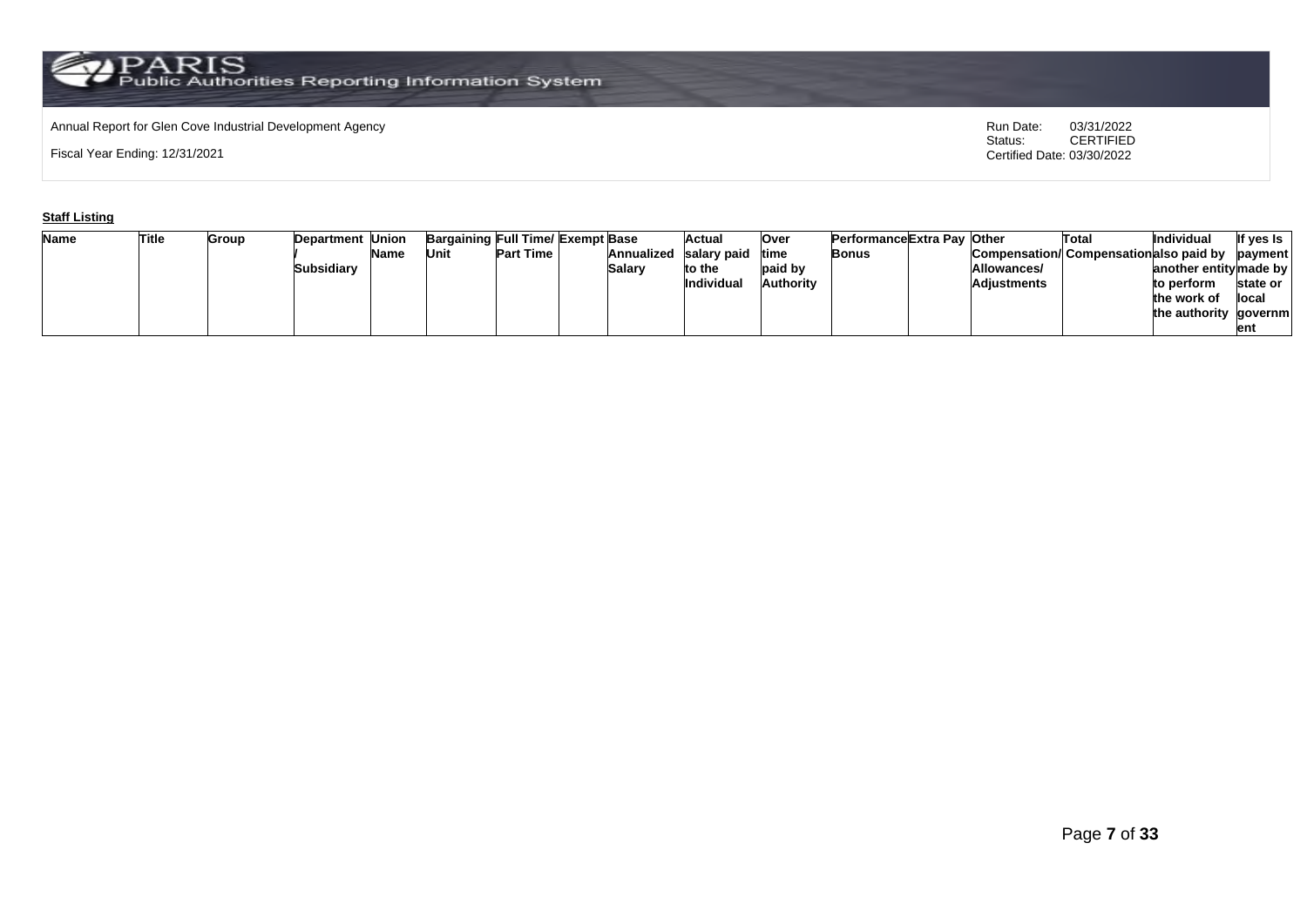PARIS<br>Public Authorities Reporting Information System

Annual Report for Glen Cove Industrial Development Agency<br>
Status: CERTIFIED<br>
CERTIFIED

Fiscal Year Ending: 12/31/2021

CERTIFIED Certified Date: 03/30/2022

### **Benefit Information**

During the fiscal year, did the authority continue to pay for any of the above mentioned benefits for former staff or individuals affiliated with the authority after those individuals left the authority? | Yes

#### **Board Members**

| <b>Name</b>                 | <b>Title</b>          | Severance | Payment For Club                          | Use of              | Personal | Auto | Transportation Housing Spousal / |                                                 | <b>Tuition</b> | <b>Multi-Year</b>           | <b>None of</b> | Other |
|-----------------------------|-----------------------|-----------|-------------------------------------------|---------------------|----------|------|----------------------------------|-------------------------------------------------|----------------|-----------------------------|----------------|-------|
|                             |                       | Package   | <b>Unused Leave Memberships Corporate</b> | <b>Credit Cards</b> | Loans    |      |                                  | <b>Allowance Dependent</b><br>Life<br>Insurance |                | Assistance Employment these | benefits       |       |
| Cappiello, James J          | Board of<br>Directors |           |                                           |                     |          |      |                                  |                                                 |                |                             |                |       |
| Farnan, Grady               | Board of<br>Directors |           |                                           |                     |          |      |                                  |                                                 |                |                             |                |       |
| Fielding, John              | Board of<br>Directors |           |                                           |                     |          |      |                                  |                                                 |                |                             |                |       |
| Hartley, Vincent            | Board of<br>Directors |           |                                           |                     |          |      |                                  |                                                 |                |                             |                |       |
| Hopke, Tom                  | Board of<br>Directors |           |                                           |                     |          |      |                                  |                                                 |                |                             |                |       |
| Jimenez, David              | Board of<br>Directors |           |                                           |                     |          |      |                                  |                                                 |                |                             |                |       |
| Panzenbeck, Pamela Board of | Directors             |           |                                           |                     |          |      |                                  |                                                 |                |                             |                |       |

**Staff**

| ษเฉบ |       |                   |                                    |      |                     |          |      |                        |                           |         |                                       |                     |  |
|------|-------|-------------------|------------------------------------|------|---------------------|----------|------|------------------------|---------------------------|---------|---------------------------------------|---------------------|--|
| Name | Title | <b>ISeverance</b> | <b>Payment For</b>                 | Club | Use of              | Personal | Auto | Transportation Housing | . Spousal                 | Tuition | <b>Multi-Year</b>                     | None of these Other |  |
|      |       | Package           | Unused Leave Memberships Corporate |      |                     | ∟oans    |      |                        | <b>AllowanceDependent</b> |         | <b>Assistance Employment benefits</b> |                     |  |
|      |       |                   |                                    |      | <b>Credit Cards</b> |          |      |                        | Life                      |         |                                       |                     |  |
|      |       |                   |                                    |      |                     |          |      |                        | <b>Insurance</b>          |         |                                       |                     |  |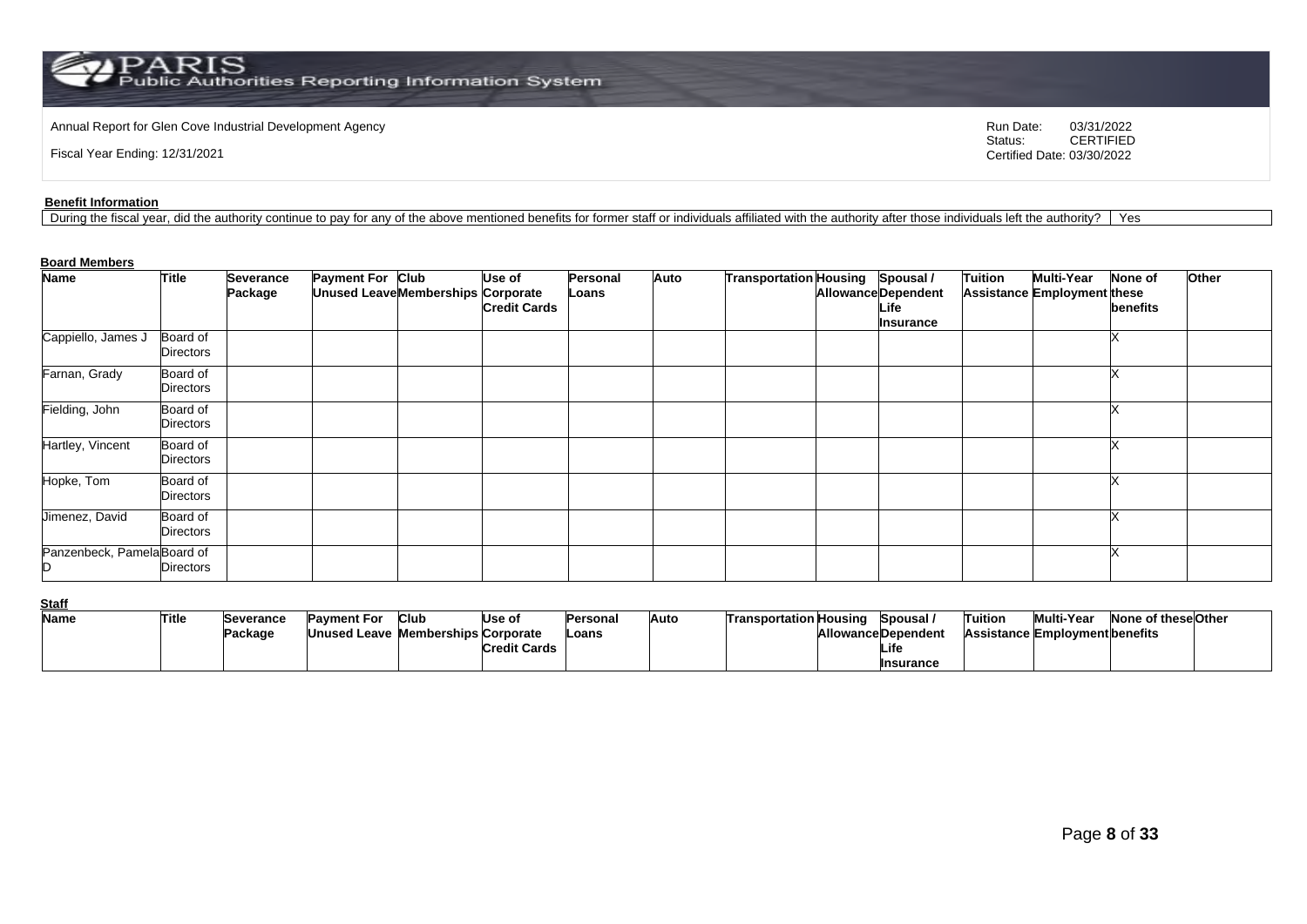PARIS<br>Public Authorities Reporting Information System

| Annual Report for Glen Cove Industrial Development Agency<br>Fiscal Year Ending: 12/31/2021                                                                                                       |                           |               |                                      | Run Date:<br>Status:<br>Certified Date: 03/30/2022 | 03/31/2022<br><b>CERTIFIED</b> |
|---------------------------------------------------------------------------------------------------------------------------------------------------------------------------------------------------|---------------------------|---------------|--------------------------------------|----------------------------------------------------|--------------------------------|
| <b>Subsidiary/Component Unit Verification</b>                                                                                                                                                     |                           |               |                                      |                                                    |                                |
| Is the list of subsidiaries, as assembled by the Office of the State Comptroller, correct?                                                                                                        |                           | Yes           |                                      |                                                    |                                |
| Are there other subsidiaries or component units of the Authority that are active, not included in the<br>PARIS reports submitted by this Authority and not independently filing reports in PARIS? |                           | No            |                                      |                                                    |                                |
|                                                                                                                                                                                                   |                           |               |                                      |                                                    |                                |
| Name of Subsidiary/Component Unit                                                                                                                                                                 |                           | <b>Status</b> |                                      |                                                    |                                |
| <b>Request Subsidiary/Component Unit Change</b>                                                                                                                                                   |                           |               |                                      |                                                    |                                |
| Name of Subsidiary/Component Unit                                                                                                                                                                 | <b>Status</b>             |               | <b>Requested Changes</b>             |                                                    |                                |
| <b>Request Add Subsidiaries/Component Units</b>                                                                                                                                                   |                           |               |                                      |                                                    |                                |
| Name of Subsidiary/Component Unit                                                                                                                                                                 | <b>Establishment Date</b> |               | Purpose of Subsidiary/Component Unit |                                                    |                                |
| <b>Request Delete Subsidiaries/Component Units</b>                                                                                                                                                |                           |               |                                      |                                                    |                                |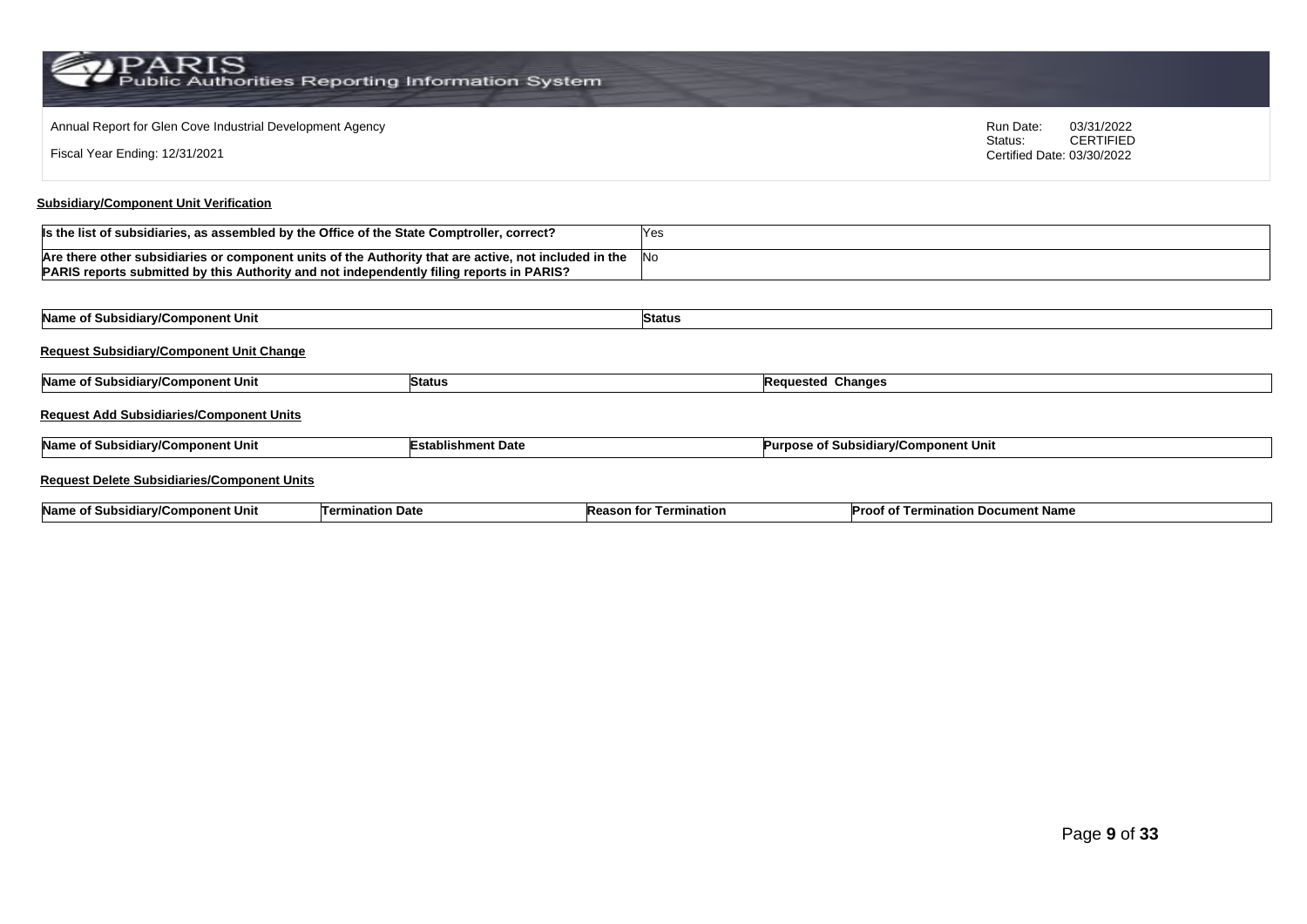### Annual Report for Glen Cove Industrial Development Agency<br>
Status: CERTIFIED

Fiscal Year Ending: 12/31/2021

**Summary Financial Information**

### **SUMMARY STATEMENT OF NET ASSETS**

|                               |                                                    |                                        | Amount         |
|-------------------------------|----------------------------------------------------|----------------------------------------|----------------|
| <b>Assets</b>                 |                                                    |                                        |                |
| <b>Current Assets</b>         |                                                    |                                        |                |
|                               | Cash and cash equivalents                          |                                        | \$503,991.00   |
|                               | Investments                                        |                                        | \$517,172.00   |
|                               | Receivables, net                                   |                                        | \$50,663.00    |
|                               | Other assets                                       |                                        | \$0.00         |
|                               | <b>Total Current Assets</b>                        |                                        | \$1,071,826.00 |
| Noncurrent Assets             |                                                    |                                        |                |
|                               | Restricted cash and investments                    |                                        | \$17,920.00    |
|                               | Long-term receivables, net                         |                                        | \$0.00         |
|                               | Other assets                                       |                                        | \$301,517.00   |
|                               | <b>Capital Assets</b>                              |                                        |                |
|                               |                                                    | Land and other nondepreciable property | \$31,650.00    |
|                               |                                                    | Buildings and equipment                | \$14,690.00    |
|                               |                                                    | Infrastructure                         | \$0.00         |
|                               |                                                    | Accumulated depreciation               | \$11,294.00    |
|                               |                                                    | <b>Net Capital Assets</b>              | \$35,046.00    |
|                               | <b>Total Noncurrent Assets</b>                     |                                        | \$354,483.00   |
| <b>Total Assets</b>           |                                                    |                                        | \$1,426,309.00 |
| Liabilities                   |                                                    |                                        |                |
| <b>Current Liabilities</b>    |                                                    |                                        |                |
|                               | Accounts payable                                   |                                        | \$63,218.00    |
|                               | Pension contribution payable                       |                                        | \$0.00         |
|                               | Other post-employment benefits                     |                                        | \$0.00         |
|                               | <b>Accrued liabilities</b>                         |                                        | \$0.00         |
|                               | Deferred revenues                                  |                                        | \$0.00         |
|                               | Bonds and notes payable                            |                                        | \$0.00         |
|                               | Other long-term obligations due within one<br>vear |                                        | \$1,138.00     |
|                               | <b>Total Current Liabilities</b>                   |                                        | \$64,356.00    |
| <b>Noncurrent Liabilities</b> |                                                    |                                        |                |

Page **10** of **33**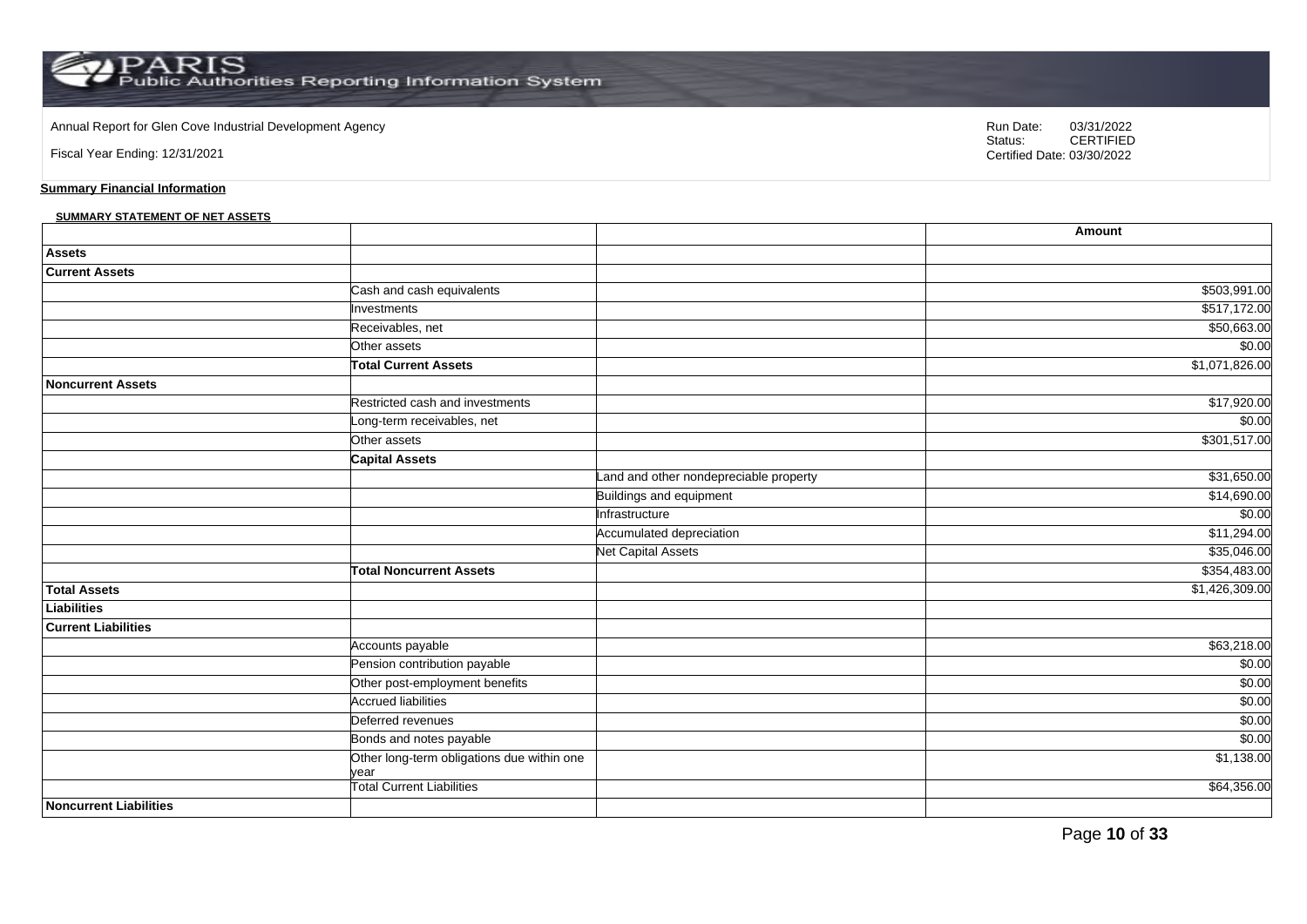PARIS<br>Public Authorities Reporting Information System

Annual Report for Glen Cove Industrial Development Agency<br>
Status: CERTIFIED

### Fiscal Year Ending: 12/31/2021

CERTIFIED Certified Date: 03/30/2022

|                            | Pension contribution payable                       | \$468.00         |
|----------------------------|----------------------------------------------------|------------------|
|                            | Other post-employment benefits                     | \$1,061,039.00   |
|                            | Bonds and notes payable                            | \$0.00           |
|                            | Long Term Leases                                   | \$0.00           |
|                            | Other long-term obligations                        | \$1,286,830.00   |
|                            | <b>Total Noncurrent Liabilities</b>                | \$2,348,337.00   |
| <b>Total Liabilities</b>   |                                                    | \$2,412,693.00   |
| <b>Net Asset (Deficit)</b> |                                                    |                  |
| <b>Net Assets</b>          |                                                    |                  |
|                            | Invested in capital assets, net of related<br>debt | \$1,901.00       |
|                            | Restricted                                         | \$17,920.00      |
|                            | Unrestricted                                       | (\$1,006,205.00) |
|                            | <b>Total Net Assets</b>                            | (\$986,384.00)   |

#### **SUMMARY STATEMENT OF REVENUE, EXPENSES AND CHANGES IN NET ASSETS**

|                                |                                 | Amount       |
|--------------------------------|---------------------------------|--------------|
| <b>Operating Revenues</b>      |                                 |              |
|                                | Charges for services            | \$0.00       |
|                                | Rental & financing income       | \$0.00       |
|                                | Other operating revenues        | \$659,226.00 |
|                                | <b>Total Operating Revenue</b>  | \$659,226.00 |
| <b>Operating Expenses</b>      |                                 |              |
|                                | Salaries and wages              | \$219,998.00 |
|                                | Other employee benefits         | \$0.00       |
|                                | Professional services contracts | \$160,969.00 |
|                                | Supplies and materials          | \$0.00       |
|                                | Depreciation & amortization     | \$1,477.00   |
|                                | Other operating expenses        | \$2,207.00   |
|                                | <b>Total Operating Expenses</b> | \$384,651.00 |
| <b>Operating Income (Loss)</b> |                                 | \$274,575.00 |
| <b>Nonoperating Revenues</b>   |                                 |              |
|                                | Investment earnings             | \$1,968.00   |
|                                | State subsidies/grants          | \$0.00       |
|                                | Federal subsidies/grants        | \$0.00       |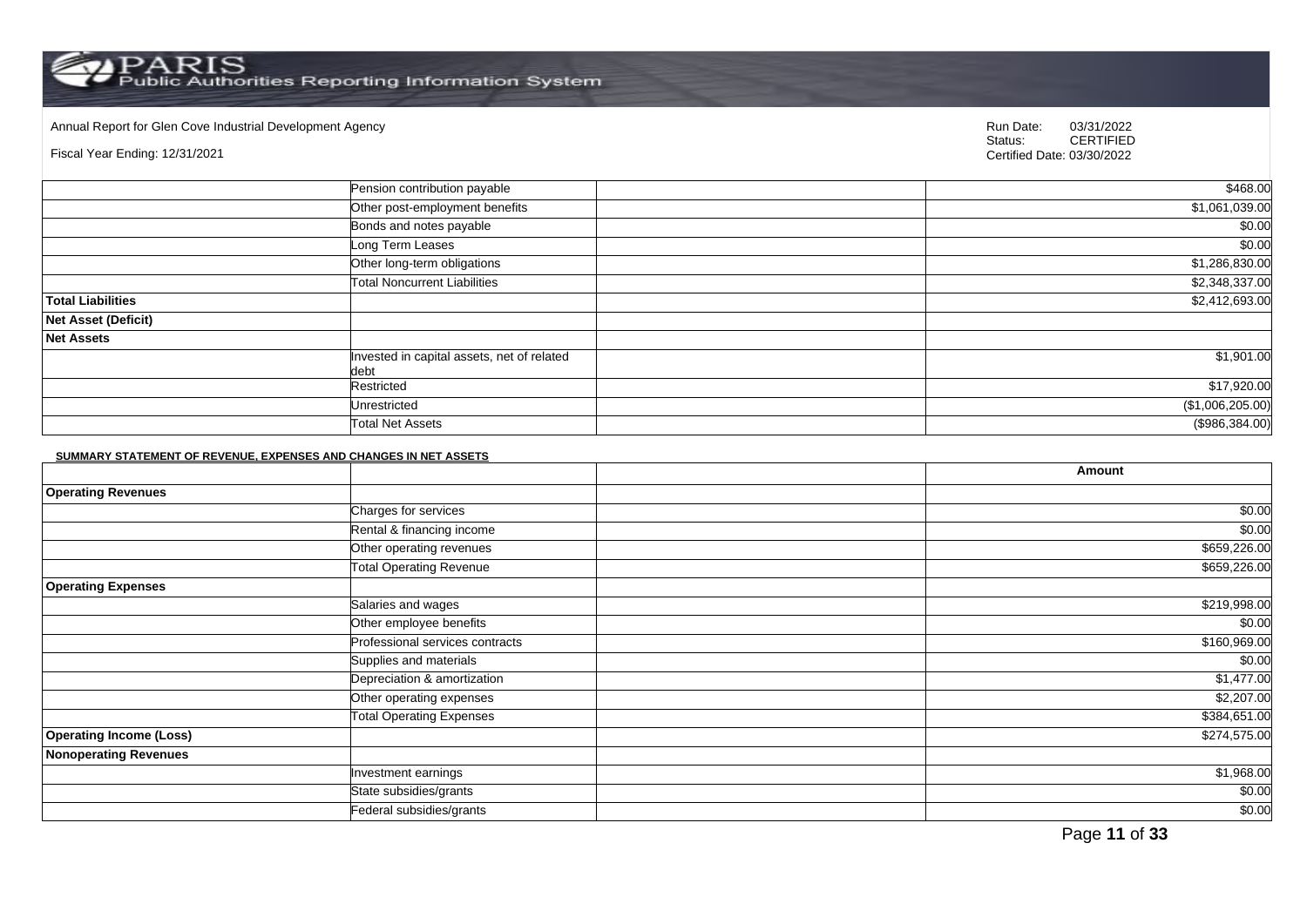Annual Report for Glen Cove Industrial Development Agency<br>
Status: CERTIFIED

Fiscal Year Ending: 12/31/2021

|                                        | Municipal subsidies/grants                | \$0.00           |
|----------------------------------------|-------------------------------------------|------------------|
|                                        | Public authority subsidies                | \$0.00           |
|                                        | Other nonoperating revenues               | \$0.00           |
|                                        | <b>Total Nonoperating Revenue</b>         | \$1,968.00       |
| <b>Nonoperating Expenses</b>           |                                           |                  |
|                                        | Interest and other financing charges      | \$0.00           |
|                                        | Subsidies to other public authorities     | \$0.00           |
|                                        | Grants and donations                      | \$0.00           |
|                                        | Other nonoperating expenses               | \$0.00           |
|                                        | <b>Total Nonoperating Expenses</b>        | \$0.00           |
|                                        | <b>Income (Loss) Before Contributions</b> | \$276,543.00     |
| <b>Capital Contributions</b>           |                                           | \$0.00           |
| <b>Change in net assets</b>            |                                           | \$276,543.00     |
| Net assets (deficit) beginning of year |                                           | (\$1,262,927.00) |
| Other net assets changes               |                                           | \$0.00           |
| Net assets (deficit) at end of year    |                                           | (\$986,384.00)   |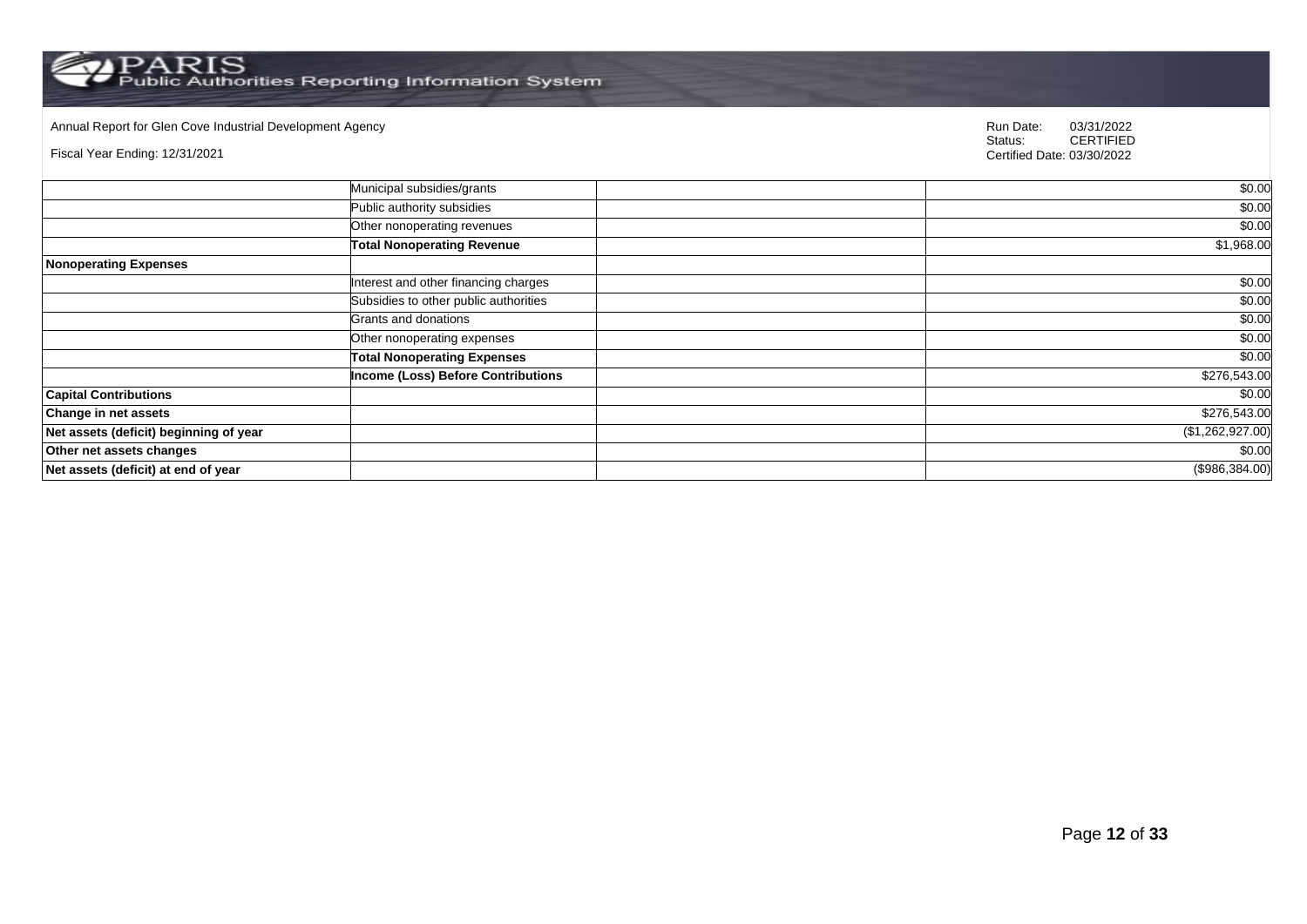### Annual Report for Glen Cove Industrial Development Agency<br>
Status: CERTIFIED<br>
CERTIFIED

Fiscal Year Ending: 12/31/2021

CERTIFIED Certified Date: 03/30/2022

### **Current Debt**

| Question |                                                                                                                | <b>Response</b> |
|----------|----------------------------------------------------------------------------------------------------------------|-----------------|
|          | Did the Authority have any outstanding debt, including conduit debt, at any point during the reporting period? | - I NC          |
| $\sim$   | If yes, has the Authority issued any debt during the reporting period?                                         |                 |

### **New Debt Issuances**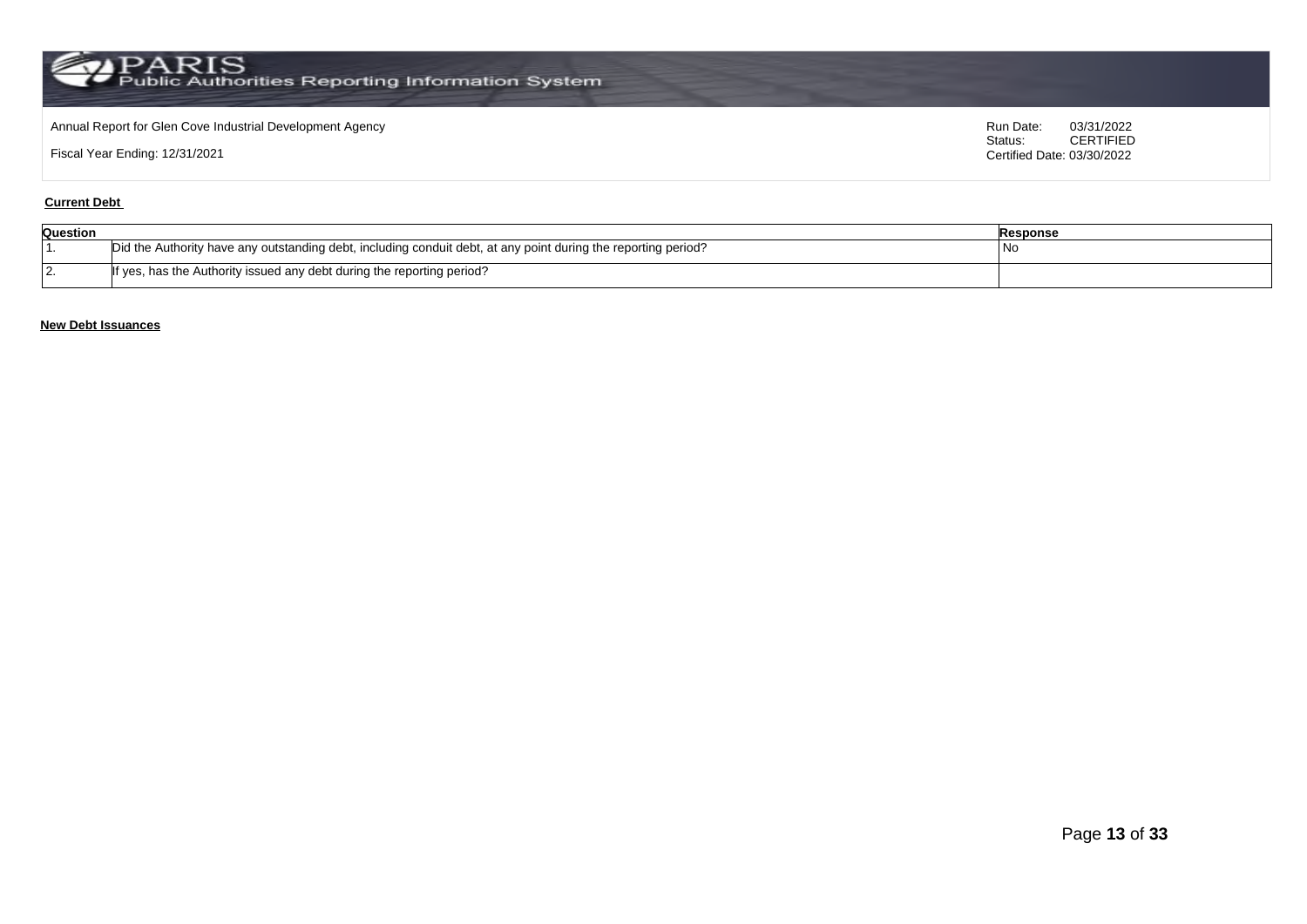# Annual Report for Glen Cove Industrial Development Agency<br>
Status: CERTIFIED

Fiscal Year Ending: 12/31/2021

CERTIFIED Certified Date: 03/30/2022

### **Schedule of Authority Debt**

| <b>Type of Debt</b>     |                                                              |                      | Statutory Authorization(\$) Outstanding Start of |                        | New Debt Issuances(\$) Debt Retired (\$) | <b>Outstanding End of</b> |
|-------------------------|--------------------------------------------------------------|----------------------|--------------------------------------------------|------------------------|------------------------------------------|---------------------------|
|                         |                                                              |                      |                                                  | <b>Fiscal Year(\$)</b> |                                          | <b>Fiscal Year(\$)</b>    |
| <b>State Obligation</b> | <b>State Guaranteed</b>                                      |                      |                                                  |                        |                                          |                           |
| <b>State Obligation</b> | <b>State Supported</b>                                       |                      |                                                  |                        |                                          |                           |
| <b>State Obligation</b> | <b>State Contingent Obligation</b>                           |                      |                                                  |                        |                                          |                           |
| <b>State Obligation</b> | <b>State Moral Obligation</b>                                |                      |                                                  |                        |                                          |                           |
| Other State-Funded      | Other State-Funded                                           |                      |                                                  |                        |                                          |                           |
|                         | Authority Debt - General Authority Debt - General Obligation |                      |                                                  |                        |                                          |                           |
| Obligation              |                                                              |                      |                                                  |                        |                                          |                           |
|                         | Authority Debt - Revenue Authority Debt - Revenue            |                      |                                                  |                        |                                          |                           |
| Authority Debt - Other  | Authority Debt - Other                                       |                      |                                                  |                        |                                          |                           |
| Conduit                 |                                                              | Conduit Debt         |                                                  |                        |                                          |                           |
| Conduit                 |                                                              | Conduit Debt - Pilot |                                                  |                        |                                          |                           |
|                         |                                                              | Increment Financing  |                                                  |                        |                                          |                           |
|                         |                                                              |                      |                                                  |                        |                                          |                           |
| <b>TOTALS</b>           |                                                              |                      |                                                  |                        |                                          |                           |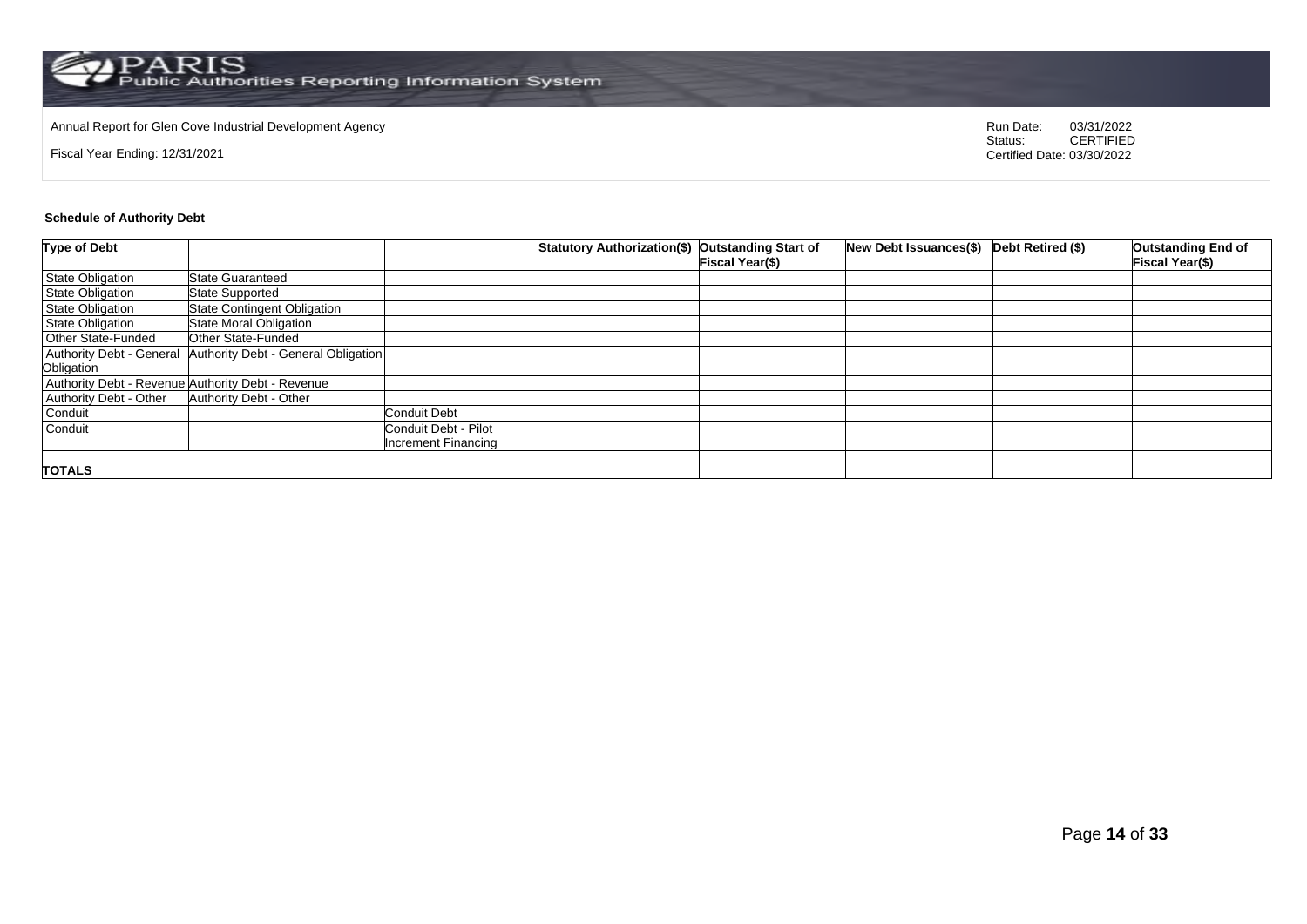### Annual Report for Glen Cove Industrial Development Agency<br>
Status: CERTIFIED<br>
CERTIFIED

Fiscal Year Ending: 12/31/2021

### CERTIFIED Certified Date: 03/30/2022

### **Real Property Acquisition/Disposal List**

This Authority has indicated that it had no real property acquisitions or disposals during the reporting period.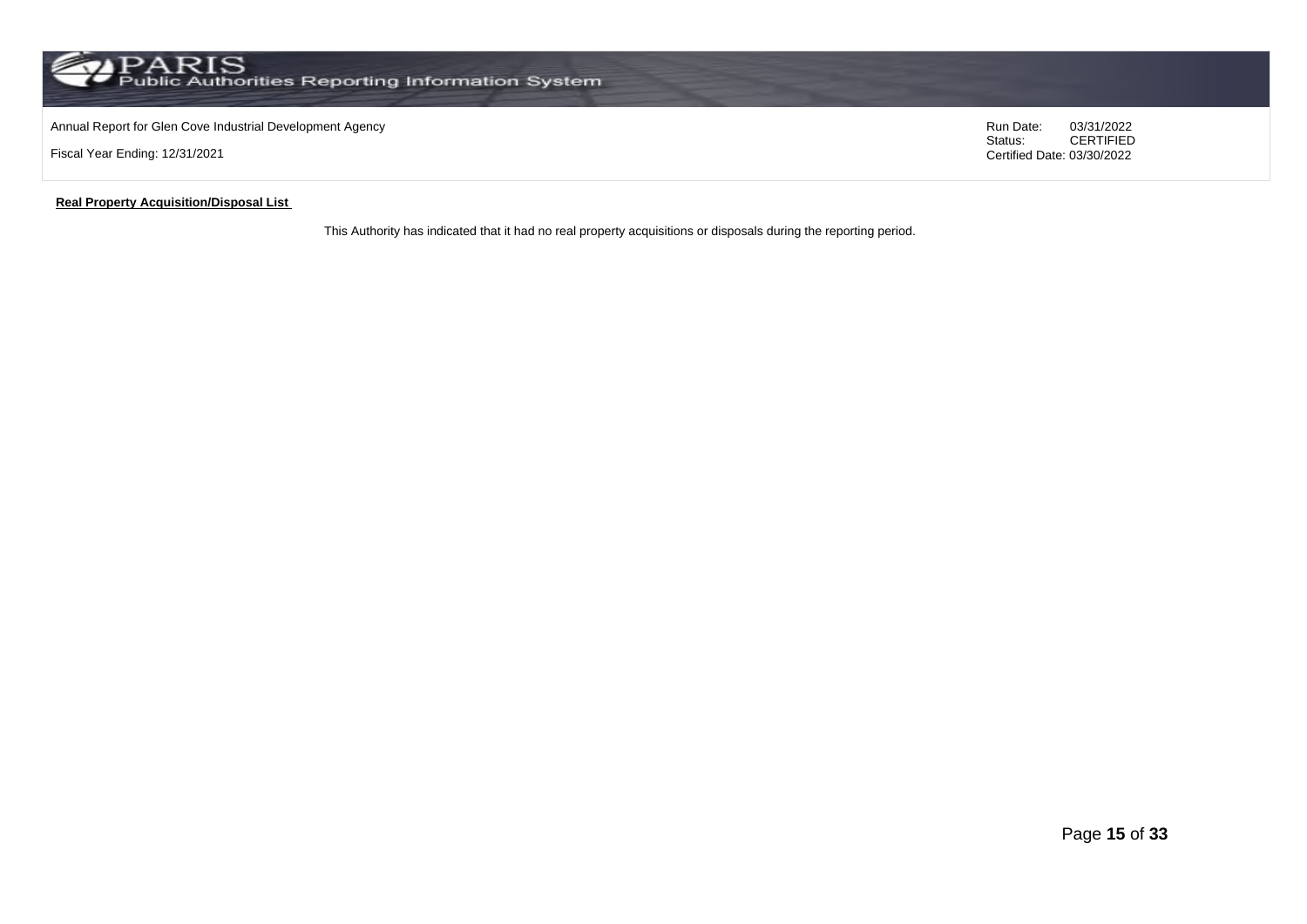

### Annual Report for Glen Cove Industrial Development Agency<br>
Status: CERTIFIED<br>
CERTIFIED

Fiscal Year Ending: 12/31/2021

CERTIFIED Certified Date: 03/30/2022

### **Personal Property**

This Authority has indicated that it had no personal property disposals during the reporting period.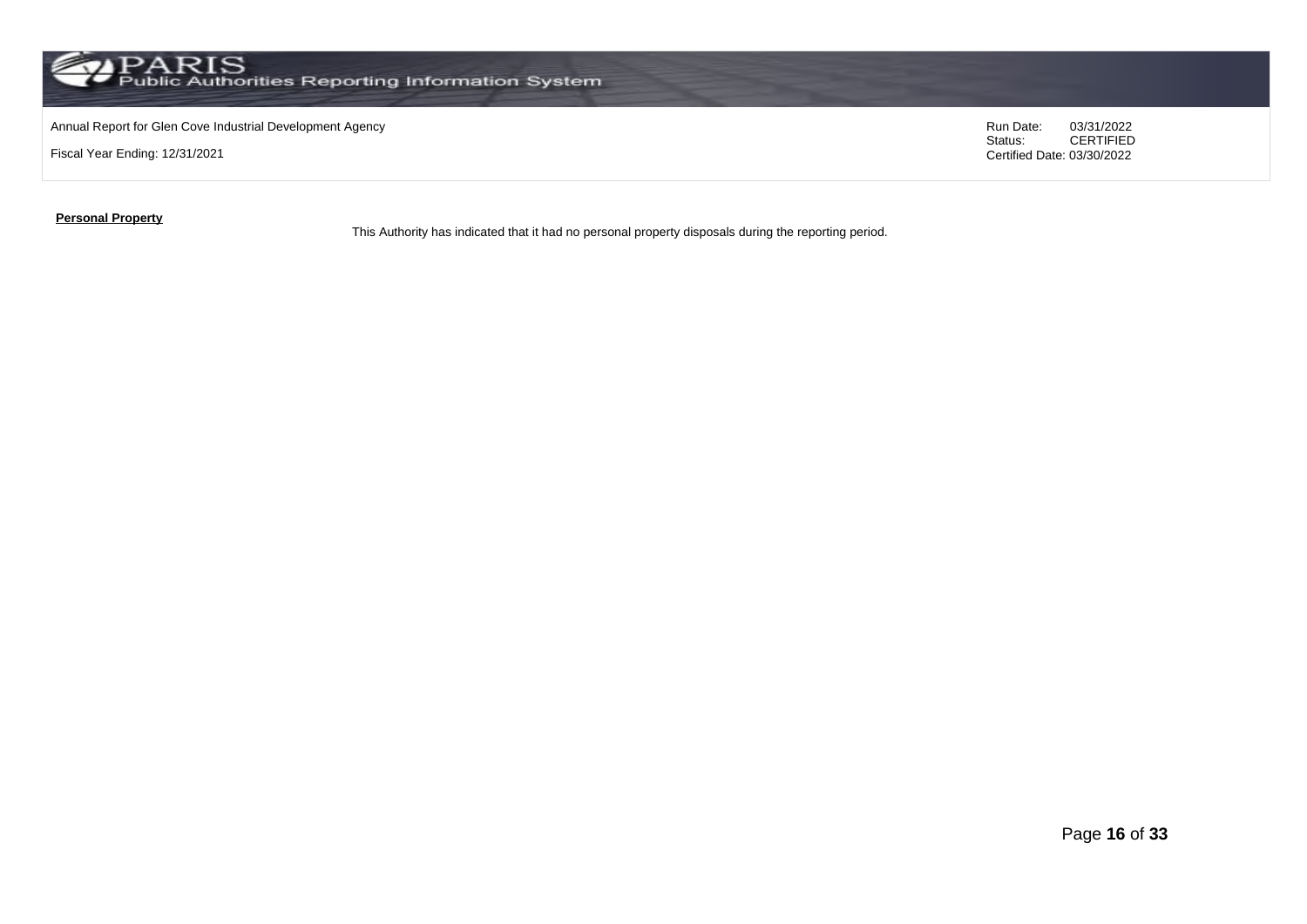# Annual Report for Glen Cove Industrial Development Agency<br>
Status: CERTIFIED

Fiscal Year Ending: 12/31/2021

CERTIFIED Certified Date: 03/30/2022

### **Property Documents**

| Question<br>Response |                                                                                                                                    |     | URL (If Applicable)                 |
|----------------------|------------------------------------------------------------------------------------------------------------------------------------|-----|-------------------------------------|
|                      | In accordance with Section 2896(3) of PAL, the Authority is required to prepare a report at least annually of all real property of | Yes | http://glencoveida.org/disclosures/ |
|                      | the Authority. Has this report been prepared?                                                                                      |     |                                     |
|                      | Has the Authority prepared policies, procedures, or guidelines regarding the use, awarding, monitoring, and reporting of           | Yes | http://glencoveida.org/disclosures/ |
|                      | contracts for the acquisition and disposal of property?                                                                            |     |                                     |
|                      | In accordance with Section 2896(1) of PAL, has the Authority named a contracting officer who shall be responsible for the          | Yes | N/A                                 |
|                      | Authority's compliance with and enforcement of such quidelines?                                                                    |     |                                     |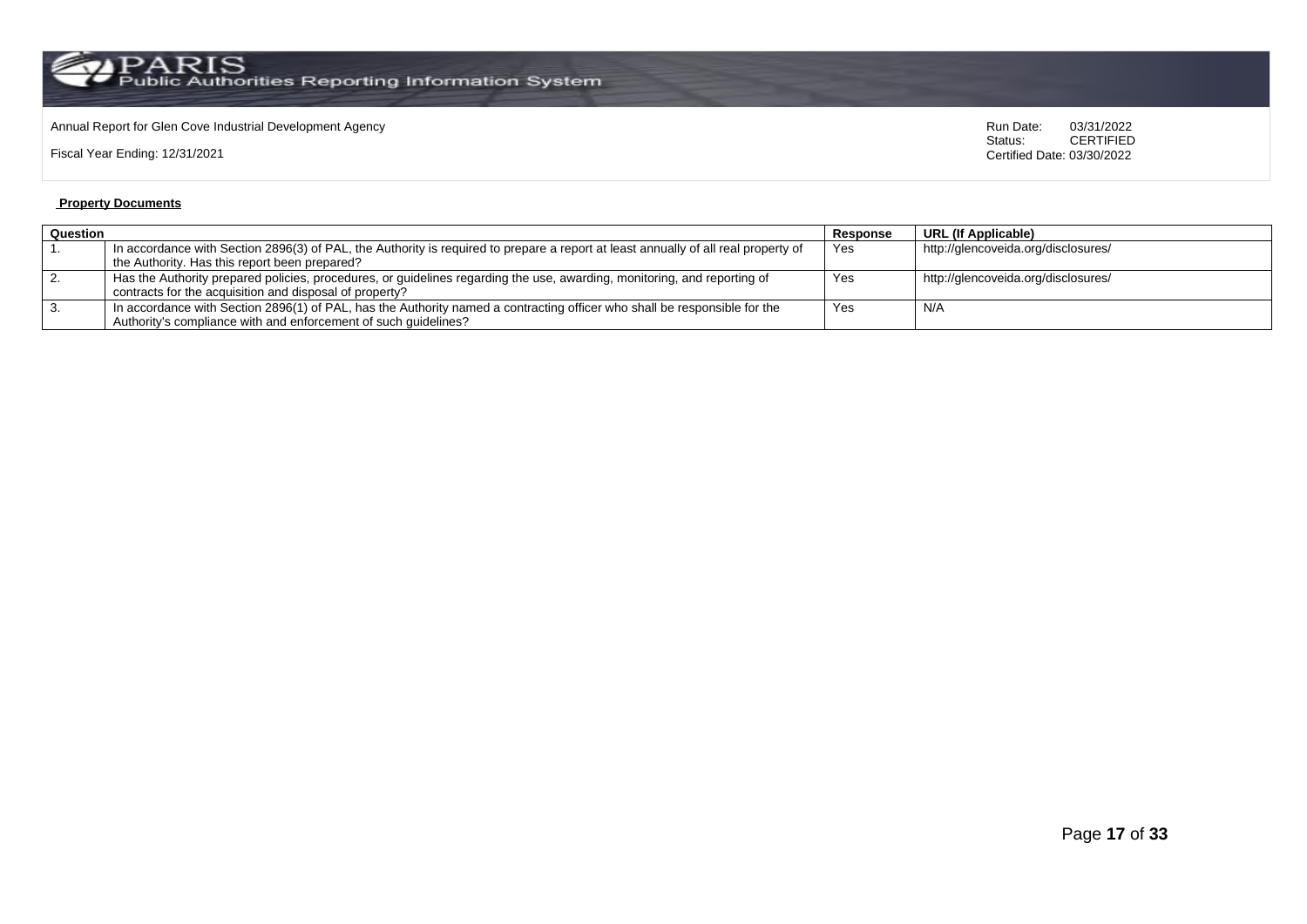Annual Report for Glen Cove Industrial Development Agency<br>
Status: CERTIFIED

Fiscal Year Ending: 12/31/2021

CERTIFIED Certified Date: 03/30/2022

### **IDA Projects**

| <b>General Project Information</b>           |                                    | <b>Project Tax Exemptions &amp; PILOT</b>                                                                                                              | <b>Payment Information</b>                                     |
|----------------------------------------------|------------------------------------|--------------------------------------------------------------------------------------------------------------------------------------------------------|----------------------------------------------------------------|
| <b>Project Code</b>                          | 2801-15-01                         |                                                                                                                                                        |                                                                |
| <b>Project Type</b>                          | Lease                              | <b>State Sales Tax Exemption</b>                                                                                                                       | \$0.00                                                         |
| <b>Project Name</b>                          | 50 Glen Partners LLC               | <b>Local Sales Tax Exemption</b>                                                                                                                       | \$0.00                                                         |
|                                              |                                    | <b>County Real Property Tax Exemption</b>                                                                                                              | \$9,907.00                                                     |
| Project Part of Another Phase or Multi Phase | <b>No</b>                          | <b>Local Property Tax Exemption</b>                                                                                                                    | \$46,098.00                                                    |
| <b>Original Project Code</b>                 |                                    | <b>School Property Tax Exemption</b>                                                                                                                   | \$123,972.00                                                   |
| <b>Project Purpose Category</b>              | Finance, Insurance and Real Estate | <b>Mortgage Recording Tax Exemption</b>                                                                                                                | \$0.00                                                         |
| <b>Total Project Amount</b>                  | \$4,380,000.00                     | <b>Total Exemptions</b>                                                                                                                                | \$179,977.00                                                   |
| <b>Benefited Project Amount</b>              | \$4,380,000.00                     | <b>Total Exemptions Net of RPTL Section 485-b</b>                                                                                                      | \$0.00                                                         |
| <b>Bond/Note Amount</b>                      |                                    | <b>Pilot payment Information</b>                                                                                                                       |                                                                |
| <b>Annual Lease Payment</b>                  | \$0.00                             |                                                                                                                                                        | <b>Actual Payment Made</b><br><b>Payment Due Per Agreement</b> |
| <b>Federal Tax Status of Bonds</b>           |                                    | <b>County PILOT</b>                                                                                                                                    | \$5,973.00<br>\$5,973.00                                       |
| <b>Not For Profit</b>                        | $\overline{N}$                     | <b>Local PILOT</b>                                                                                                                                     | \$27,791.00<br>\$27,791.00                                     |
| Date Project approved                        | 12/1/2015                          | <b>School District PILOT</b>                                                                                                                           | \$74,739.00<br>\$74,739.00                                     |
| Did IDA took Title to Property               | Yes                                | <b>Total PILOT</b>                                                                                                                                     | \$108,503.00<br>\$108,503.00                                   |
| Date IDA Took Title to Property              | 12/1/2015                          | <b>Net Exemptions</b>                                                                                                                                  | \$71,474.00                                                    |
| Year Financial Assistance is Planned to End  | 2023                               | <b>Project Employment Information</b>                                                                                                                  |                                                                |
| <b>Notes</b>                                 |                                    | The PILOT should have begun in the 2016/2017 tax year. Full taxes were paid of \$163,256. A credit of \$70,083 will be credited toward the 2018 PILOT. |                                                                |
| <b>Location of Project</b>                   |                                    | # of FTEs before IDA Status                                                                                                                            | 1.00                                                           |
| <b>Address Line1</b>                         | 50 Glen Street                     | <b>Original Estimate of Jobs to be Created</b>                                                                                                         | 0.00                                                           |
| <b>Address Line2</b>                         |                                    | Average Estimated Annual Salary of Jobs to be                                                                                                          | 45,000.00                                                      |
|                                              |                                    | <b>Created(at Current Market rates)</b>                                                                                                                |                                                                |
| City                                         | <b>GLEN COVE</b>                   | Annualized Salary Range of Jobs to be Created                                                                                                          | 35,000.00<br>To: 55,000.00                                     |
| <b>State</b>                                 | <b>NY</b>                          | Original Estimate of Jobs to be Retained                                                                                                               | 1.00                                                           |
| Zip - Plus4                                  | 11542                              | <b>Estimated Average Annual Salary of Jobs to be</b>                                                                                                   | 45,000.00                                                      |
|                                              |                                    | <b>Retained(at Current Market rates)</b>                                                                                                               |                                                                |
| <b>Province/Region</b>                       |                                    | <b>Current # of FTEs</b>                                                                                                                               | 73.00                                                          |
| Country                                      | <b>United States</b>               | # of FTE Construction Jobs during Fiscal Year                                                                                                          | 0.00                                                           |
| <b>Applicant Information</b>                 |                                    | <b>Net Employment Change</b>                                                                                                                           | 72.00                                                          |
| <b>Applicant Name</b>                        | <b>Matt Probkevitz</b>             |                                                                                                                                                        |                                                                |
| <b>Address Line1</b>                         | <b>EquiShares Real Estate</b>      | <b>Project Status</b>                                                                                                                                  |                                                                |
| <b>Address Line2</b>                         |                                    |                                                                                                                                                        |                                                                |
| City                                         | <b>CEDARHURST</b>                  | <b>Current Year Is Last Year for Reporting</b>                                                                                                         |                                                                |
| <b>State</b>                                 | $\overline{N}$                     | There is no Debt Outstanding for this Project                                                                                                          |                                                                |
| Zip - Plus4                                  | 11516                              | <b>IDA Does Not Hold Title to the Property</b>                                                                                                         |                                                                |
| <b>Province/Region</b>                       |                                    | The Project Receives No Tax Exemptions                                                                                                                 |                                                                |
| Country USA                                  |                                    |                                                                                                                                                        |                                                                |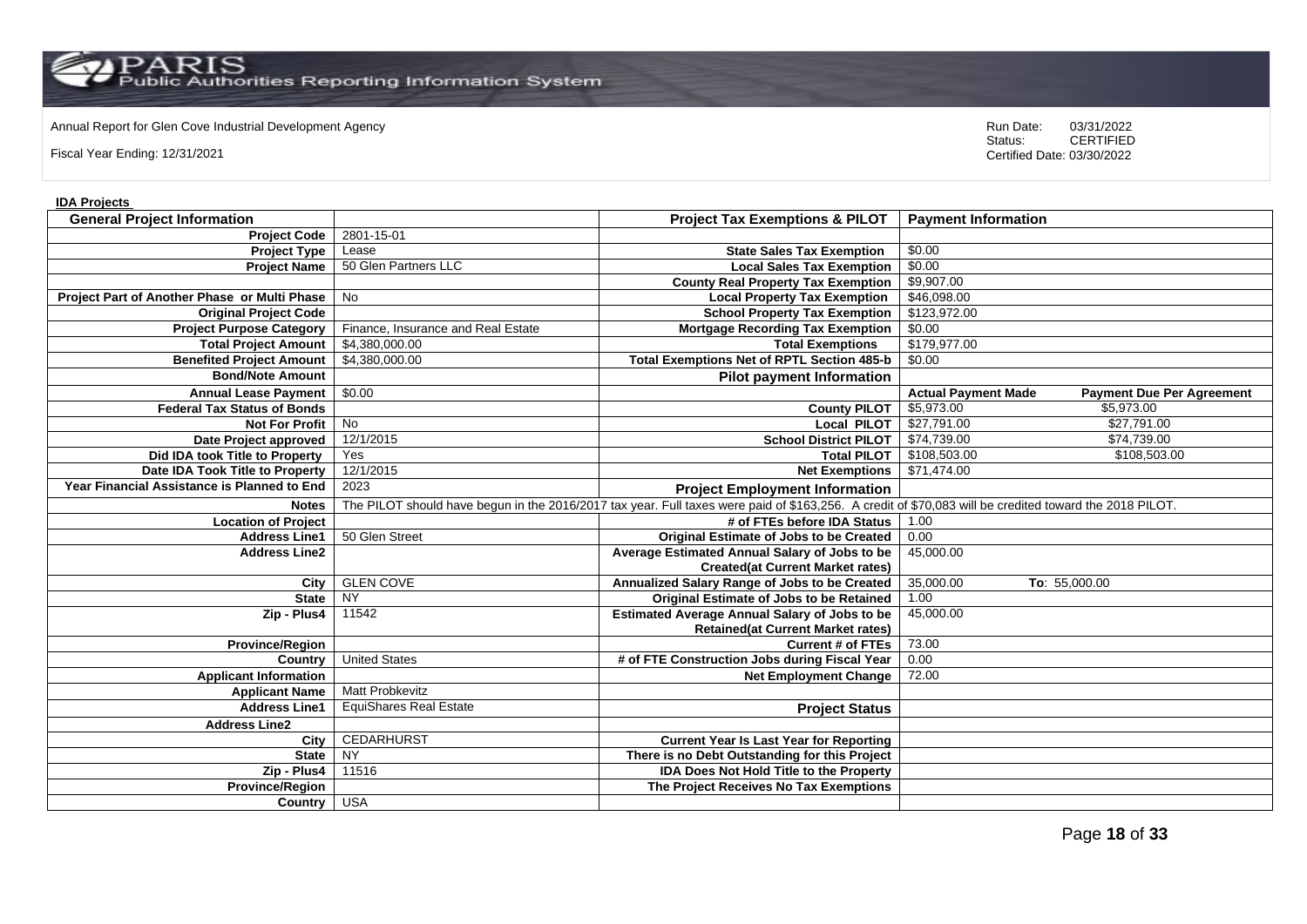# Annual Report for Glen Cove Industrial Development Agency<br>
Status: CERTIFIED

Fiscal Year Ending: 12/31/2021

| <b>General Project Information</b>           |                                    | <b>Project Tax Exemptions &amp; PILOT</b>            | <b>Payment Information</b>                                     |
|----------------------------------------------|------------------------------------|------------------------------------------------------|----------------------------------------------------------------|
| <b>Project Code</b>                          | 2801-06-1                          |                                                      |                                                                |
| <b>Project Type</b>                          | Lease                              | <b>State Sales Tax Exemption</b>                     | \$0.00                                                         |
| <b>Project Name</b>                          | <b>AVALONBAY NORTH GLEN STREET</b> | <b>Local Sales Tax Exemption</b>                     | \$0.00                                                         |
|                                              |                                    | <b>County Real Property Tax Exemption</b>            | \$0.00                                                         |
| Project Part of Another Phase or Multi Phase | <b>No</b>                          | <b>Local Property Tax Exemption</b>                  | \$0.00                                                         |
| <b>Original Project Code</b>                 |                                    | <b>School Property Tax Exemption</b>                 | \$0.00                                                         |
| <b>Project Purpose Category</b>              | Construction                       | <b>Mortgage Recording Tax Exemption</b>              | \$0.00                                                         |
| <b>Total Project Amount</b>                  | \$5,397,577.00                     | <b>Total Exemptions</b>                              | \$0.00                                                         |
| <b>Benefited Project Amount</b>              | \$0.00                             | <b>Total Exemptions Net of RPTL Section 485-b</b>    | \$0.00                                                         |
| <b>Bond/Note Amount</b>                      |                                    | <b>Pilot payment Information</b>                     |                                                                |
| <b>Annual Lease Payment</b>                  | \$0.00                             |                                                      | <b>Actual Payment Made</b><br><b>Payment Due Per Agreement</b> |
| <b>Federal Tax Status of Bonds</b>           |                                    | <b>County PILOT</b>                                  | \$0.00<br>\$0.00                                               |
| <b>Not For Profit</b>                        | <b>No</b>                          | Local PILOT                                          | \$0.00<br>\$0.00                                               |
| Date Project approved                        | 9/1/2005                           | <b>School District PILOT</b>                         | \$0.00<br>\$0.00                                               |
| Did IDA took Title to Property               | Yes                                | <b>Total PILOT</b>                                   | \$0.00<br>\$0.00                                               |
| <b>Date IDA Took Title to Property</b>       | 11/1/2003                          | <b>Net Exemptions</b>                                | \$0.00                                                         |
| Year Financial Assistance is Planned to End  | 2020                               | <b>Project Employment Information</b>                |                                                                |
| <b>Notes</b>                                 | <b>CONSTRUCTION OF APARTMENTS</b>  |                                                      |                                                                |
| <b>Location of Project</b>                   |                                    | # of FTEs before IDA Status                          | 0.00                                                           |
| <b>Address Line1</b>                         | 1100 AVALON SQUARE                 | <b>Original Estimate of Jobs to be Created</b>       | 14.00                                                          |
| <b>Address Line2</b>                         |                                    | Average Estimated Annual Salary of Jobs to be        | 45,000.00                                                      |
|                                              |                                    | <b>Created(at Current Market rates)</b>              |                                                                |
| City                                         | <b>GLEN COVE</b>                   | Annualized Salary Range of Jobs to be Created        | 25,000.00<br>To: 85,000.00                                     |
| <b>State</b>                                 | <b>NY</b>                          | <b>Original Estimate of Jobs to be Retained</b>      | 0.00                                                           |
| Zip - Plus4                                  | 11542                              | <b>Estimated Average Annual Salary of Jobs to be</b> | 65,000.00                                                      |
|                                              |                                    | <b>Retained(at Current Market rates)</b>             |                                                                |
| <b>Province/Region</b>                       |                                    | <b>Current # of FTEs</b>                             | 0.00                                                           |
| Country                                      | <b>United States</b>               | # of FTE Construction Jobs during Fiscal Year        | 0.00                                                           |
| <b>Applicant Information</b>                 |                                    | <b>Net Employment Change</b>                         | 0.00                                                           |
| <b>Applicant Name</b>                        | Glen Cove II Development, LLC      |                                                      |                                                                |
| <b>Address Line1</b>                         | 135 Pinelawn Road                  | <b>Project Status</b>                                |                                                                |
| <b>Address Line2</b>                         |                                    |                                                      |                                                                |
| City                                         | <b>MELVILLE</b>                    | <b>Current Year Is Last Year for Reporting</b>       | Yes                                                            |
| <b>State</b>                                 | NY                                 | There is no Debt Outstanding for this Project        | Yes                                                            |
| Zip - Plus4                                  | 11747                              | <b>IDA Does Not Hold Title to the Property</b>       | Yes                                                            |
| Province/Region                              |                                    | The Project Receives No Tax Exemptions               | Yes                                                            |
| Country                                      | <b>USA</b>                         |                                                      |                                                                |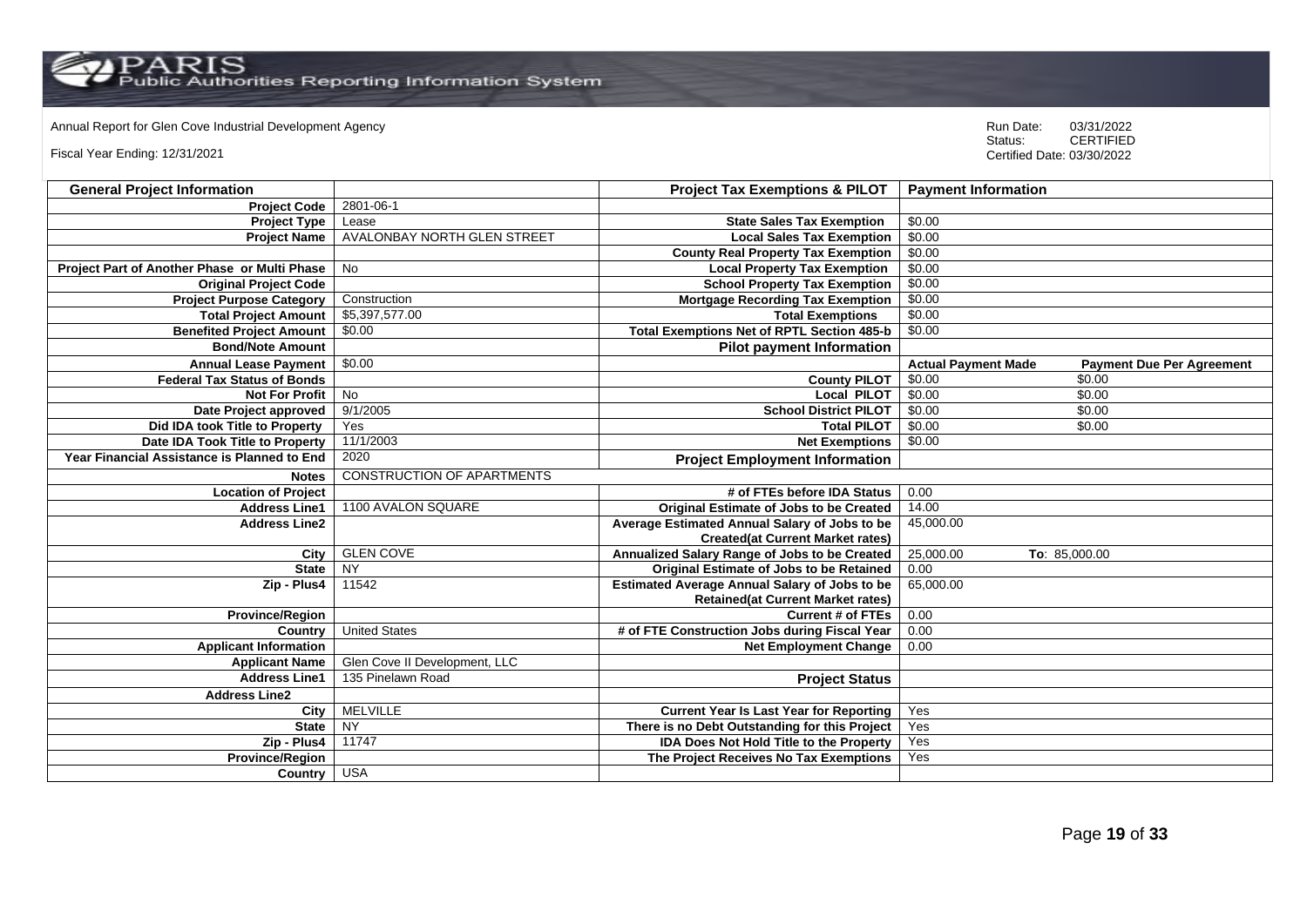# Annual Report for Glen Cove Industrial Development Agency<br>
Status: CERTIFIED

Fiscal Year Ending: 12/31/2021

| <b>General Project Information</b>                 |                                   | <b>Project Tax Exemptions &amp; PILOT</b>            | <b>Payment Information</b>                                     |
|----------------------------------------------------|-----------------------------------|------------------------------------------------------|----------------------------------------------------------------|
| <b>Project Code</b>                                | 2801-01-1                         |                                                      |                                                                |
| <b>Project Type</b>                                | Lease                             | <b>State Sales Tax Exemption</b>                     | \$0.00                                                         |
| <b>Project Name</b>                                | AVALONBAY SOUTH PRATT STREET      | <b>Local Sales Tax Exemption</b>                     | \$0.00                                                         |
|                                                    |                                   | <b>County Real Property Tax Exemption</b>            | \$0.00                                                         |
| Project Part of Another Phase or Multi Phase       | No                                | <b>Local Property Tax Exemption</b>                  | \$0.00                                                         |
| <b>Original Project Code</b>                       |                                   | <b>School Property Tax Exemption</b>                 | \$0.00                                                         |
| <b>Project Purpose Category</b>                    | Construction                      | <b>Mortgage Recording Tax Exemption</b>              | \$0.00                                                         |
| <b>Total Project Amount</b>                        | \$67,836,474.00                   | <b>Total Exemptions</b>                              | \$0.00                                                         |
| <b>Benefited Project Amount</b>                    | \$0.00                            | <b>Total Exemptions Net of RPTL Section 485-b</b>    | \$0.00                                                         |
| <b>Bond/Note Amount</b>                            |                                   | <b>Pilot payment Information</b>                     |                                                                |
| <b>Annual Lease Payment</b>                        | \$0.00                            |                                                      | <b>Actual Payment Made</b><br><b>Payment Due Per Agreement</b> |
| <b>Federal Tax Status of Bonds</b>                 |                                   | <b>County PILOT</b>                                  | \$0.00<br>\$0.00                                               |
| <b>Not For Profit</b>                              | $\overline{N}$                    | <b>Local PILOT</b>                                   | \$0.00<br>\$0.00                                               |
| Date Project approved                              | 11/1/2001                         | <b>School District PILOT</b>                         | \$0.00<br>\$0.00                                               |
| Did IDA took Title to Property                     | Yes                               | <b>Total PILOT</b>                                   | \$0.00<br>\$0.00                                               |
| Date IDA Took Title to Property                    | 8/23/2001                         | <b>Net Exemptions</b>                                | \$0.00                                                         |
| <b>Year Financial Assistance is Planned to End</b> | 2026                              | <b>Project Employment Information</b>                |                                                                |
| <b>Notes</b>                                       | <b>CONSTRUCTION OF APARTMENTS</b> |                                                      |                                                                |
| <b>Location of Project</b>                         |                                   | # of FTEs before IDA Status                          | 0.00                                                           |
| <b>Address Line1</b>                               | 135 PINELAWN ROAD                 | Original Estimate of Jobs to be Created              | 20.00                                                          |
| <b>Address Line2</b>                               |                                   | Average Estimated Annual Salary of Jobs to be        | 45,000.00                                                      |
|                                                    |                                   | <b>Created(at Current Market rates)</b>              |                                                                |
| City                                               | <b>MELVILLE</b>                   | Annualized Salary Range of Jobs to be Created        | 25,000.00<br>To: 85,000.00                                     |
| <b>State</b>                                       | <b>NY</b>                         | <b>Original Estimate of Jobs to be Retained</b>      | 0.00                                                           |
| Zip - Plus4                                        | 11747                             | <b>Estimated Average Annual Salary of Jobs to be</b> | 0.00                                                           |
|                                                    |                                   | <b>Retained(at Current Market rates)</b>             |                                                                |
| <b>Province/Region</b>                             |                                   | <b>Current # of FTEs</b>                             | 0.00                                                           |
| Country                                            | <b>United States</b>              | # of FTE Construction Jobs during Fiscal Year        | 0.00                                                           |
| <b>Applicant Information</b>                       |                                   | <b>Net Employment Change</b>                         | 0.00                                                           |
| <b>Applicant Name</b>                              | Glen Cove II Developement, LLC    |                                                      |                                                                |
| <b>Address Line1</b>                               | 135 PINELAWN ROAD                 | <b>Project Status</b>                                |                                                                |
| <b>Address Line2</b>                               |                                   |                                                      |                                                                |
| City                                               | <b>MELVILLE</b>                   | <b>Current Year Is Last Year for Reporting</b>       | Yes                                                            |
| <b>State</b>                                       | NY                                | There is no Debt Outstanding for this Project        | Yes                                                            |
| Zip - Plus4                                        | 11747                             | <b>IDA Does Not Hold Title to the Property</b>       | Yes                                                            |
| <b>Province/Region</b>                             |                                   | The Project Receives No Tax Exemptions               | Yes                                                            |
| Country                                            | <b>USA</b>                        |                                                      |                                                                |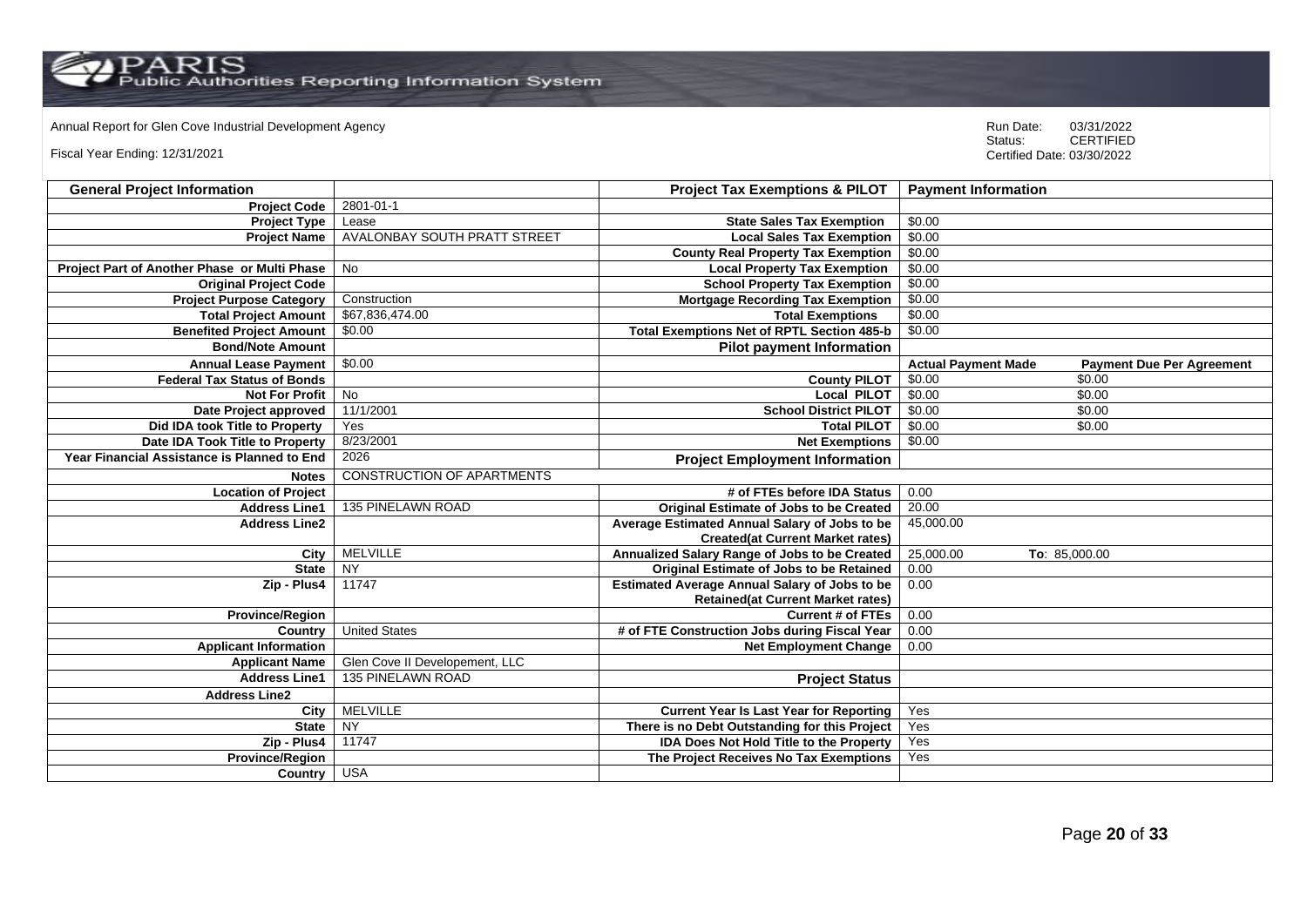# Annual Report for Glen Cove Industrial Development Agency<br>
Status: CERTIFIED

Fiscal Year Ending: 12/31/2021

| <b>General Project Information</b>           |                       | <b>Project Tax Exemptions &amp; PILOT</b>            | <b>Payment Information</b> |                                  |
|----------------------------------------------|-----------------------|------------------------------------------------------|----------------------------|----------------------------------|
| <b>Project Code</b>                          | 2801-21-ST            |                                                      |                            |                                  |
| <b>Project Type</b>                          | <b>Tax Exemptions</b> | <b>State Sales Tax Exemption</b>                     | \$10,606.00                |                                  |
| <b>Project Name</b>                          | Arcadia Landing LLC   | <b>Local Sales Tax Exemption</b>                     | \$12,277.00                |                                  |
|                                              |                       | <b>County Real Property Tax Exemption</b>            |                            |                                  |
| Project Part of Another Phase or Multi Phase | <b>No</b>             | <b>Local Property Tax Exemption</b>                  |                            |                                  |
| <b>Original Project Code</b>                 |                       | <b>School Property Tax Exemption</b>                 |                            |                                  |
| <b>Project Purpose Category</b>              | Construction          | <b>Mortgage Recording Tax Exemption</b>              | \$0.00                     |                                  |
| <b>Total Project Amount</b>                  | \$0.00                | <b>Total Exemptions</b>                              | \$22,883.00                |                                  |
| <b>Benefited Project Amount</b>              | \$0.00                | <b>Total Exemptions Net of RPTL Section 485-b</b>    |                            |                                  |
| <b>Bond/Note Amount</b>                      |                       | <b>Pilot payment Information</b>                     |                            |                                  |
| <b>Annual Lease Payment</b>                  |                       |                                                      | <b>Actual Payment Made</b> | <b>Payment Due Per Agreement</b> |
| <b>Federal Tax Status of Bonds</b>           |                       | <b>County PILOT</b>                                  |                            |                                  |
| <b>Not For Profit</b>                        |                       | <b>Local PILOT</b>                                   |                            |                                  |
| Date Project approved                        | 7/1/2021              | <b>School District PILOT</b>                         |                            |                                  |
| Did IDA took Title to Property               | No                    | <b>Total PILOT</b>                                   | \$0.00<br>\$0.00           |                                  |
| Date IDA Took Title to Property              |                       | <b>Net Exemptions</b>                                | \$22,883.00                |                                  |
| Year Financial Assistance is Planned to End  | 2021                  | <b>Project Employment Information</b>                |                            |                                  |
| <b>Notes</b>                                 |                       |                                                      |                            |                                  |
| <b>Location of Project</b>                   |                       | # of FTEs before IDA Status                          | 0.00                       |                                  |
| <b>Address Line1</b>                         | 772 W. Beech Street   | <b>Original Estimate of Jobs to be Created</b>       | 0.00                       |                                  |
| <b>Address Line2</b>                         |                       | Average Estimated Annual Salary of Jobs to be        | 0.00                       |                                  |
|                                              |                       | <b>Created(at Current Market rates)</b>              |                            |                                  |
| City                                         | <b>LONG BEACH</b>     | Annualized Salary Range of Jobs to be Created        | 0.00<br>To: 0.00           |                                  |
| <b>State</b>                                 | <b>NY</b>             | <b>Original Estimate of Jobs to be Retained</b>      | 0.00                       |                                  |
| Zip - Plus4                                  | 11561                 | <b>Estimated Average Annual Salary of Jobs to be</b> | 0.00                       |                                  |
|                                              |                       | <b>Retained(at Current Market rates)</b>             |                            |                                  |
| <b>Province/Region</b>                       |                       | <b>Current # of FTEs</b>                             | 6.00                       |                                  |
| Country                                      | <b>United States</b>  | # of FTE Construction Jobs during Fiscal Year        | 55.00                      |                                  |
| <b>Applicant Information</b>                 |                       | <b>Net Employment Change</b>                         | 6.00                       |                                  |
| <b>Applicant Name</b>                        | Arcadia Landing LLC   |                                                      |                            |                                  |
| <b>Address Line1</b>                         | 100 Breton Way        | <b>Project Status</b>                                |                            |                                  |
| <b>Address Line2</b>                         |                       |                                                      |                            |                                  |
| City                                         | <b>GLEN COVE</b>      | <b>Current Year Is Last Year for Reporting</b>       |                            |                                  |
| <b>State</b>                                 | NY                    | There is no Debt Outstanding for this Project        |                            |                                  |
| Zip - Plus4                                  | 11542                 | <b>IDA Does Not Hold Title to the Property</b>       |                            |                                  |
| <b>Province/Region</b>                       |                       | The Project Receives No Tax Exemptions               |                            |                                  |
| Country                                      | <b>USA</b>            |                                                      |                            |                                  |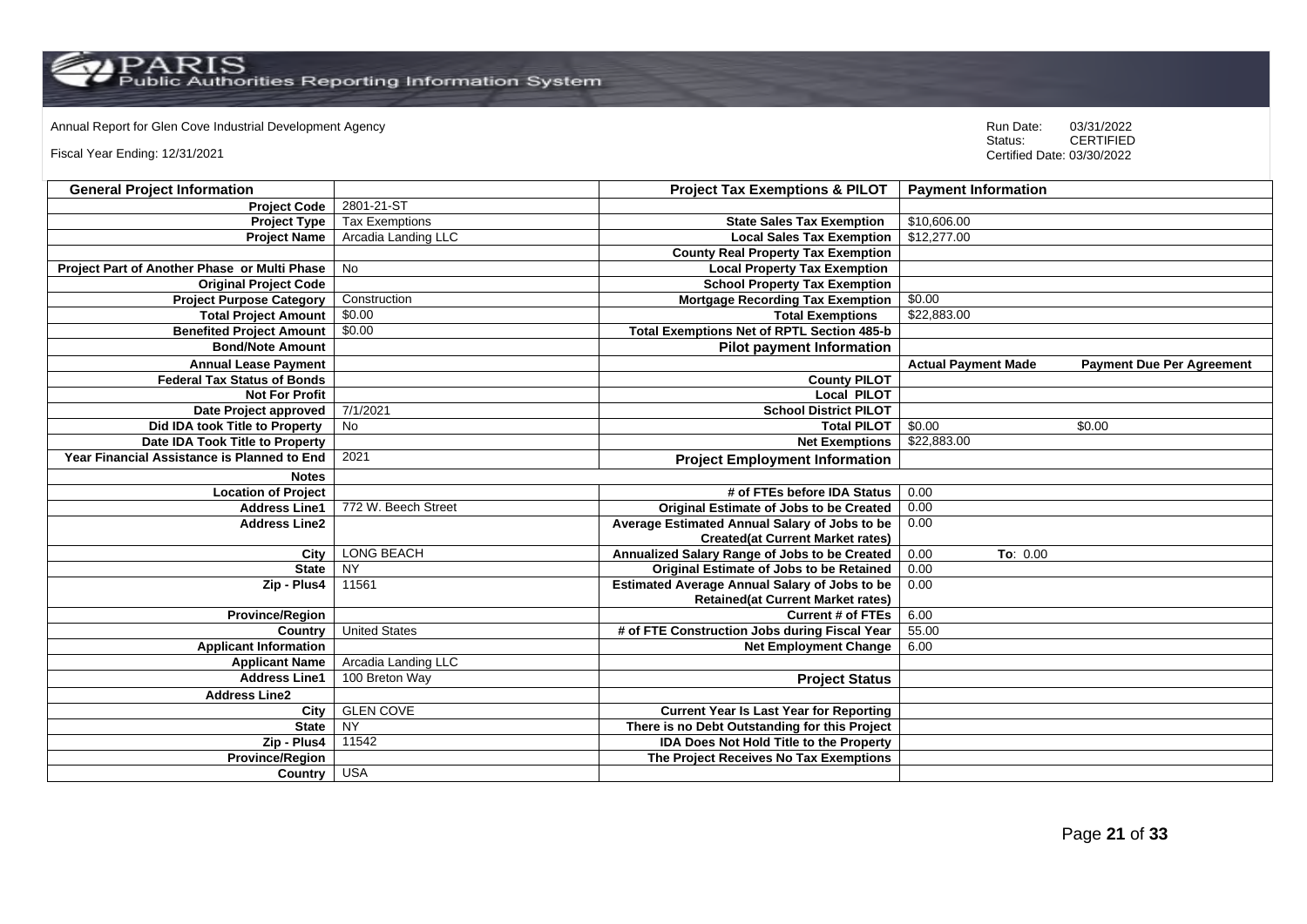$\operatorname{PARIS}_{\text{Public Authorities}\,\text{Reporting\,\text{Information System}}}$ 

# Annual Report for Glen Cove Industrial Development Agency<br>
Status: CERTIFIED

Fiscal Year Ending: 12/31/2021

| <b>General Project Information</b>           |                                                                        | <b>Project Tax Exemptions &amp; PILOT</b>            | <b>Payment Information</b> |                                  |
|----------------------------------------------|------------------------------------------------------------------------|------------------------------------------------------|----------------------------|----------------------------------|
| <b>Project Code</b>                          | 2801-21-2                                                              |                                                      |                            |                                  |
| <b>Project Type</b>                          | Lease                                                                  | <b>State Sales Tax Exemption</b>                     | \$0.00                     |                                  |
| <b>Project Name</b>                          | Fairfield Glen Cove Owner South LLC                                    | <b>Local Sales Tax Exemption</b>                     | \$0.00                     |                                  |
|                                              |                                                                        | <b>County Real Property Tax Exemption</b>            | \$137,221.00               |                                  |
| Project Part of Another Phase or Multi Phase | <b>No</b>                                                              | <b>Local Property Tax Exemption</b>                  | \$883,005.00               |                                  |
| <b>Original Project Code</b>                 |                                                                        | <b>School Property Tax Exemption</b>                 | \$2,283,198.00             |                                  |
| <b>Project Purpose Category</b>              | Finance, Insurance and Real Estate                                     | <b>Mortgage Recording Tax Exemption</b>              | \$0.00                     |                                  |
| <b>Total Project Amount</b>                  | \$67,836,474.00                                                        | <b>Total Exemptions</b>                              | \$3,303,424.00             |                                  |
| <b>Benefited Project Amount</b>              | \$0.00                                                                 | <b>Total Exemptions Net of RPTL Section 485-b</b>    | \$0.00                     |                                  |
| <b>Bond/Note Amount</b>                      |                                                                        | <b>Pilot payment Information</b>                     |                            |                                  |
| <b>Annual Lease Payment</b>                  | \$0.00                                                                 |                                                      | <b>Actual Payment Made</b> | <b>Payment Due Per Agreement</b> |
| <b>Federal Tax Status of Bonds</b>           |                                                                        | <b>County PILOT</b>                                  | \$72,597.00                | \$72,597.00                      |
| <b>Not For Profit</b>                        | <b>No</b>                                                              | <b>Local PILOT</b>                                   | \$467,157.00               | \$467,157.00                     |
| Date Project approved                        | 11/1/2001                                                              | <b>School District PILOT</b>                         | \$1,207,935.00             | \$1,207,935.00                   |
| Did IDA took Title to Property               | Yes                                                                    | <b>Total PILOT</b>                                   | \$1,747,689.00             | \$1,747,689.00                   |
| Date IDA Took Title to Property              | 8/23/2001                                                              | <b>Net Exemptions</b>                                | \$1,555,735.00             |                                  |
| Year Financial Assistance is Planned to End  | 2026                                                                   | <b>Project Employment Information</b>                |                            |                                  |
| <b>Notes</b>                                 | Construction of Apartments - note Fairfield took over for Avalon South |                                                      |                            |                                  |
| <b>Location of Project</b>                   |                                                                        | # of FTEs before IDA Status                          | 0.00                       |                                  |
| <b>Address Line1</b>                         | 100 Avalon Square                                                      | <b>Original Estimate of Jobs to be Created</b>       | 20.00                      |                                  |
| <b>Address Line2</b>                         |                                                                        | Average Estimated Annual Salary of Jobs to be        | 45,000.00                  |                                  |
|                                              |                                                                        | <b>Created(at Current Market rates)</b>              |                            |                                  |
| City                                         | <b>GLEN COVE</b>                                                       | Annualized Salary Range of Jobs to be Created        | 25,000.00                  | To: 85,000.00                    |
| <b>State</b>                                 | <b>NY</b>                                                              | Original Estimate of Jobs to be Retained             | 0.00                       |                                  |
| Zip - Plus4                                  | 11542                                                                  | <b>Estimated Average Annual Salary of Jobs to be</b> | 0.00                       |                                  |
|                                              |                                                                        | <b>Retained(at Current Market rates)</b>             |                            |                                  |
| <b>Province/Region</b>                       |                                                                        | <b>Current # of FTEs</b>                             | 10.00                      |                                  |
| Country                                      | <b>United States</b>                                                   | # of FTE Construction Jobs during Fiscal Year        | 0.00                       |                                  |
| <b>Applicant Information</b>                 |                                                                        | <b>Net Employment Change</b>                         | 10.00                      |                                  |
| <b>Applicant Name</b>                        | Fairfield Glen Cove Owner South LLC                                    |                                                      |                            |                                  |
| <b>Address Line1</b>                         | 538 Broadhollow Road                                                   | <b>Project Status</b>                                |                            |                                  |
| <b>Address Line2</b>                         |                                                                        |                                                      |                            |                                  |
| City                                         | <b>MELVILLE</b>                                                        | <b>Current Year Is Last Year for Reporting</b>       |                            |                                  |
| <b>State</b>                                 | NY                                                                     | There is no Debt Outstanding for this Project        |                            |                                  |
| Zip - Plus4                                  | 11747                                                                  | <b>IDA Does Not Hold Title to the Property</b>       |                            |                                  |
| <b>Province/Region</b>                       |                                                                        | The Project Receives No Tax Exemptions               |                            |                                  |
| Country                                      | <b>USA</b>                                                             |                                                      |                            |                                  |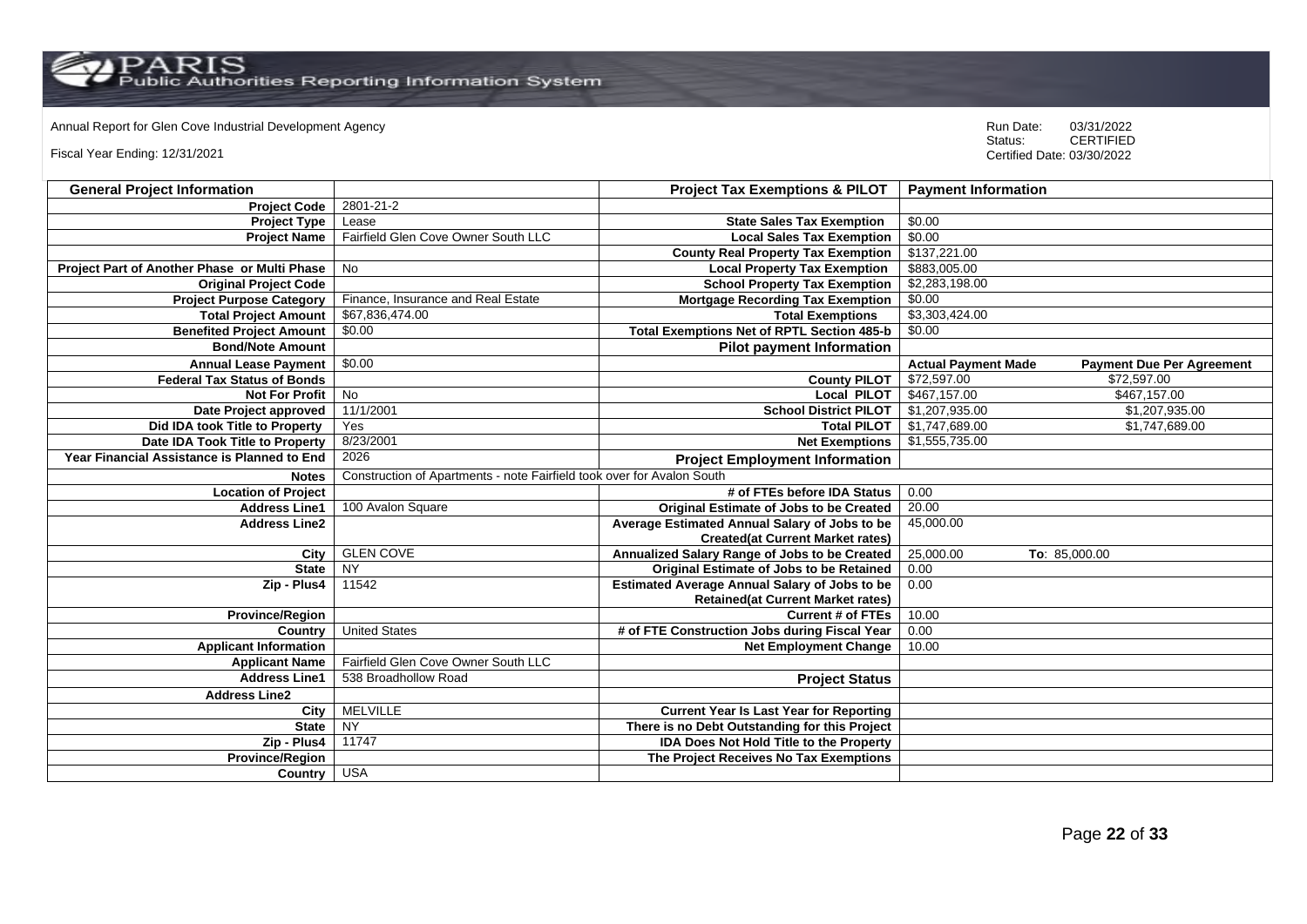Annual Report for Glen Cove Industrial Development Agency<br>
Status: CERTIFIED

Fiscal Year Ending: 12/31/2021

| <b>General Project Information</b>           |                                    | <b>Project Tax Exemptions &amp; PILOT</b>                                                                                                    | <b>Payment Information</b> |                                  |
|----------------------------------------------|------------------------------------|----------------------------------------------------------------------------------------------------------------------------------------------|----------------------------|----------------------------------|
| <b>Project Code</b>                          | $2801 - 16 - 1A$                   |                                                                                                                                              |                            |                                  |
| <b>Project Type</b>                          | Lease                              | <b>State Sales Tax Exemption</b>                                                                                                             | \$43,532.00                |                                  |
| <b>Project Name</b>                          | <b>Garvies Point</b>               | <b>Local Sales Tax Exemption</b>                                                                                                             | \$50,389.00                |                                  |
|                                              |                                    | <b>County Real Property Tax Exemption</b>                                                                                                    | \$18,790.00                |                                  |
| Project Part of Another Phase or Multi Phase | <b>No</b>                          | <b>Local Property Tax Exemption</b>                                                                                                          | \$3,351,030.00             |                                  |
| <b>Original Project Code</b>                 |                                    | <b>School Property Tax Exemption</b>                                                                                                         | \$8,240,780.00             |                                  |
| <b>Project Purpose Category</b>              | Finance, Insurance and Real Estate | <b>Mortgage Recording Tax Exemption</b>                                                                                                      | \$0.00                     |                                  |
| <b>Total Project Amount</b>                  | \$1,000,000,000.00                 | <b>Total Exemptions</b>                                                                                                                      | \$11,704,521.00            |                                  |
| <b>Benefited Project Amount</b>              | \$600,000,000.00                   | <b>Total Exemptions Net of RPTL Section 485-b</b>                                                                                            | \$0.00                     |                                  |
| <b>Bond/Note Amount</b>                      |                                    | <b>Pilot payment Information</b>                                                                                                             |                            |                                  |
| <b>Annual Lease Payment</b>                  | \$8,000.00                         |                                                                                                                                              | <b>Actual Payment Made</b> | <b>Payment Due Per Agreement</b> |
| <b>Federal Tax Status of Bonds</b>           |                                    | <b>County PILOT</b>                                                                                                                          | \$27,487.00                | \$27,487.00                      |
| <b>Not For Profit</b>                        | $\overline{N}$                     | <b>Local PILOT</b>                                                                                                                           | \$964,562.00               | \$964,562.00                     |
| Date Project approved                        | 5/14/2003                          | <b>School District PILOT</b>                                                                                                                 | \$1,190,483.00             | \$1,190,483.00                   |
| Did IDA took Title to Property               | Yes                                | <b>Total PILOT</b>                                                                                                                           | \$2,182,532.00             | \$2,182,532.00                   |
| Date IDA Took Title to Property              | 11/22/2016                         | <b>Net Exemptions</b>                                                                                                                        | \$9,521,989.00             |                                  |
| Year Financial Assistance is Planned to End  | 2057                               | <b>Project Employment Information</b>                                                                                                        |                            |                                  |
| <b>Notes</b>                                 |                                    | The Garvies Point Project is a mixed use project that began construction in Spring 2017 and will take 5 years. The PILOT also began in 2017. |                            |                                  |
| <b>Location of Project</b>                   |                                    | # of FTEs before IDA Status                                                                                                                  | 0.00                       |                                  |
| <b>Address Line1</b>                         | <b>Herbhill Garvies Point Road</b> | Original Estimate of Jobs to be Created                                                                                                      | 222.00                     |                                  |
| <b>Address Line2</b>                         |                                    | Average Estimated Annual Salary of Jobs to be                                                                                                | 45,500.00                  |                                  |
|                                              |                                    | <b>Created(at Current Market rates)</b>                                                                                                      |                            |                                  |
| City                                         | <b>GLEN COVE</b>                   | Annualized Salary Range of Jobs to be Created                                                                                                | 35,000.00                  | To: 85,000.00                    |
| <b>State</b>                                 | <b>NY</b>                          | <b>Original Estimate of Jobs to be Retained</b>                                                                                              | 0.00                       |                                  |
| Zip - Plus4                                  | 11542                              | <b>Estimated Average Annual Salary of Jobs to be</b>                                                                                         | 45,500.00                  |                                  |
|                                              |                                    | <b>Retained(at Current Market rates)</b>                                                                                                     |                            |                                  |
| <b>Province/Region</b>                       |                                    | <b>Current # of FTEs</b>                                                                                                                     | 52.00                      |                                  |
| Country                                      | <b>United States</b>               | # of FTE Construction Jobs during Fiscal Year                                                                                                | 80.00                      |                                  |
| <b>Applicant Information</b>                 |                                    | <b>Net Employment Change</b>                                                                                                                 | 52.00                      |                                  |
| <b>Applicant Name</b>                        | RXR Glen Isle Partners LLC         |                                                                                                                                              |                            |                                  |
| <b>Address Line1</b>                         | 625 RXR Plaza                      | <b>Project Status</b>                                                                                                                        |                            |                                  |
| <b>Address Line2</b>                         |                                    |                                                                                                                                              |                            |                                  |
| City                                         | <b>UNIONDALE</b>                   | <b>Current Year Is Last Year for Reporting</b>                                                                                               |                            |                                  |
| <b>State</b>                                 | NY                                 | There is no Debt Outstanding for this Project                                                                                                |                            |                                  |
| Zip - Plus4                                  | 11556                              | IDA Does Not Hold Title to the Property                                                                                                      |                            |                                  |
| <b>Province/Region</b>                       |                                    | The Project Receives No Tax Exemptions                                                                                                       |                            |                                  |
| Country                                      | <b>USA</b>                         |                                                                                                                                              |                            |                                  |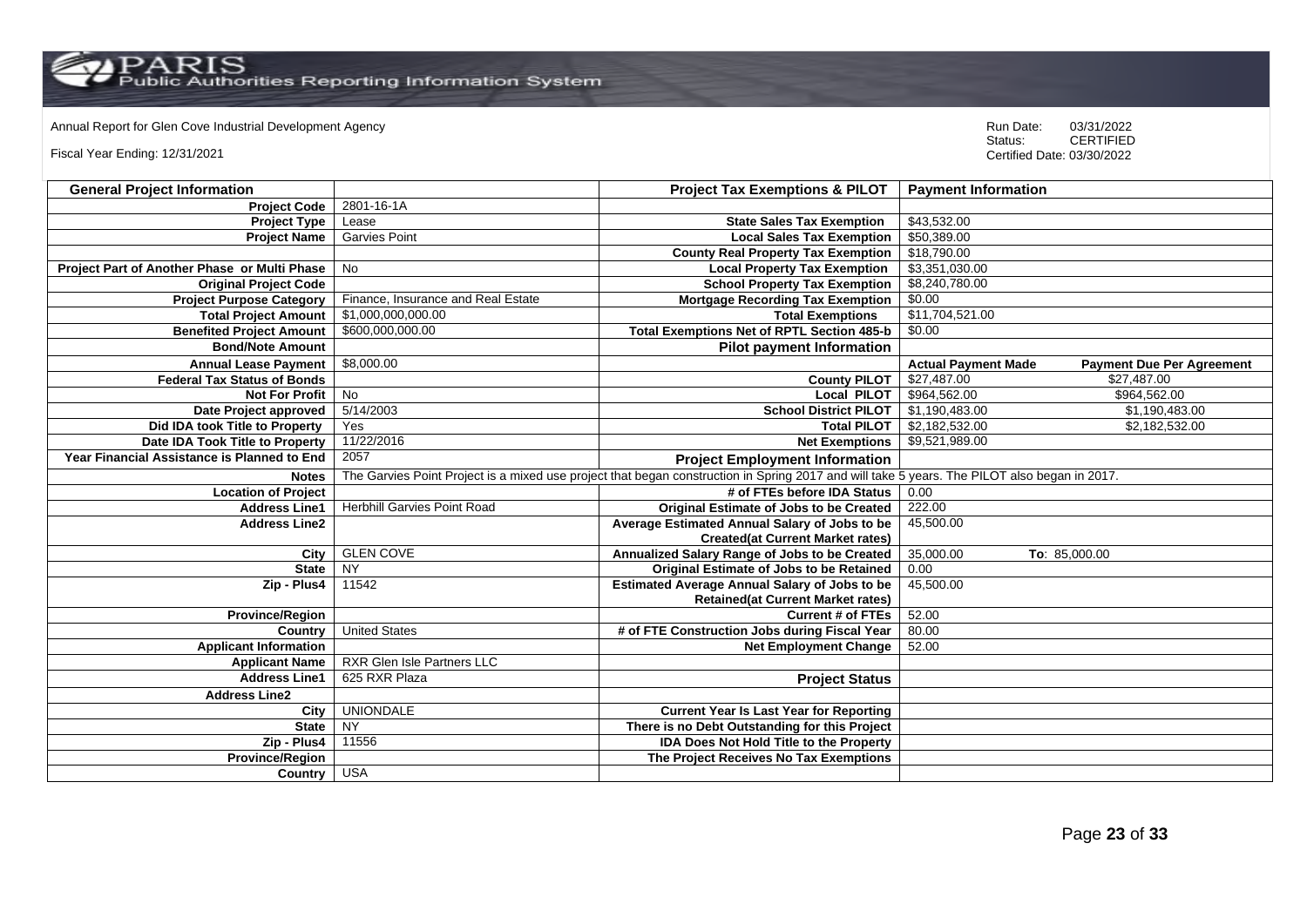# Annual Report for Glen Cove Industrial Development Agency<br>
Status: CERTIFIED

Fiscal Year Ending: 12/31/2021

| <b>General Project Information</b>                 |                                                      | <b>Project Tax Exemptions &amp; PILOT</b>            | <b>Payment Information</b> |                                  |
|----------------------------------------------------|------------------------------------------------------|------------------------------------------------------|----------------------------|----------------------------------|
| <b>Project Code</b>                                | 2801-21-30                                           |                                                      |                            |                                  |
| <b>Project Type</b>                                | Lease                                                | <b>State Sales Tax Exemption</b>                     | \$74,139.00                |                                  |
| <b>Project Name</b>                                | Georgica Green Workforce Housing                     | <b>Local Sales Tax Exemption</b>                     | \$85,817.00                |                                  |
|                                                    |                                                      | <b>County Real Property Tax Exemption</b>            | \$13,165.00                |                                  |
| Project Part of Another Phase or Multi Phase       | No                                                   | <b>Local Property Tax Exemption</b>                  | \$20,364.00                |                                  |
| <b>Original Project Code</b>                       |                                                      | <b>School Property Tax Exemption</b>                 | \$50,078.00                |                                  |
| <b>Project Purpose Category</b>                    | Construction                                         | <b>Mortgage Recording Tax Exemption</b>              | \$136,925.00               |                                  |
| <b>Total Project Amount</b>                        | \$31,713,518.00                                      | <b>Total Exemptions</b>                              | \$380,488.00               |                                  |
| <b>Benefited Project Amount</b>                    | \$0.00                                               | <b>Total Exemptions Net of RPTL Section 485-b</b>    | \$0.00                     |                                  |
| <b>Bond/Note Amount</b>                            |                                                      | <b>Pilot payment Information</b>                     |                            |                                  |
| <b>Annual Lease Payment</b>                        | \$0.00                                               |                                                      | <b>Actual Payment Made</b> | <b>Payment Due Per Agreement</b> |
| <b>Federal Tax Status of Bonds</b>                 |                                                      | <b>County PILOT</b>                                  | \$537.00                   | \$537.00                         |
| <b>Not For Profit</b>                              |                                                      | <b>Local PILOT</b>                                   | \$18,854.00                | \$18,854.00                      |
| Date Project approved                              | 12/31/2021                                           | <b>School District PILOT</b>                         | \$23,270.00                | \$23,270.00                      |
| Did IDA took Title to Property                     | No                                                   | <b>Total PILOT</b>                                   | \$42,661.00                | \$42,661.00                      |
| Date IDA Took Title to Property                    |                                                      | <b>Net Exemptions</b>                                | \$337,827.00               |                                  |
| <b>Year Financial Assistance is Planned to End</b> | 2051                                                 | <b>Project Employment Information</b>                |                            |                                  |
| <b>Notes</b>                                       |                                                      |                                                      |                            |                                  |
| <b>Location of Project</b>                         |                                                      | # of FTEs before IDA Status                          | 0.00                       |                                  |
| <b>Address Line1</b>                               | Private Use Improvement Area Lot 619                 | <b>Original Estimate of Jobs to be Created</b>       | 100.00                     |                                  |
| <b>Address Line2</b>                               |                                                      | Average Estimated Annual Salary of Jobs to be        | 0.00                       |                                  |
|                                                    |                                                      | <b>Created(at Current Market rates)</b>              |                            |                                  |
| City                                               | <b>GLEN COVE</b>                                     | Annualized Salary Range of Jobs to be Created        | 20,000.00                  | To: 90,000.00                    |
| <b>State</b>                                       | <b>NY</b>                                            | Original Estimate of Jobs to be Retained             | 0.00                       |                                  |
| Zip - Plus4                                        | 11542                                                | <b>Estimated Average Annual Salary of Jobs to be</b> | 0.00                       |                                  |
|                                                    |                                                      | <b>Retained(at Current Market rates)</b>             |                            |                                  |
| <b>Province/Region</b>                             |                                                      | <b>Current # of FTEs</b>                             | 0.00                       |                                  |
| Country                                            | <b>United States</b>                                 | # of FTE Construction Jobs during Fiscal Year        | 56.00                      |                                  |
| <b>Applicant Information</b>                       |                                                      | <b>Net Employment Change</b>                         | 0.00                       |                                  |
| <b>Applicant Name</b>                              | Georgica Green Ventures - Garvies Point<br>Workforce |                                                      |                            |                                  |
| <b>Address Line1</b>                               | 50 Jericho Quadrangle                                | <b>Project Status</b>                                |                            |                                  |
| <b>Address Line2</b>                               |                                                      |                                                      |                            |                                  |
| City                                               | <b>JERICHO</b>                                       | <b>Current Year Is Last Year for Reporting</b>       |                            |                                  |
| <b>State</b>                                       | <b>NY</b>                                            | There is no Debt Outstanding for this Project        |                            |                                  |
| Zip - Plus4                                        | 11753                                                | <b>IDA Does Not Hold Title to the Property</b>       |                            |                                  |
| <b>Province/Region</b>                             |                                                      | The Project Receives No Tax Exemptions               |                            |                                  |
| Country                                            | <b>USA</b>                                           |                                                      |                            |                                  |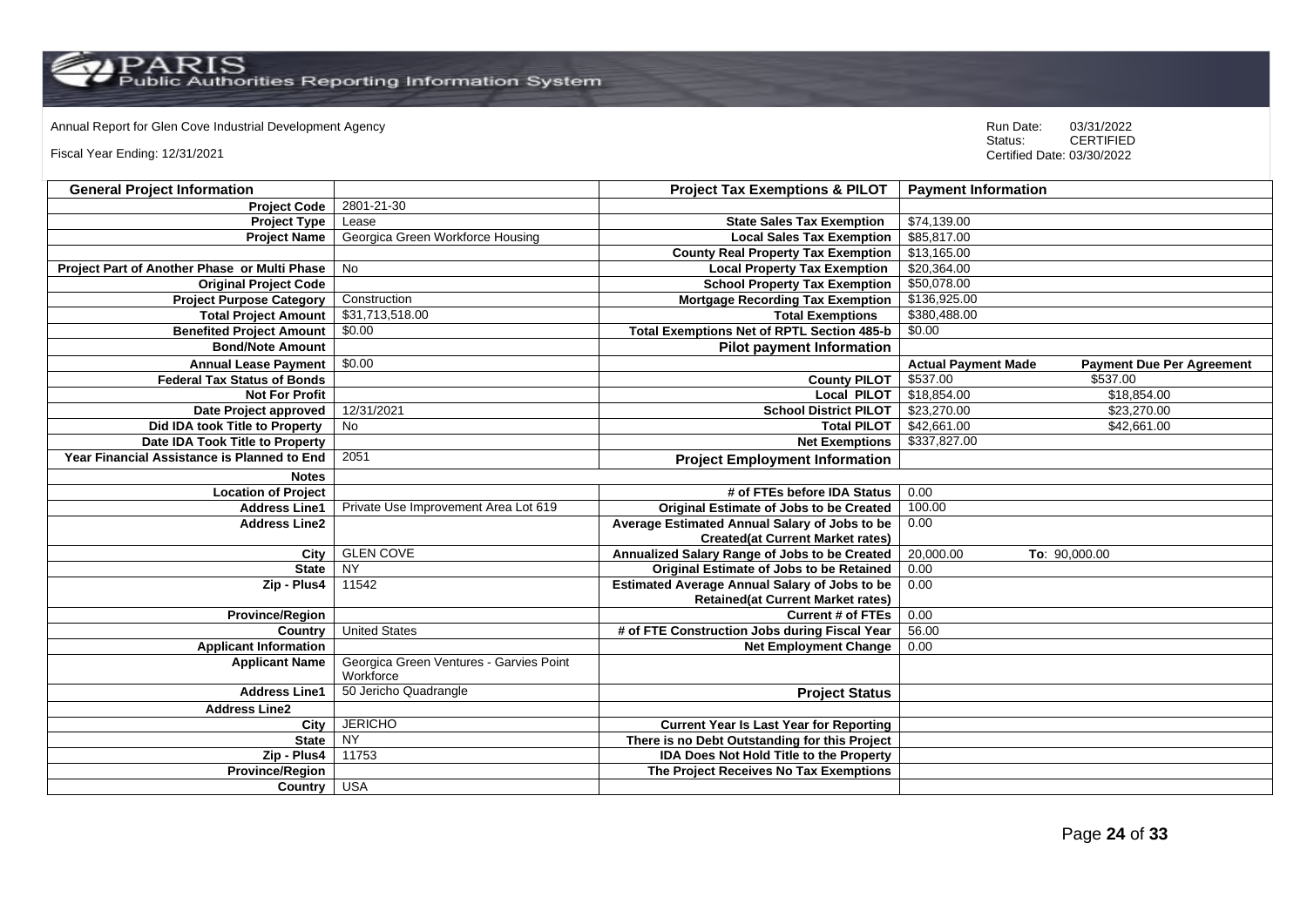# Annual Report for Glen Cove Industrial Development Agency<br>
Status: CERTIFIED

Fiscal Year Ending: 12/31/2021

| <b>General Project Information</b>                 |                                      | <b>Project Tax Exemptions &amp; PILOT</b>            | <b>Payment Information</b>                                     |
|----------------------------------------------------|--------------------------------------|------------------------------------------------------|----------------------------------------------------------------|
| <b>Project Code</b>                                | 2801-24-34                           |                                                      |                                                                |
| <b>Project Type</b>                                | Lease                                | <b>State Sales Tax Exemption</b>                     | \$0.00                                                         |
| <b>Project Name</b>                                | Livingston (The Villas at Glen Cove) | <b>Local Sales Tax Exemption</b>                     | \$0.00                                                         |
|                                                    |                                      | <b>County Real Property Tax Exemption</b>            | \$0.00                                                         |
| Project Part of Another Phase or Multi Phase       | <b>No</b>                            | <b>Local Property Tax Exemption</b>                  | \$0.00                                                         |
| <b>Original Project Code</b>                       |                                      | <b>School Property Tax Exemption</b>                 | \$0.00                                                         |
| <b>Project Purpose Category</b>                    | Construction                         | <b>Mortgage Recording Tax Exemption</b>              | \$0.00                                                         |
| <b>Total Project Amount</b>                        | \$55,345,000.00                      | <b>Total Exemptions</b>                              | \$0.00                                                         |
| <b>Benefited Project Amount</b>                    | \$0.00                               | <b>Total Exemptions Net of RPTL Section 485-b</b>    | \$0.00                                                         |
| <b>Bond/Note Amount</b>                            |                                      | <b>Pilot payment Information</b>                     |                                                                |
| <b>Annual Lease Payment</b>                        | \$0.00                               |                                                      | <b>Actual Payment Made</b><br><b>Payment Due Per Agreement</b> |
| <b>Federal Tax Status of Bonds</b>                 |                                      | <b>County PILOT</b>                                  | \$0.00<br>\$0.00                                               |
| <b>Not For Profit</b>                              |                                      | <b>Local PILOT</b>                                   | \$0.00<br>\$0.00                                               |
| Date Project approved                              | 7/29/2021                            | <b>School District PILOT</b>                         | \$0.00<br>\$0.00                                               |
| Did IDA took Title to Property                     | Yes                                  | <b>Total PILOT</b>                                   | \$0.00<br>\$0.00                                               |
| Date IDA Took Title to Property                    | 12/16/2021                           | <b>Net Exemptions</b>                                | \$0.00                                                         |
| <b>Year Financial Assistance is Planned to End</b> | 2034                                 | <b>Project Employment Information</b>                |                                                                |
| <b>Notes</b>                                       | PILOT is scheduled to begin in 2024. |                                                      |                                                                |
| <b>Location of Project</b>                         |                                      | # of FTEs before IDA Status                          | 0.00                                                           |
| <b>Address Line1</b>                               | 135 Glen Cove Avenue                 | <b>Original Estimate of Jobs to be Created</b>       | 6.00                                                           |
| <b>Address Line2</b>                               |                                      | Average Estimated Annual Salary of Jobs to be        | 0.00                                                           |
|                                                    |                                      | <b>Created(at Current Market rates)</b>              |                                                                |
| City                                               | <b>GLEN COVE</b>                     | Annualized Salary Range of Jobs to be Created        | 40,000.00<br>To: 75,000.00                                     |
| <b>State</b>                                       | <b>NY</b>                            | Original Estimate of Jobs to be Retained             | 0.00                                                           |
| Zip - Plus4                                        | 11542                                | <b>Estimated Average Annual Salary of Jobs to be</b> | 550,000.00                                                     |
|                                                    |                                      | <b>Retained(at Current Market rates)</b>             |                                                                |
| <b>Province/Region</b>                             |                                      | <b>Current # of FTEs</b>                             | 0.00                                                           |
| Country                                            | <b>United States</b>                 | # of FTE Construction Jobs during Fiscal Year        | 0.00                                                           |
| <b>Applicant Information</b>                       |                                      | <b>Net Employment Change</b>                         | 0.00                                                           |
| <b>Applicant Name</b>                              | 135 Glen Cove Ave Corp               |                                                      |                                                                |
| <b>Address Line1</b>                               | 162-20 77th Road                     | <b>Project Status</b>                                |                                                                |
| <b>Address Line2</b>                               |                                      |                                                      |                                                                |
| City                                               | FRESH MEADOWS                        | <b>Current Year Is Last Year for Reporting</b>       |                                                                |
| <b>State</b>                                       | $\overline{NY}$                      | There is no Debt Outstanding for this Project        |                                                                |
| Zip - Plus4                                        | 11366                                | <b>IDA Does Not Hold Title to the Property</b>       |                                                                |
| <b>Province/Region</b>                             |                                      | The Project Receives No Tax Exemptions               |                                                                |
| <b>Country</b>                                     | <b>USA</b>                           |                                                      |                                                                |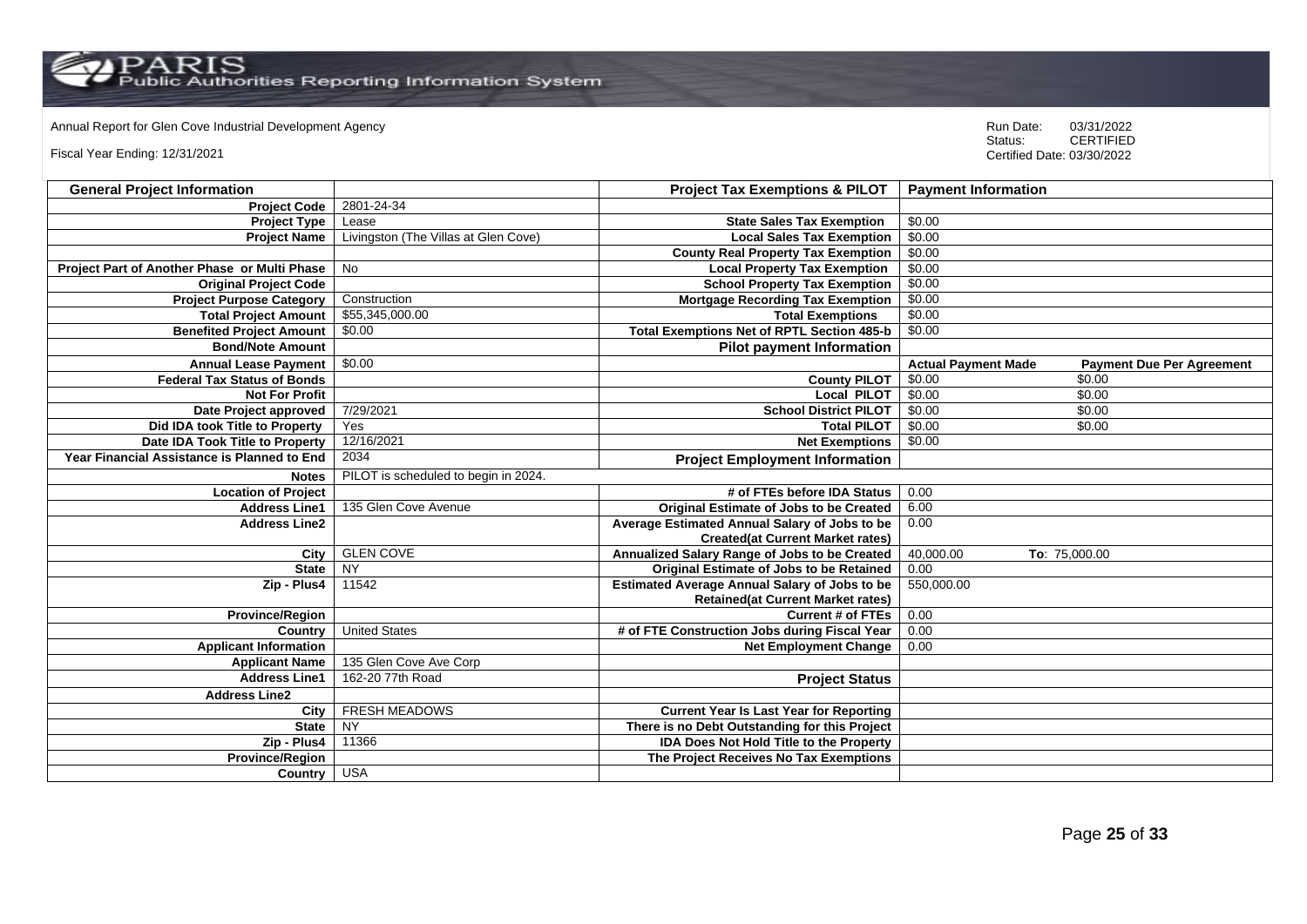# Annual Report for Glen Cove Industrial Development Agency<br>
Status: CERTIFIED

Fiscal Year Ending: 12/31/2021

| <b>General Project Information</b>           |                          | <b>Project Tax Exemptions &amp; PILOT</b>                                                        | <b>Payment Information</b>                                     |
|----------------------------------------------|--------------------------|--------------------------------------------------------------------------------------------------|----------------------------------------------------------------|
| <b>Project Code</b>                          | 2801-13-01               |                                                                                                  |                                                                |
| <b>Project Type</b>                          | Lease                    | <b>State Sales Tax Exemption</b>                                                                 | \$0.00                                                         |
| <b>Project Name</b>                          | PR Glen Cove Storage LLC | <b>Local Sales Tax Exemption</b>                                                                 | \$0.00                                                         |
|                                              |                          | <b>County Real Property Tax Exemption</b>                                                        | \$30,965.00                                                    |
| Project Part of Another Phase or Multi Phase | No                       | <b>Local Property Tax Exemption</b>                                                              | \$165,865.00                                                   |
| <b>Original Project Code</b>                 |                          | <b>School Property Tax Exemption</b>                                                             | \$195,876.00                                                   |
| <b>Project Purpose Category</b>              | Services                 | <b>Mortgage Recording Tax Exemption</b>                                                          | \$0.00                                                         |
| <b>Total Project Amount</b>                  | \$7,553,000.00           | <b>Total Exemptions</b>                                                                          | \$392,706.00                                                   |
| <b>Benefited Project Amount</b>              | \$7,553,000.00           | <b>Total Exemptions Net of RPTL Section 485-b</b>                                                | \$0.00                                                         |
| <b>Bond/Note Amount</b>                      |                          | <b>Pilot payment Information</b>                                                                 |                                                                |
| <b>Annual Lease Payment</b>                  | \$0.00                   |                                                                                                  | <b>Actual Payment Made</b><br><b>Payment Due Per Agreement</b> |
| <b>Federal Tax Status of Bonds</b>           |                          | <b>County PILOT</b>                                                                              | \$24,801.00<br>\$24,801.00                                     |
| <b>Not For Profit</b>                        | $\overline{N}$           | <b>Local PILOT</b>                                                                               | \$132,848.00<br>\$132,848.00                                   |
| Date Project approved                        | 12/12/2013               | <b>School District PILOT</b>                                                                     | \$156,886.00<br>\$156,886.00                                   |
| Did IDA took Title to Property               | Yes                      | <b>Total PILOT</b>                                                                               | \$314,535.00<br>\$314,535.00                                   |
| Date IDA Took Title to Property              | 12/12/2013               | <b>Net Exemptions</b>                                                                            | \$78,171.00                                                    |
| Year Financial Assistance is Planned to End  | 2023                     | <b>Project Employment Information</b>                                                            |                                                                |
| <b>Notes</b>                                 |                          | PR Glen Cove Storage LLC purchased Men on the Move in December 2013 and also assumed their PILOT |                                                                |
| <b>Location of Project</b>                   |                          | # of FTEs before IDA Status                                                                      | 3.00                                                           |
| <b>Address Line1</b>                         | 89-90 Hazel Avenue       | Original Estimate of Jobs to be Created                                                          | 3.00                                                           |
| <b>Address Line2</b>                         |                          | Average Estimated Annual Salary of Jobs to be                                                    | 35,000.00                                                      |
|                                              |                          | <b>Created(at Current Market rates)</b>                                                          |                                                                |
| City                                         | <b>GLEN COVE</b>         | Annualized Salary Range of Jobs to be Created                                                    | 25,000.00<br>To: 55,000.00                                     |
| <b>State</b>                                 | <b>NY</b>                | <b>Original Estimate of Jobs to be Retained</b>                                                  | 3.00                                                           |
| Zip - Plus4                                  | 11542                    | <b>Estimated Average Annual Salary of Jobs to be</b>                                             | 55,000.00                                                      |
|                                              |                          | <b>Retained(at Current Market rates)</b>                                                         |                                                                |
| <b>Province/Region</b>                       |                          | <b>Current # of FTEs</b>                                                                         | 3.00                                                           |
| Country                                      | <b>United States</b>     | # of FTE Construction Jobs during Fiscal Year                                                    | 0.00                                                           |
| <b>Applicant Information</b>                 |                          | <b>Net Employment Change</b>                                                                     | 0.00                                                           |
| <b>Applicant Name</b>                        | PR Glen Cove Storage LLC |                                                                                                  |                                                                |
| <b>Address Line1</b>                         | 7 Girakda Farms          | <b>Project Status</b>                                                                            |                                                                |
| <b>Address Line2</b>                         |                          |                                                                                                  |                                                                |
| City                                         | <b>MADISON</b>           | <b>Current Year Is Last Year for Reporting</b>                                                   |                                                                |
| <b>State</b>                                 | <b>NJ</b>                | There is no Debt Outstanding for this Project                                                    |                                                                |
| Zip - Plus4                                  | 07940                    | <b>IDA Does Not Hold Title to the Property</b>                                                   |                                                                |
| <b>Province/Region</b>                       |                          | The Project Receives No Tax Exemptions                                                           |                                                                |
| Country                                      | <b>USA</b>               |                                                                                                  |                                                                |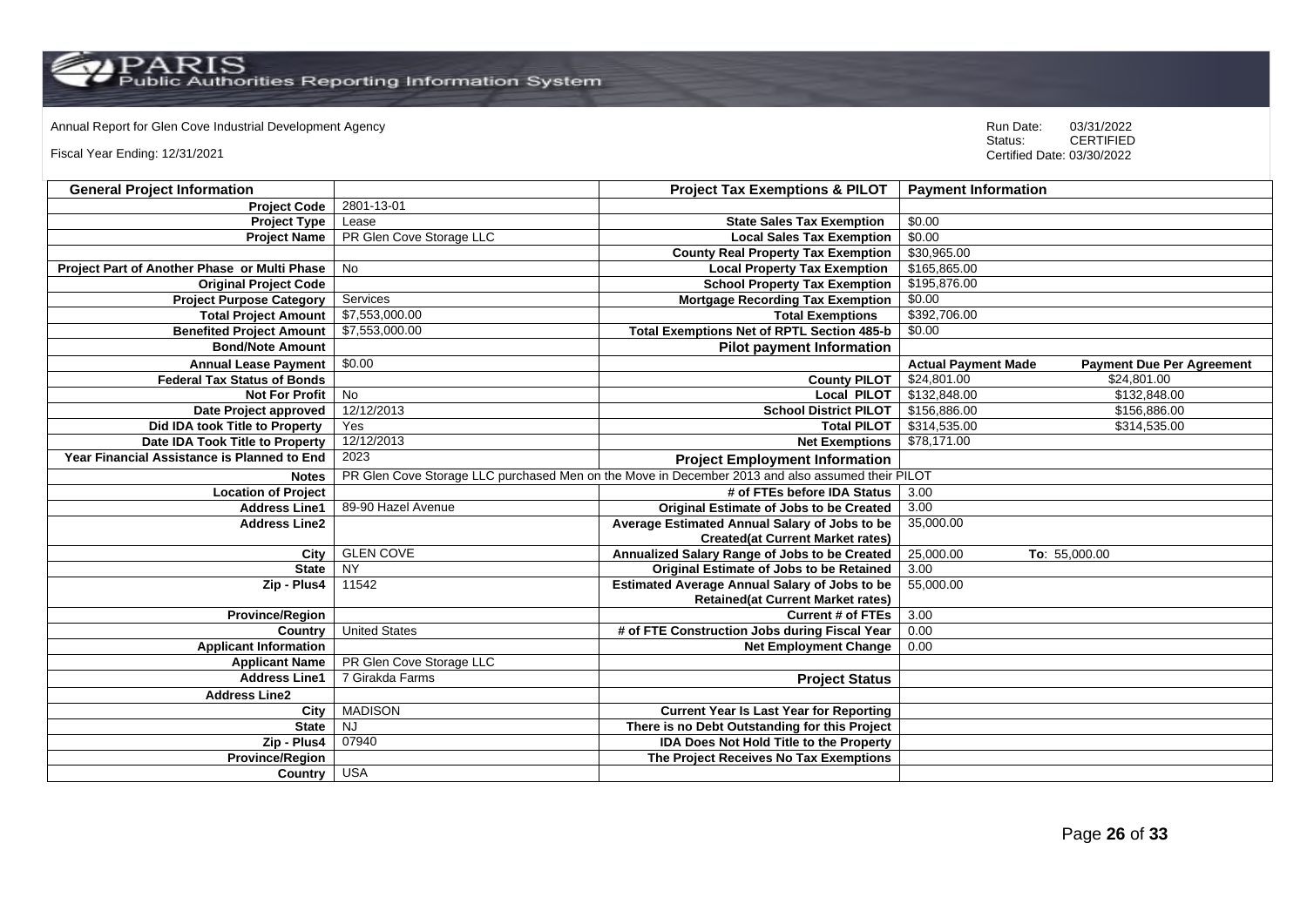PARIS<br>Public Authorities Reporting Information System

# Annual Report for Glen Cove Industrial Development Agency<br>
Status: CERTIFIED

Fiscal Year Ending: 12/31/2021

| <b>General Project Information</b>           |                                                                                                                                                                              | <b>Project Tax Exemptions &amp; PILOT</b>            | <b>Payment Information</b> |                                  |
|----------------------------------------------|------------------------------------------------------------------------------------------------------------------------------------------------------------------------------|------------------------------------------------------|----------------------------|----------------------------------|
| <b>Project Code</b>                          | 2801-01-2017                                                                                                                                                                 |                                                      |                            |                                  |
| <b>Project Type</b>                          | Lease                                                                                                                                                                        | <b>State Sales Tax Exemption</b>                     | \$0.00                     |                                  |
| <b>Project Name</b>                          | RXR Glen Cove Village Square                                                                                                                                                 | <b>Local Sales Tax Exemption</b>                     | \$0.00                     |                                  |
|                                              |                                                                                                                                                                              | <b>County Real Property Tax Exemption</b>            | \$7,810.00                 |                                  |
| Project Part of Another Phase or Multi Phase | No                                                                                                                                                                           | <b>Local Property Tax Exemption</b>                  | \$345,819.00               |                                  |
| <b>Original Project Code</b>                 |                                                                                                                                                                              | <b>School Property Tax Exemption</b>                 | \$930,008.00               |                                  |
| <b>Project Purpose Category</b>              | Finance, Insurance and Real Estate                                                                                                                                           | <b>Mortgage Recording Tax Exemption</b>              | \$0.00                     |                                  |
| <b>Total Project Amount</b>                  | \$48,831,467.00                                                                                                                                                              | <b>Total Exemptions</b>                              | \$1,283,637.00             |                                  |
| <b>Benefited Project Amount</b>              | \$39,658,484.00                                                                                                                                                              | Total Exemptions Net of RPTL Section 485-b           | \$0.00                     |                                  |
| <b>Bond/Note Amount</b>                      |                                                                                                                                                                              | <b>Pilot payment Information</b>                     |                            |                                  |
| <b>Annual Lease Payment</b>                  | \$1,000.00                                                                                                                                                                   |                                                      | <b>Actual Payment Made</b> | <b>Payment Due Per Agreement</b> |
| <b>Federal Tax Status of Bonds</b>           |                                                                                                                                                                              | <b>County PILOT</b>                                  | \$1,114.00                 | \$1.114.00                       |
| <b>Not For Profit</b>                        | No                                                                                                                                                                           | <b>Local PILOT</b>                                   | \$49,318.00                | \$49,318.00                      |
| Date Project approved                        | 8/22/2017                                                                                                                                                                    | <b>School District PILOT</b>                         | \$132,630.00               | \$132,630.00                     |
| Did IDA took Title to Property               | Yes                                                                                                                                                                          | <b>Total PILOT</b>                                   | \$183,062.00               | \$183,062.00                     |
| Date IDA Took Title to Property              | 12/28/2017                                                                                                                                                                   | <b>Net Exemptions</b>                                | \$1,100,575.00             |                                  |
| Year Financial Assistance is Planned to End  | 2036                                                                                                                                                                         | <b>Project Employment Information</b>                |                            |                                  |
| <b>Notes</b>                                 | The Village Square project will start the PILOT in 2019. The project will create at least 10 FTE's in the first year after the completion of construction and maintain those |                                                      |                            |                                  |
|                                              | jobs for the term of the lease. 225 temporary construction jobs will also be created. The total sales tax exemption is \$1,823,580.                                          |                                                      |                            |                                  |
| <b>Location of Project</b>                   |                                                                                                                                                                              | # of FTEs before IDA Status                          | 0.00                       |                                  |
| <b>Address Line1</b>                         | 100 Village Square                                                                                                                                                           | <b>Original Estimate of Jobs to be Created</b>       | 10.00                      |                                  |
| <b>Address Line2</b>                         |                                                                                                                                                                              | Average Estimated Annual Salary of Jobs to be        | 85,000.00                  |                                  |
|                                              |                                                                                                                                                                              | <b>Created(at Current Market rates)</b>              |                            |                                  |
| City                                         | <b>GLEN COVE</b>                                                                                                                                                             | Annualized Salary Range of Jobs to be Created        | 31,000.00                  | To: 250,000.00                   |
| <b>State</b>                                 | NY                                                                                                                                                                           | <b>Original Estimate of Jobs to be Retained</b>      | 0.00                       |                                  |
| Zip - Plus4                                  | 11542                                                                                                                                                                        | <b>Estimated Average Annual Salary of Jobs to be</b> | 85,000.00                  |                                  |
|                                              |                                                                                                                                                                              | <b>Retained(at Current Market rates)</b>             |                            |                                  |
| <b>Province/Region</b>                       |                                                                                                                                                                              | <b>Current # of FTEs</b>                             | 18.00                      |                                  |
| Country                                      | <b>United States</b>                                                                                                                                                         | # of FTE Construction Jobs during Fiscal Year        | 0.00                       |                                  |
| <b>Applicant Information</b>                 |                                                                                                                                                                              | <b>Net Employment Change</b>                         | 18.00                      |                                  |
| <b>Applicant Name</b>                        | RXR Glen Cove Village Square Owner LLC                                                                                                                                       |                                                      |                            |                                  |
| <b>Address Line1</b>                         | 625 RXR Plaza                                                                                                                                                                | <b>Project Status</b>                                |                            |                                  |
| <b>Address Line2</b>                         |                                                                                                                                                                              |                                                      |                            |                                  |
| City                                         | <b>UNIONDALE</b>                                                                                                                                                             | <b>Current Year Is Last Year for Reporting</b>       |                            |                                  |
| <b>State</b>                                 | <b>NY</b>                                                                                                                                                                    | There is no Debt Outstanding for this Project        |                            |                                  |
| Zip - Plus4                                  | 11556                                                                                                                                                                        | <b>IDA Does Not Hold Title to the Property</b>       |                            |                                  |
| <b>Province/Region</b>                       |                                                                                                                                                                              | The Project Receives No Tax Exemptions               |                            |                                  |
| Country USA                                  |                                                                                                                                                                              |                                                      |                            |                                  |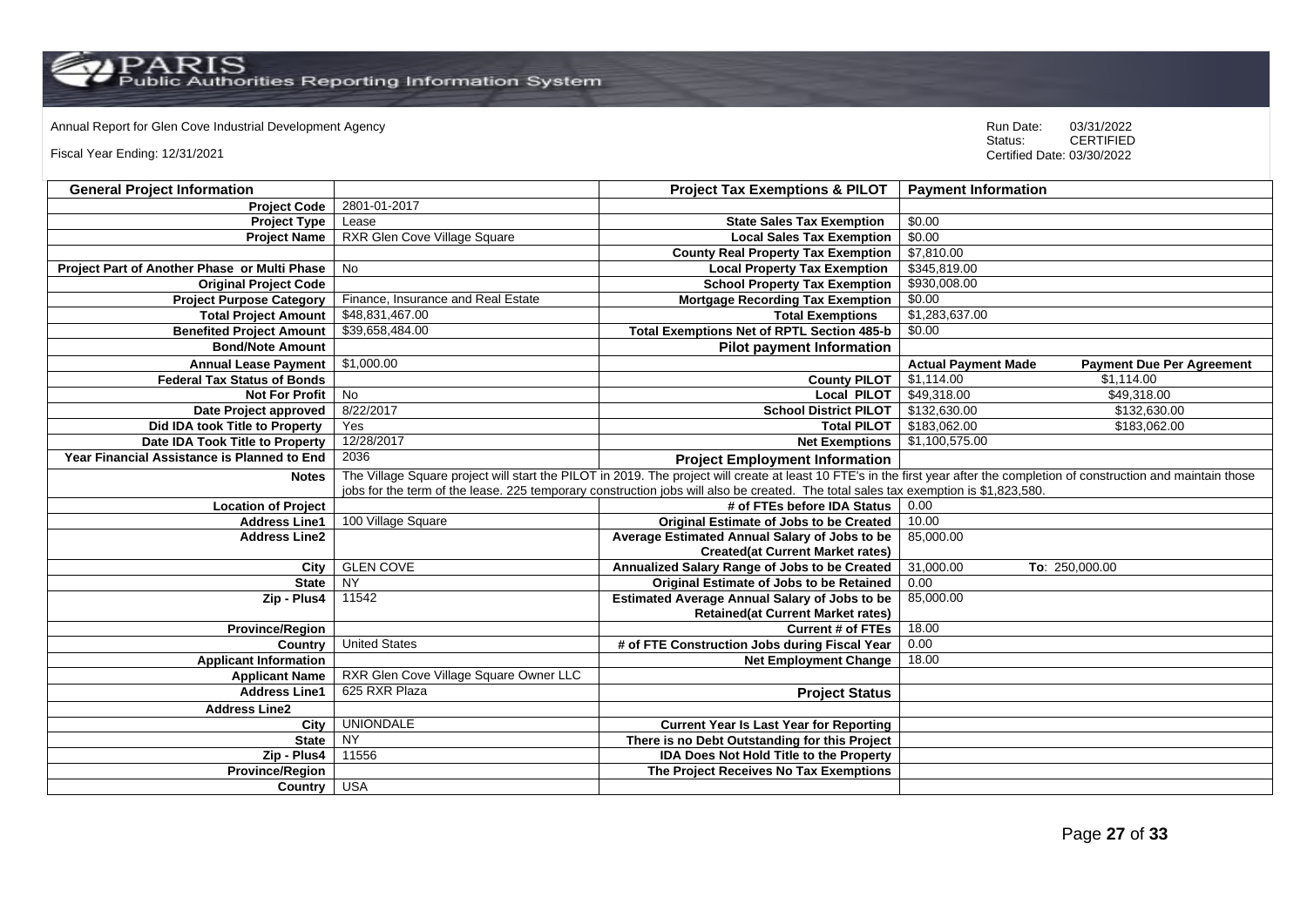Annual Report for Glen Cove Industrial Development Agency<br>
Status: CERTIFIED

Fiscal Year Ending: 12/31/2021

| <b>General Project Information</b>           |                                                           | <b>Project Tax Exemptions &amp; PILOT</b>            | <b>Payment Information</b>                                     |
|----------------------------------------------|-----------------------------------------------------------|------------------------------------------------------|----------------------------------------------------------------|
| <b>Project Code</b>                          | 2801-16-02                                                |                                                      |                                                                |
| <b>Project Type</b>                          | Lease                                                     | <b>State Sales Tax Exemption</b>                     | \$0.00                                                         |
| <b>Project Name</b>                          | <b>Samuel Pierce</b>                                      | <b>Local Sales Tax Exemption</b>                     | \$0.00                                                         |
|                                              |                                                           | <b>County Real Property Tax Exemption</b>            | \$19,158.00                                                    |
| Project Part of Another Phase or Multi Phase | No                                                        | <b>Local Property Tax Exemption</b>                  | \$109,329.00                                                   |
| <b>Original Project Code</b>                 |                                                           | <b>School Property Tax Exemption</b>                 | \$294,019.00                                                   |
| <b>Project Purpose Category</b>              | Finance, Insurance and Real Estate                        | <b>Mortgage Recording Tax Exemption</b>              | \$0.00                                                         |
| <b>Total Project Amount</b>                  | \$347,301.00                                              | <b>Total Exemptions</b>                              | \$422,506.00                                                   |
| <b>Benefited Project Amount</b>              | \$347,301.00                                              | <b>Total Exemptions Net of RPTL Section 485-b</b>    | \$0.00                                                         |
| <b>Bond/Note Amount</b>                      |                                                           | <b>Pilot payment Information</b>                     |                                                                |
| <b>Annual Lease Payment</b>                  | \$0.00                                                    |                                                      | <b>Actual Payment Made</b><br><b>Payment Due Per Agreement</b> |
| <b>Federal Tax Status of Bonds</b>           |                                                           | <b>County PILOT</b>                                  | \$2.647.00<br>\$2.647.00                                       |
| <b>Not For Profit</b>                        | No                                                        | <b>Local PILOT</b>                                   | \$15,105.00<br>\$15,105.00                                     |
| Date Project approved                        | 12/20/2016                                                | <b>School District PILOT</b>                         | \$40,623.00<br>\$40,623.00                                     |
| Did IDA took Title to Property               | Yes                                                       | <b>Total PILOT</b>                                   | \$58,375.00<br>\$58,375.00                                     |
| Date IDA Took Title to Property              | 12/20/2016                                                | <b>Net Exemptions</b>                                | \$364,131.00                                                   |
| Year Financial Assistance is Planned to End  | 2052                                                      | <b>Project Employment Information</b>                |                                                                |
| <b>Notes</b>                                 | PILOT began in 2017                                       |                                                      |                                                                |
| <b>Location of Project</b>                   |                                                           | # of FTEs before IDA Status                          | 1.00                                                           |
| <b>Address Line1</b>                         | 136 Glen Street                                           | Original Estimate of Jobs to be Created              | 2.00                                                           |
| <b>Address Line2</b>                         |                                                           | Average Estimated Annual Salary of Jobs to be        | 65,767.00                                                      |
|                                              |                                                           | <b>Created(at Current Market rates)</b>              |                                                                |
| City                                         | <b>GLEN COVE</b>                                          | Annualized Salary Range of Jobs to be Created        | 55,000.00<br>To: 68,000.00                                     |
| <b>State</b>                                 | <b>NY</b>                                                 | Original Estimate of Jobs to be Retained             | 1.00                                                           |
| Zip - Plus4                                  | 11542                                                     | <b>Estimated Average Annual Salary of Jobs to be</b> | 65,000.00                                                      |
|                                              |                                                           | <b>Retained(at Current Market rates)</b>             |                                                                |
| <b>Province/Region</b>                       |                                                           | <b>Current # of FTEs</b>                             | 12.00                                                          |
| Country                                      | <b>United States</b>                                      | # of FTE Construction Jobs during Fiscal Year        | 0.00                                                           |
| <b>Applicant Information</b>                 |                                                           | <b>Net Employment Change</b>                         | 11.00                                                          |
| <b>Applicant Name</b>                        | Michael S Puntillo Development Company,<br>$\mathsf{I}$ P |                                                      |                                                                |
| <b>Address Line1</b>                         | 277 Northern Blvd.                                        | <b>Project Status</b>                                |                                                                |
| <b>Address Line2</b>                         |                                                           |                                                      |                                                                |
| City                                         | <b>GREAT NECK</b>                                         | <b>Current Year Is Last Year for Reporting</b>       |                                                                |
| <b>State</b>                                 | <b>NY</b>                                                 | There is no Debt Outstanding for this Project        |                                                                |
| Zip - Plus4                                  | 11021                                                     | <b>IDA Does Not Hold Title to the Property</b>       |                                                                |
| <b>Province/Region</b>                       |                                                           | The Project Receives No Tax Exemptions               |                                                                |
| Country USA                                  |                                                           |                                                      |                                                                |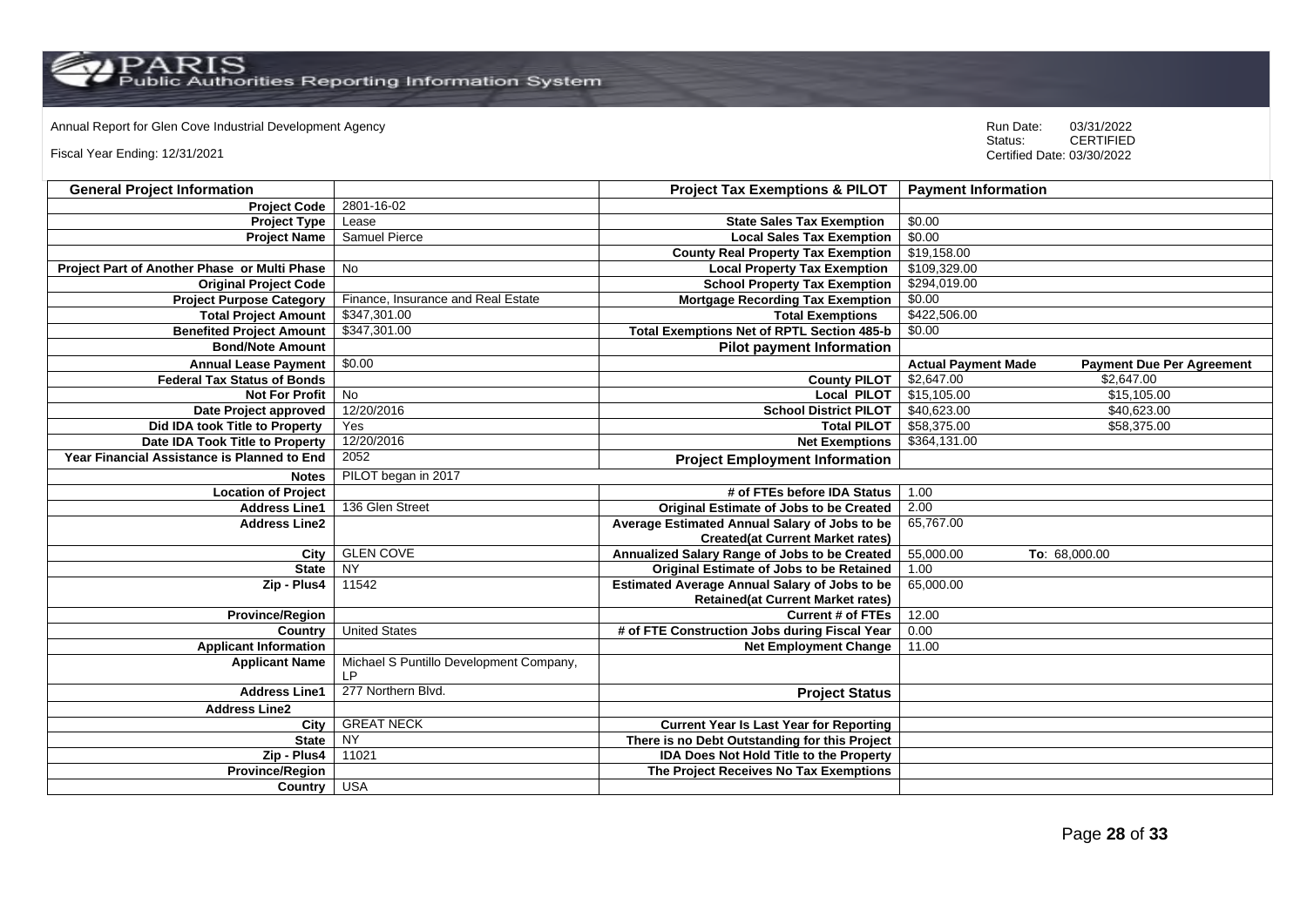Annual Report for Glen Cove Industrial Development Agency<br>
Status: CERTIFIED

Fiscal Year Ending: 12/31/2021

| <b>General Project Information</b>           |                                     | <b>Project Tax Exemptions &amp; PILOT</b>            | <b>Payment Information</b>                                     |
|----------------------------------------------|-------------------------------------|------------------------------------------------------|----------------------------------------------------------------|
| <b>Project Code</b>                          | 2801-01-14                          |                                                      |                                                                |
| <b>Project Type</b>                          | Lease                               | <b>State Sales Tax Exemption</b>                     | \$0.00                                                         |
| <b>Project Name</b>                          | <b>Stanley Park-Janet Lane</b>      | <b>Local Sales Tax Exemption</b>                     | \$0.00                                                         |
|                                              |                                     | <b>County Real Property Tax Exemption</b>            | \$34,644.00                                                    |
| Project Part of Another Phase or Multi Phase | No                                  | <b>Local Property Tax Exemption</b>                  | \$54,361.00                                                    |
| <b>Original Project Code</b>                 |                                     | <b>School Property Tax Exemption</b>                 | \$113,149.00                                                   |
| <b>Project Purpose Category</b>              | <b>Retail Trade</b>                 | <b>Mortgage Recording Tax Exemption</b>              | \$0.00                                                         |
| <b>Total Project Amount</b>                  | \$50,000.00                         | <b>Total Exemptions</b>                              | \$202,154.00                                                   |
| <b>Benefited Project Amount</b>              | \$50,000.00                         | <b>Total Exemptions Net of RPTL Section 485-b</b>    | \$0.00                                                         |
| <b>Bond/Note Amount</b>                      |                                     | <b>Pilot payment Information</b>                     |                                                                |
| <b>Annual Lease Payment</b>                  | \$0.00                              |                                                      | <b>Actual Payment Made</b><br><b>Payment Due Per Agreement</b> |
| <b>Federal Tax Status of Bonds</b>           |                                     | <b>County PILOT</b>                                  | \$9,940.00<br>\$9,940.00                                       |
| <b>Not For Profit</b>                        |                                     | <b>Local PILOT</b>                                   | \$15,597.00<br>\$15,597.00                                     |
| Date Project approved                        | 12/1/2014                           | <b>School District PILOT</b>                         | \$32,463.00<br>\$32,463.00                                     |
| Did IDA took Title to Property               | Yes                                 | <b>Total PILOT</b>                                   | \$58,000.00<br>\$58,000.00                                     |
| Date IDA Took Title to Property              | 12/1/2014                           | <b>Net Exemptions</b>                                | \$144,154.00                                                   |
| Year Financial Assistance is Planned to End  | 2021                                | <b>Project Employment Information</b>                |                                                                |
| <b>Notes</b>                                 | PILOT begins in 2016                |                                                      |                                                                |
| <b>Location of Project</b>                   |                                     | # of FTEs before IDA Status                          | 1.00                                                           |
| <b>Address Line1</b>                         | Janet Lane                          | <b>Original Estimate of Jobs to be Created</b>       | 0.00                                                           |
| <b>Address Line2</b>                         |                                     | Average Estimated Annual Salary of Jobs to be        | 55,000.00                                                      |
|                                              |                                     | <b>Created(at Current Market rates)</b>              |                                                                |
| City                                         | <b>GLEN COVE</b>                    | Annualized Salary Range of Jobs to be Created        | 50,000.00<br>To: 75,000.00                                     |
| <b>State</b>                                 | <b>NY</b>                           | <b>Original Estimate of Jobs to be Retained</b>      | 1.00                                                           |
| Zip - Plus4                                  | 11542                               | <b>Estimated Average Annual Salary of Jobs to be</b> | 55,000.00                                                      |
|                                              |                                     | <b>Retained(at Current Market rates)</b>             |                                                                |
| <b>Province/Region</b>                       |                                     | <b>Current # of FTEs</b>                             | 2.00                                                           |
| Country                                      | <b>United States</b>                | # of FTE Construction Jobs during Fiscal Year        | 0.00                                                           |
| <b>Applicant Information</b>                 |                                     | <b>Net Employment Change</b>                         | 1.00                                                           |
| <b>Applicant Name</b>                        | Fair Housing Development Fund Corp. |                                                      |                                                                |
| <b>Address Line1</b>                         | 22 Jericho Turnpike                 | <b>Project Status</b>                                |                                                                |
| <b>Address Line2</b>                         |                                     |                                                      |                                                                |
| City                                         | <b>MINEOLA</b>                      | <b>Current Year Is Last Year for Reporting</b>       |                                                                |
| <b>State</b>                                 | $\overline{NY}$                     | There is no Debt Outstanding for this Project        |                                                                |
| Zip - Plus4                                  | 11501                               | <b>IDA Does Not Hold Title to the Property</b>       |                                                                |
| <b>Province/Region</b>                       |                                     | The Project Receives No Tax Exemptions               |                                                                |
| Country USA                                  |                                     |                                                      |                                                                |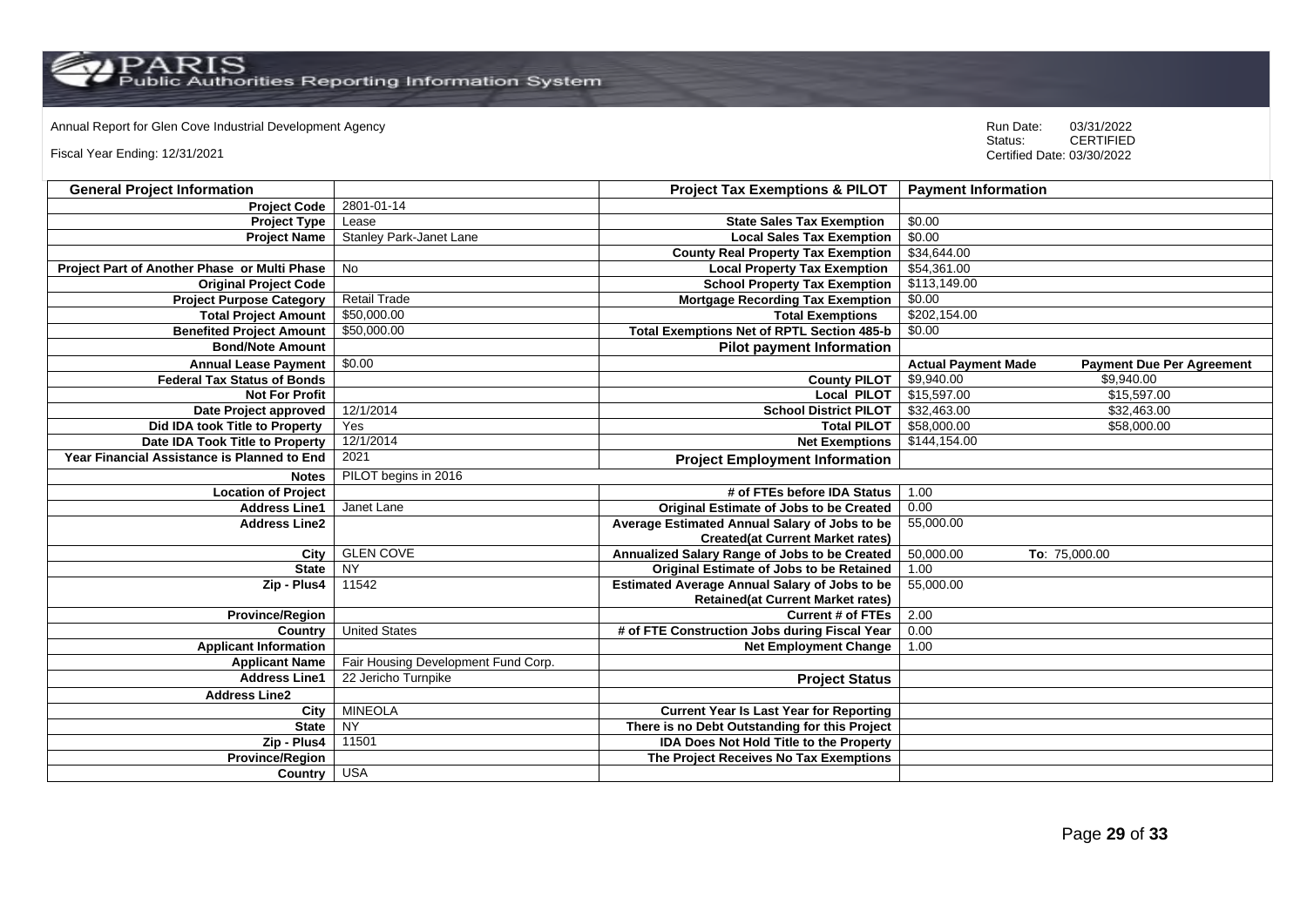Annual Report for Glen Cove Industrial Development Agency<br>
Status: CERTIFIED

Fiscal Year Ending: 12/31/2021

| <b>General Project Information</b>           |                                    | <b>Project Tax Exemptions &amp; PILOT</b>            | <b>Payment Information</b>                                     |
|----------------------------------------------|------------------------------------|------------------------------------------------------|----------------------------------------------------------------|
| <b>Project Code</b>                          | 2801-13-03                         |                                                      |                                                                |
| <b>Project Type</b>                          | Lease                              | <b>State Sales Tax Exemption</b>                     | \$0.00                                                         |
| <b>Project Name</b>                          | TDG Glen Cove LLC                  | <b>Local Sales Tax Exemption</b>                     | \$0.00                                                         |
|                                              |                                    | <b>County Real Property Tax Exemption</b>            | \$18,067.00                                                    |
| Project Part of Another Phase or Multi Phase | No                                 | <b>Local Property Tax Exemption</b>                  | \$43,476.00                                                    |
| <b>Original Project Code</b>                 |                                    | <b>School Property Tax Exemption</b>                 | \$116,919.00                                                   |
| <b>Project Purpose Category</b>              | Finance, Insurance and Real Estate | <b>Mortgage Recording Tax Exemption</b>              | \$0.00                                                         |
| <b>Total Project Amount</b>                  | \$5,523,135.00                     | <b>Total Exemptions</b>                              | \$178,462.00                                                   |
| <b>Benefited Project Amount</b>              | \$5,523,135.00                     | Total Exemptions Net of RPTL Section 485-b           | \$0.00                                                         |
| <b>Bond/Note Amount</b>                      |                                    | <b>Pilot payment Information</b>                     |                                                                |
| <b>Annual Lease Payment</b>                  | \$0.00                             |                                                      | <b>Actual Payment Made</b><br><b>Payment Due Per Agreement</b> |
| <b>Federal Tax Status of Bonds</b>           |                                    | <b>County PILOT</b>                                  | \$7,411.00<br>\$7,411.00                                       |
| <b>Not For Profit</b>                        | No                                 | <b>Local PILOT</b>                                   | \$17,833.00<br>\$17,833.00                                     |
| Date Project approved                        | 12/27/2013                         | <b>School District PILOT</b>                         | \$47,957.00<br>\$47,957.00                                     |
| Did IDA took Title to Property               | Yes                                | <b>Total PILOT</b>                                   | \$73,201.00<br>\$73,201.00                                     |
| Date IDA Took Title to Property              | 12/27/2013                         | <b>Net Exemptions</b>                                | \$105,261.00                                                   |
| Year Financial Assistance is Planned to End  | 2029                               | <b>Project Employment Information</b>                |                                                                |
| <b>Notes</b>                                 | The PILOT begins in 2014.          |                                                      |                                                                |
| <b>Location of Project</b>                   |                                    | # of FTEs before IDA Status                          | 8.00                                                           |
| <b>Address Line1</b>                         | 5 School Street                    | <b>Original Estimate of Jobs to be Created</b>       | 8.00                                                           |
| <b>Address Line2</b>                         |                                    | Average Estimated Annual Salary of Jobs to be        | 42,500.00                                                      |
|                                              |                                    | <b>Created(at Current Market rates)</b>              |                                                                |
| City                                         | <b>GLEN COVE</b>                   | Annualized Salary Range of Jobs to be Created        | 20,000.00<br>To: 65,000.00                                     |
| <b>State</b>                                 | <b>NY</b>                          | Original Estimate of Jobs to be Retained             | 8.00                                                           |
| Zip - Plus4                                  | 11542                              | <b>Estimated Average Annual Salary of Jobs to be</b> | 42,500.00                                                      |
|                                              |                                    | <b>Retained(at Current Market rates)</b>             |                                                                |
| <b>Province/Region</b>                       |                                    | <b>Current # of FTEs</b>                             | 35.00                                                          |
| Country                                      | <b>United States</b>               | # of FTE Construction Jobs during Fiscal Year        | 0.00                                                           |
| <b>Applicant Information</b>                 |                                    | <b>Net Employment Change</b>                         | 27.00                                                          |
| <b>Applicant Name</b>                        | TDG Glen Cove LLC                  |                                                      |                                                                |
| <b>Address Line1</b>                         | 217 Wall Street                    | <b>Project Status</b>                                |                                                                |
| <b>Address Line2</b>                         |                                    |                                                      |                                                                |
| City                                         | <b>HUNTINGTON</b>                  | <b>Current Year Is Last Year for Reporting</b>       |                                                                |
| <b>State</b>                                 | $\overline{NY}$                    | There is no Debt Outstanding for this Project        |                                                                |
| Zip - Plus4                                  | 11743                              | <b>IDA Does Not Hold Title to the Property</b>       |                                                                |
| <b>Province/Region</b>                       |                                    | The Project Receives No Tax Exemptions               |                                                                |
| Country                                      | <b>USA</b>                         |                                                      |                                                                |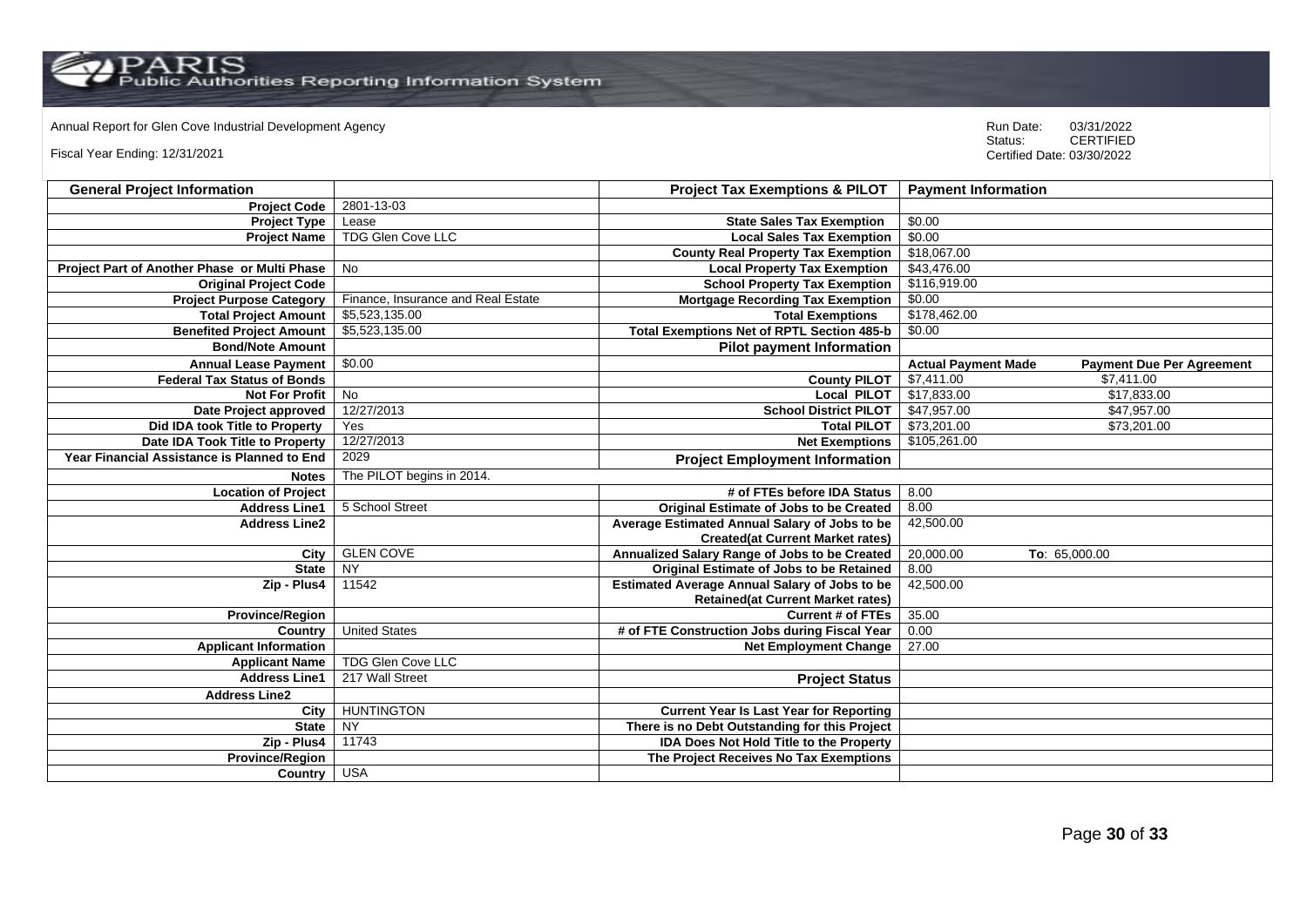PARIS<br>Public Authorities Reporting Information System

# Annual Report for Glen Cove Industrial Development Agency<br>
Status: CERTIFIED

Fiscal Year Ending: 12/31/2021

| <b>General Project Information</b>           |                                                                                                                                                                         | <b>Project Tax Exemptions &amp; PILOT</b>            | <b>Payment Information</b>                                     |  |
|----------------------------------------------|-------------------------------------------------------------------------------------------------------------------------------------------------------------------------|------------------------------------------------------|----------------------------------------------------------------|--|
| <b>Project Code</b>                          | 2801-13-02                                                                                                                                                              |                                                      |                                                                |  |
| <b>Project Type</b>                          | Lease                                                                                                                                                                   | <b>State Sales Tax Exemption</b>                     | \$0.00                                                         |  |
| <b>Project Name</b>                          | The Regency at Glen Cove                                                                                                                                                | <b>Local Sales Tax Exemption</b>                     | \$0.00                                                         |  |
|                                              |                                                                                                                                                                         | <b>County Real Property Tax Exemption</b>            | \$56,170.00                                                    |  |
| Project Part of Another Phase or Multi Phase | Yes                                                                                                                                                                     | <b>Local Property Tax Exemption</b>                  | \$144,508.00                                                   |  |
| <b>Original Project Code</b>                 | 2801-92-01                                                                                                                                                              | <b>School Property Tax Exemption</b>                 | \$358,117.00                                                   |  |
| <b>Project Purpose Category</b>              | Construction                                                                                                                                                            | <b>Mortgage Recording Tax Exemption</b>              | \$0.00                                                         |  |
| <b>Total Project Amount</b>                  | \$15,500,000.00                                                                                                                                                         | <b>Total Exemptions</b>                              | \$558,795.00                                                   |  |
| <b>Benefited Project Amount</b>              | \$15,500,000.00                                                                                                                                                         | <b>Total Exemptions Net of RPTL Section 485-b</b>    | \$0.00                                                         |  |
| <b>Bond/Note Amount</b>                      |                                                                                                                                                                         | <b>Pilot payment Information</b>                     |                                                                |  |
| <b>Annual Lease Payment</b>                  | \$0.00                                                                                                                                                                  |                                                      | <b>Actual Payment Made</b><br><b>Payment Due Per Agreement</b> |  |
| <b>Federal Tax Status of Bonds</b>           |                                                                                                                                                                         | <b>County PILOT</b>                                  | \$44,138,00<br>\$44,138.00                                     |  |
| <b>Not For Profit</b>                        | Yes                                                                                                                                                                     | <b>Local PILOT</b>                                   | \$113,555.00<br>\$113,555.00                                   |  |
| Date Project approved                        | 12/19/2013                                                                                                                                                              | <b>School District PILOT</b>                         | \$281,411.00<br>\$281,411.00                                   |  |
| Did IDA took Title to Property               | Yes                                                                                                                                                                     | <b>Total PILOT</b>                                   | \$439,104.00<br>\$439,104.00                                   |  |
| Date IDA Took Title to Property              | 12/19/2013                                                                                                                                                              | <b>Net Exemptions</b>                                | \$119,691.00                                                   |  |
| Year Financial Assistance is Planned to End  | 2053                                                                                                                                                                    | <b>Project Employment Information</b>                |                                                                |  |
| <b>Notes</b>                                 | The Regency, National Healthplex, is expanding their 2nd floor. The expansion will create 22 Memory Care units and 3 Assisted Living units and will expand the facility |                                                      |                                                                |  |
|                                              | from 96 units to 121 units. This project began in May 2016 and was completed at the end of 2019. The Grand Opening was held in January 2020.                            |                                                      |                                                                |  |
| <b>Location of Project</b>                   |                                                                                                                                                                         | # of FTEs before IDA Status                          | 0.00                                                           |  |
| <b>Address Line1</b>                         | 94 School Street                                                                                                                                                        | <b>Original Estimate of Jobs to be Created</b>       | 16.00                                                          |  |
| <b>Address Line2</b>                         |                                                                                                                                                                         | Average Estimated Annual Salary of Jobs to be        | 45,000.00                                                      |  |
|                                              |                                                                                                                                                                         | <b>Created(at Current Market rates)</b>              |                                                                |  |
| City                                         | <b>GLEN COVE</b>                                                                                                                                                        | Annualized Salary Range of Jobs to be Created        | 35,000.00<br>To: 75,000.00                                     |  |
| <b>State</b>                                 | NY                                                                                                                                                                      | Original Estimate of Jobs to be Retained             | 0.00                                                           |  |
| Zip - Plus4                                  | 11542                                                                                                                                                                   | <b>Estimated Average Annual Salary of Jobs to be</b> | 5,500.00                                                       |  |
|                                              |                                                                                                                                                                         | <b>Retained(at Current Market rates)</b>             |                                                                |  |
| <b>Province/Region</b>                       |                                                                                                                                                                         | <b>Current # of FTEs</b>                             | 71.00                                                          |  |
| Country                                      | <b>United States</b>                                                                                                                                                    | # of FTE Construction Jobs during Fiscal Year        | 0.00                                                           |  |
| <b>Applicant Information</b>                 |                                                                                                                                                                         | <b>Net Employment Change</b>                         | 71.00                                                          |  |
| <b>Applicant Name</b>                        | National Healthplex-The Regency                                                                                                                                         |                                                      |                                                                |  |
| <b>Address Line1</b>                         | 94 School Street                                                                                                                                                        | <b>Project Status</b>                                |                                                                |  |
| <b>Address Line2</b>                         |                                                                                                                                                                         |                                                      |                                                                |  |
| City                                         | <b>GLEN COVE</b>                                                                                                                                                        | <b>Current Year Is Last Year for Reporting</b>       |                                                                |  |
| <b>State</b>                                 | NY                                                                                                                                                                      | There is no Debt Outstanding for this Project        |                                                                |  |
| Zip - Plus4                                  | 11542                                                                                                                                                                   | <b>IDA Does Not Hold Title to the Property</b>       |                                                                |  |
| <b>Province/Region</b>                       |                                                                                                                                                                         | The Project Receives No Tax Exemptions               |                                                                |  |
| Country                                      | <b>USA</b>                                                                                                                                                              |                                                      |                                                                |  |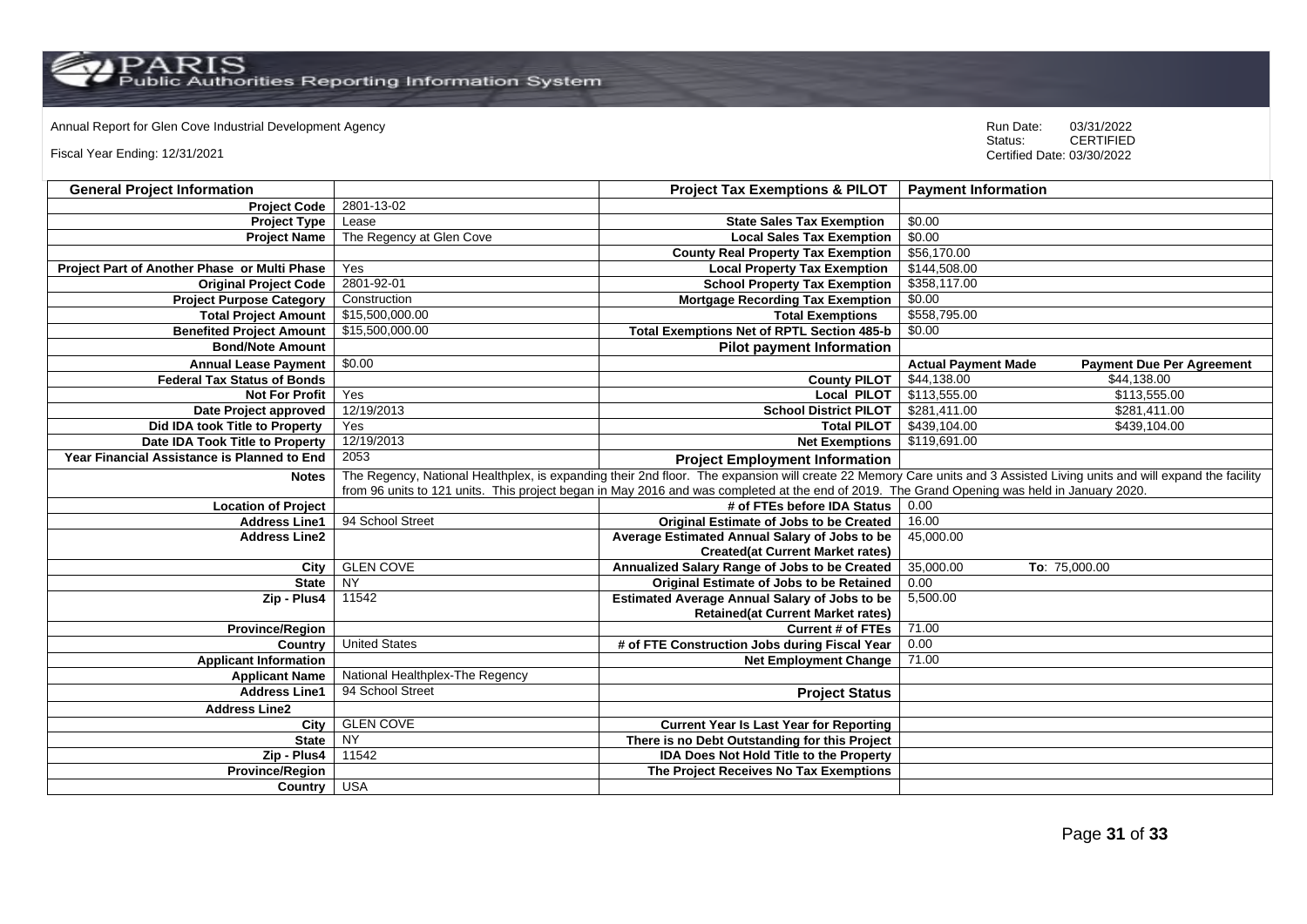# Annual Report for Glen Cove Industrial Development Agency<br>
Status: CERTIFIED

Fiscal Year Ending: 12/31/2021

CERTIFIED Certified Date: 03/30/2022

### **IDA Projects Summary Information:**

| <b>Total Number of Projects</b> | Tota<br>Exemptions            | <b>I PILOT Paio</b><br>⊺otal | <b>NA</b><br>et Exemptions           | <b>Net Employment Change</b> |
|---------------------------------|-------------------------------|------------------------------|--------------------------------------|------------------------------|
| ıд                              | 0.4000000000<br>18,629,553.00 | \$5,207,662.00               | 1.001N<br>$^{\sim}$<br>13.421.891.00 | วคร<br>∠∪                    |